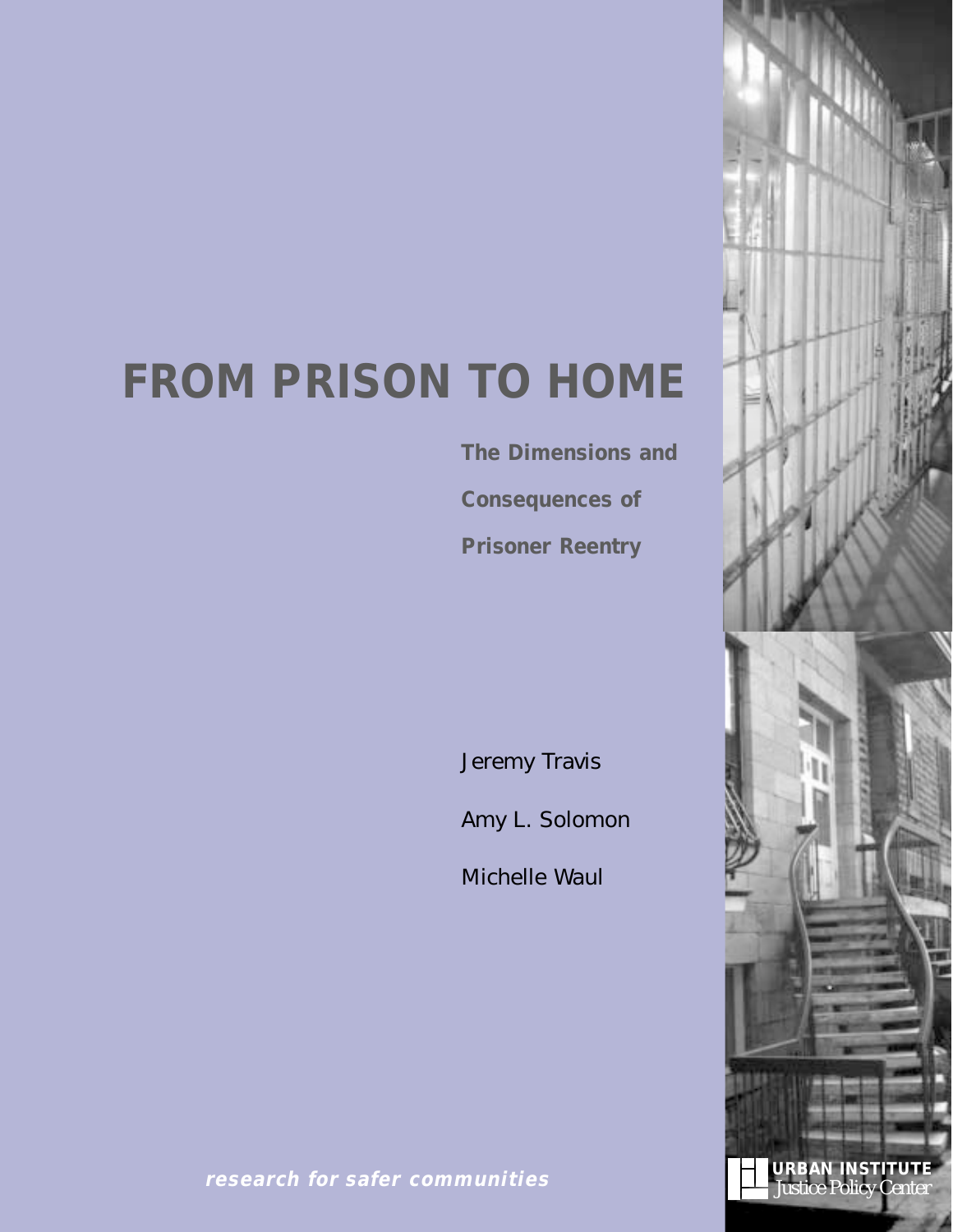### **Dear Colleague:**

We are pleased to present this monograph on prisoner reentry. We hope it can inform a broad set of discussions about one of the most pressing issues of our time—the challenge of reintegrating record numbers of individuals who leave prison and return home. This challenge is felt differently by different sectors of our society. Most fundamentally, it is experienced by nearly 1,600 men and women who leave prison each day. In a monograph such as this one, we cannot capture their stories, yet their experiences give meaning and richness to the data we present in the pages that follow.

The challenge of reentry is also felt acutely by the families, friends, and communities of the returning prisoners. For some, the return of one who has been in prison is a moment eagerly anticipated. For others, it is feared. In all instances, coming home triggers a complex and mixed set of emotions and realities for those in closest relation to the former prisoner. The moment of reentry can raise new fears for the victims of the original offense, or it can be a time for reconciliation. And then there are the stubborn facts of daily living—the search for housing, employment, treatment, health care, and something as simple as a driver's license. These challenges, large and small, are now experienced in much larger numbers than ever before.

The increasing volume of returning prisoners, the multiple challenges they face, and their high recidivism rates have serious consequences for public safety, as well as state budgets. These impacts expose the high

stakes of reentry, and the opportunities to improve both safety and reintegration outcomes over the coming years.

Our ultimate hope is that this report will inform the new policy discussions that we sense are underway. From the U.S. Congress, which has allocated nearly \$100 million this year to reentry strategies and is considering bipartisan legislation to address prisoner reintegration, to the community groups that are building networks of support and supervision for those coming out, the interest in "reentry" is simply stunning. As we were putting this report together, governors' staff, sentencing commissions, health care providers, corrections agencies, kinship care networks, research institutions, treatment advocates, law enforcement organizations, victims' rights groups, child development specialists, prisoners' rights associations, and educators all found their way to our doorstep. The common introduction was, "We hear you might know something about reentry." We learned that they, too, were interested in reentry because they were exploring ways to conduct their core business differently. And they thought understanding the reentry perspective could help improve outcomes for their communities or constituencies. We would be pleased beyond measure if this report could help them, and others, succeed.

**Jeremy Travis Amy L. Solomon Michelle Waul**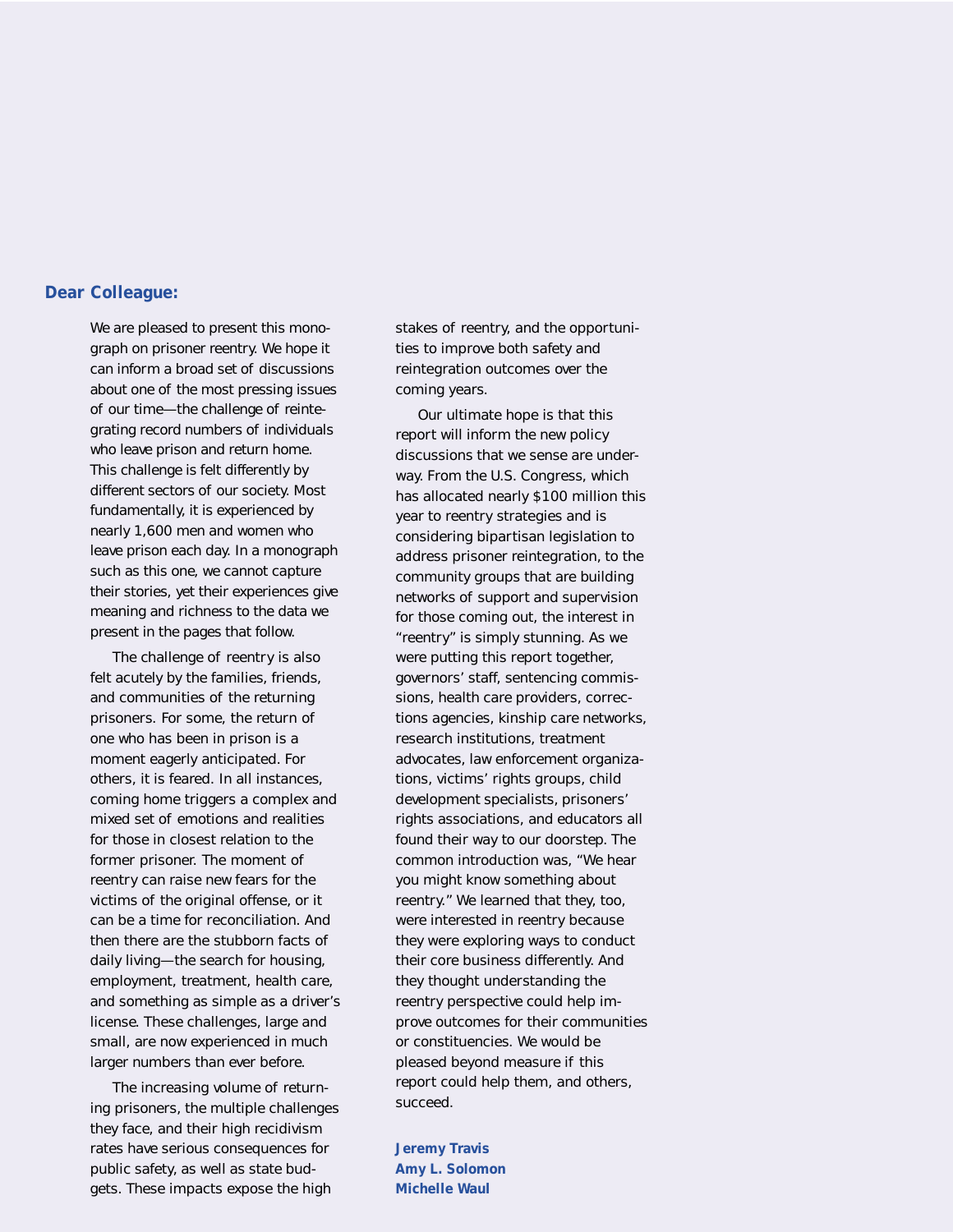# **FROM PRISON TO HOME:**

**The Dimensions and**

**Consequences of**

**Prisoner Reentry**

Jeremy Travis Amy L. Solomon Michelle Waul

June 2001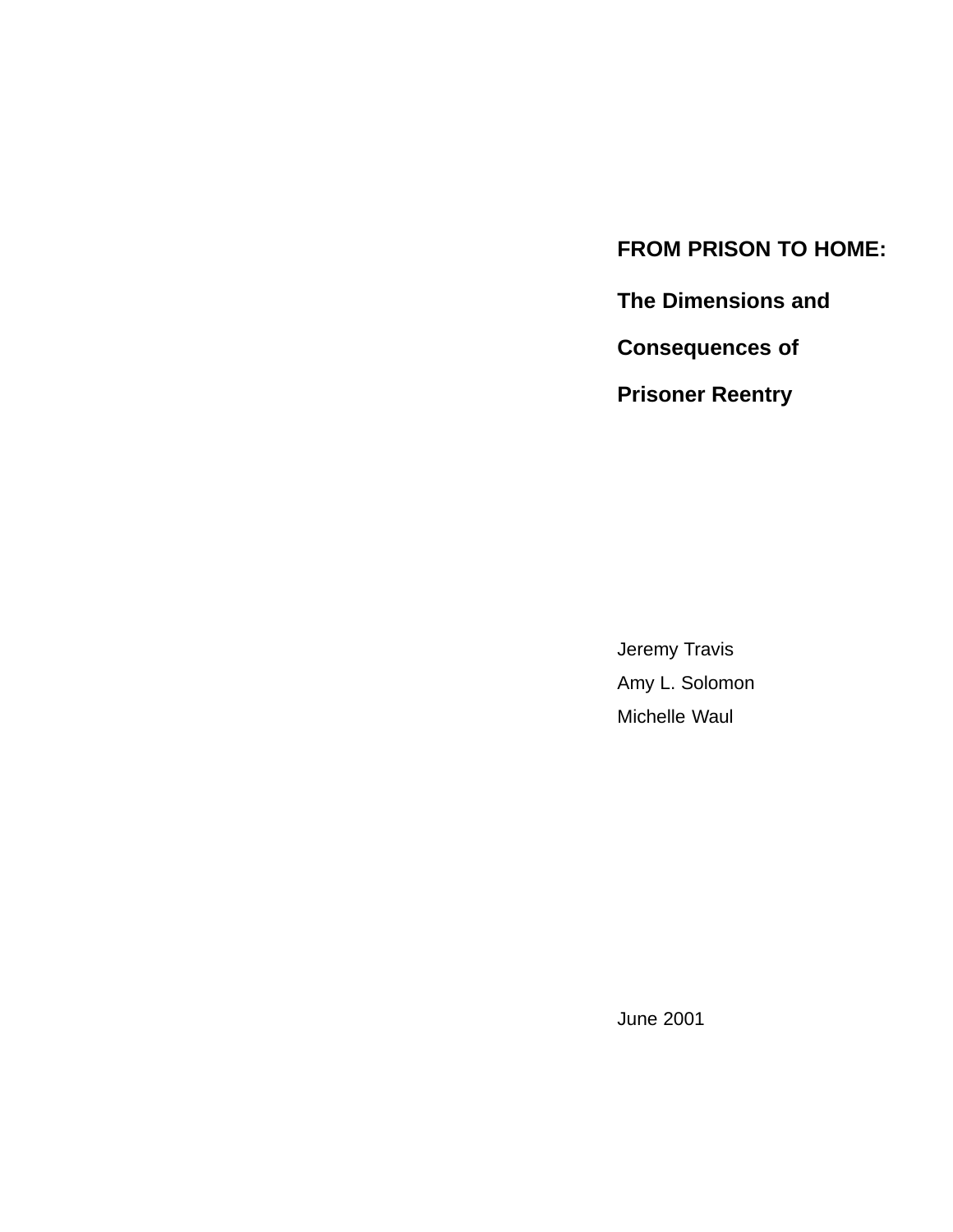copyright © 2001 The Urban Institute 2100 M Street, NW Washington, DC 20037 www.urban.org (202) 833-7200

The views expressed are those of the authors and should not be attributed to the Urban Institute, its trustees, or its funders.

Designed by David Williams

### **About the Authors**

**Jeremy Travis** is a senior fellow at the Urban Institute, developing research and policy agendas on crime in the community context, new concepts of the agencies of justice, sentencing and prisoner reentry, and international crime. Mr. Travis is co-chair of the Reentry Roundtable, a group of prominent academics, practitioners, service providers, and community leaders working to advance policies and innovations on prisoner reentry that reflect solid research. Before he joined the Urban Institute, Mr. Travis was the director of the National Institute of Justice, the research arm of the U.S. Department of Justice. Mr. Travis has been an active figure in the development of a policy and research agenda on the issue of prisoner reentry. He is the author of the article "But They All Come Back: Rethinking Prisoner Reentry," and shaped the federal initiative on reentry courts and reentry partnerships. Mr. Travis earned his JD, cum laude, from the New York University School of Law; an MPA from the New York University Wagner Graduate School of Public Service; and a BA in American Studies, cum laude, with honors from Yale College.

**Amy L. Solomon** is a policy associate at the Urban Institute, where she works to link the research activities of the Justice Policy Center to policy and practice arenas in the field. Her primary areas of concentration are prisoner reentry and problem-solving approaches to public safety. She currently serves as project manager for the Reentry Roundtable and co-manages a project for the U.S. Department of Health and Human Services that focuses on the impact of incarceration and reentry on children, families, and low-income communities. Before she joined the Urban Institute, Ms. Solomon served as policy analyst and acting director of strategic planning at the National Institute of Justice, the research arm of the U.S. Department of Justice. There, she developed and managed prisoner reentry and community crime reduction initiatives; prepared background papers for senior department officials; and provided a research basis for emerging crime policy initiatives. Prior to her work at the Justice Department, Ms. Solomon managed a community service

program for offenders; developed strategies for prisoners transitioning to the community; worked with juveniles in detention, probation, and school settings; and participated in various criminal justice working groups, boards, and committees. Ms. Solomon has an MPP degree with a concentration in criminal justice policy and management from Harvard University's Kennedy School of Government.

**Michelle Waul** is a research associate with the Justice Policy Center. She focuses on initiatives to help inform the work of policymakers and practitioners by facilitating links to the research activities of the Center. Her primary areas of concentration are violent crime victimization and offending, prisoner reentry, transnational crime, and understanding crime in the community context. She comanages a reentry project, funded by the U.S. Department of Health and Human Services, assessing the impact of incarceration and return of ex-prisoners on children, families, and low-income communities. Her other Urban Institute projects have included drafting data collection instruments and a literature review for a national evaluation of the Victims of Crime Act program. Before she joined the Urban Institute, Ms. Waul served as the project manager for the Victims of Crime Act program for the state of Illinois. Ms. Waul has an MPP degree from Georgetown University's Public Policy Institute and a BA in sociology and criminal justice from the University of Wisconsin at Madison.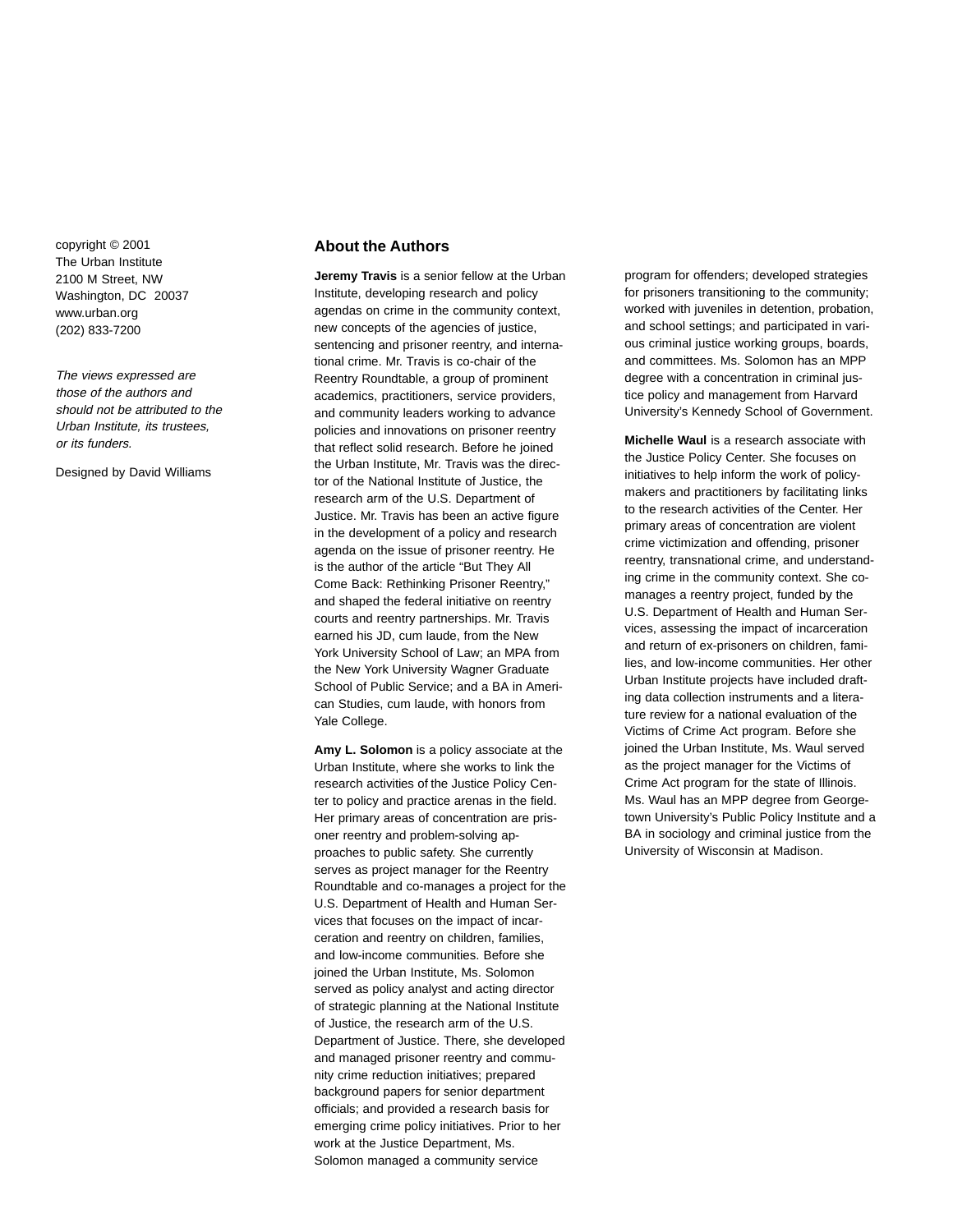### FROM PRISON TO HOME:

The Dimensions and Consequences of **Prisoner Reentry** 

### **Contents**

| Chapter 4. Implications of Prisoner Reentry for Families and           |
|------------------------------------------------------------------------|
| The Impact of Reentry on Families and Children of Former Prisoners  37 |
|                                                                        |
|                                                                        |
|                                                                        |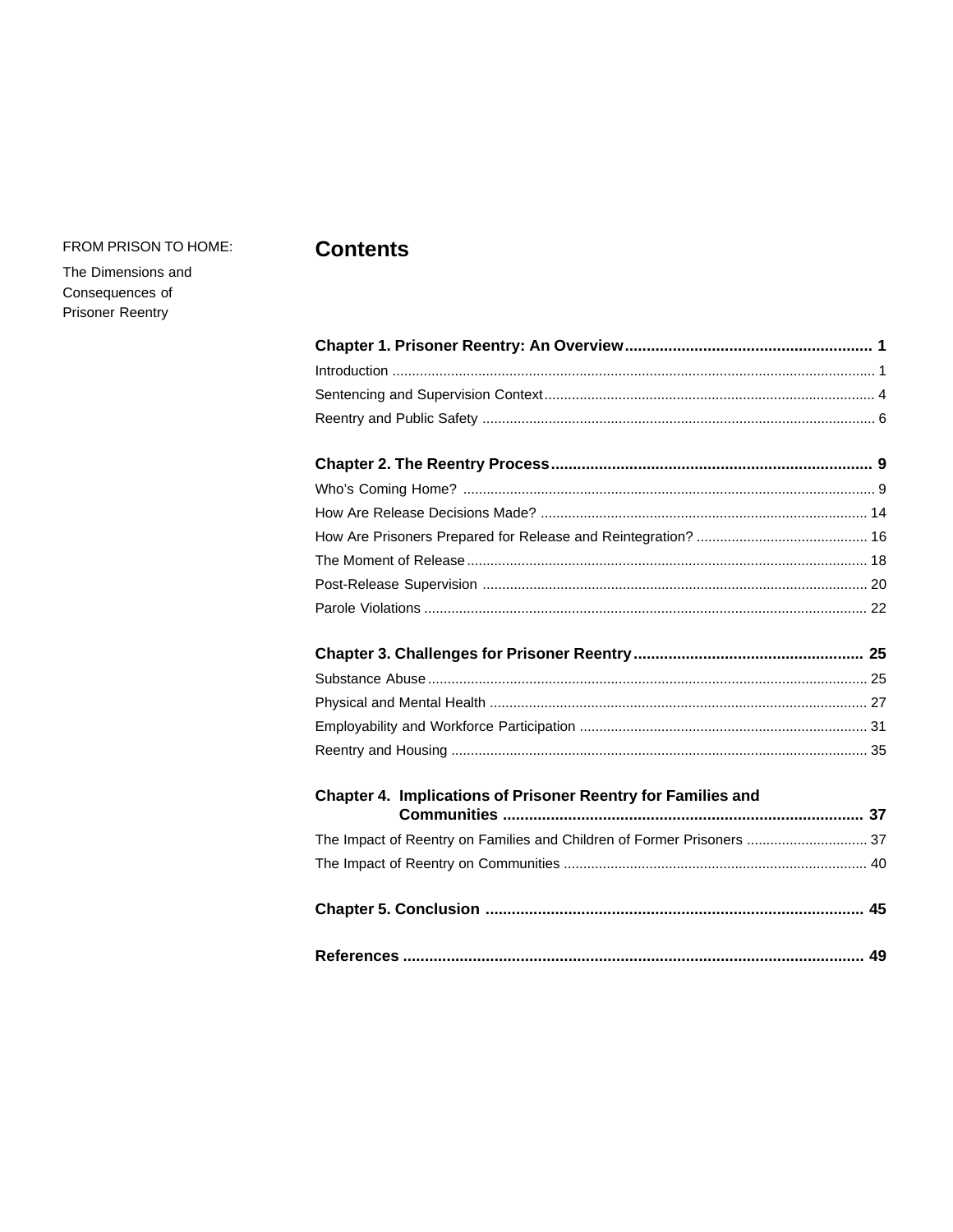### **Acknowledgments**

The authors would like to thank the many individuals who made valuable contributions to this monograph. We thank Joan Petersilia, Bill Sabol, Todd Clear, Ed Rhine, and Mike Thompson for reviewing and commenting on an early draft. Their insightful feedback and varied perspectives on prisoner reentry helped make this a more comprehensive document. Several colleagues here at the Urban Institute made important contributions as well: Alexa Hirst, Jake Rosenfeld, and Sarah Lawrence provided data, text, sources, and valuable edits, big and small. Adele Harrell, director of the Justice Policy Center, was a critical reader and provided staff resources that made this monograph possible. Christy Visher, Peter Reuter, Laura Winterfield, and Shelli Rossman read versions of the report and provided constructive guidance along the way. David Williams, our graphics guru, transformed the document from words on a page into a professional and accessible document that others might just want to read. Finally, we would like to thank the Open Society Institute's Center on Crime, Communities, and Culture, and Susan Tucker in particular, for supporting the first meeting of the Reentry Roundtable in October 2000 and the production of this report. The Roundtable discussions, its members, and the commissioned papers provided the foundation and the impetus for the development of this monograph. In the spirit of the Reentry Roundtable, we encourage the readers of this report to contact us with new research findings or promising policy innovations so that the national discussion of prisoner reentry is further enriched.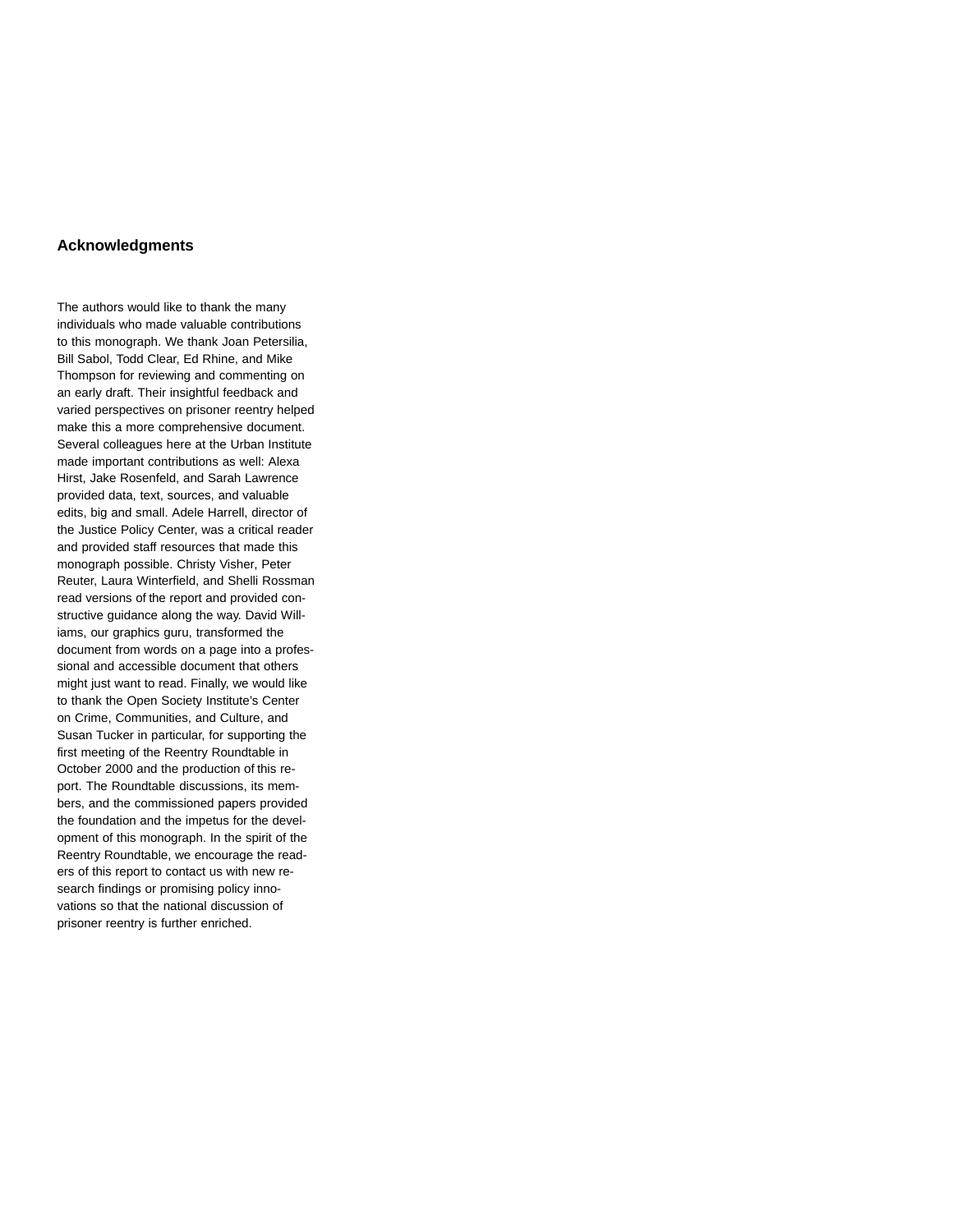

# **Prisoner Reentry: An Overview**

### **INTRODUCTION**

About 600,000 individuals—roughly1,600 a day—will be released from state and federal prisons this year to return to their communities.<sup>1</sup> On one level, this transition from prison to community might be viewed as unremarkable. Ever since prisons were built, individuals have faced the challenges of moving from confinement in correctional institutions to liberty on the street.

Yet, from a number of policy perspectives, the age-old issue of prisoner reintegration is taking on new importance. More prisoners are returning home, having spent longer terms behind bars, less prepared for life on the outside, with less assistance in their reintegration. Often they will have difficulties reconnecting with jobs, housing, and perhaps their families when they return, and will remain beset by substance abuse and health problems. Most will be rearrested, and many will be returned to prison for new crimes or parole violations. And this cycle of removal and return of large numbers of individuals, mostly men, is increasingly concentrated in a relatively small number of communities that already encounter enormous social and economic disadvantages.

The costs of this cycle of incarceration and reentry are high from several perspectives. First and foremost is the public safety dimension. Nearly twothirds of released prisoners are expected to be rearrested for a felony or serious misdemeanor within three years of their release. Such high recidivism rates translate into thousands of new victimizations each year. Second, there are fiscal implications. Significant portions of state budgets are now invested in the criminal justice system. Expenditures on corrections alone increased from \$9 billion in 1982 to \$44 billion in 1997.<sup>2</sup> These figures do not include the cost of arrest and sentencing processes, nor do they take into account the cost to victims. Third, there are far-reaching social costs. Prisoner reentry carries the potential for profound collateral consequences, including public health risks, disenfranchisement, homelessness, and weakened ties among families and communities.

But just as the costs are great, so too are the opportunities. Managing reentry so that fewer crimes are committed would enhance public safety. Man-

#### **Reentry Defined**

We define "reentry" as the process of leaving prison and returning to society. All prisoners experience reentry irrespective of their method of release or form of supervision, if any. So both prisoners who are released on parole and those who are released when their prison term expires experience reentry.

If the reentry process is successful, there are benefits in terms of both public safety and the long-term reintegration of the ex-prisoner. Public safety gains are typically measured in terms of reduced recidivism. Reintegration outcomes would include increased participation in social institutions such as the labor force, families, communities, schools, and religious institutions. There are financial and social benefits associated with both kinds of improvements.

Throughout this monograph, we principally address reentry as it relates to adult state prisons. While the concept of reentry is applicable in various contexts involving a transition from any type of incarceration to freedom—from jails, federal prisons, juvenile facilities, or even pretrial detention—we focus here on the reentry of state prisoners back to the community. We have limited our scope to state prisons in order to focus on individuals who have been convicted of the most serious offenses, who have been removed from communities for longer periods of time, and who are managed by state correctional and parole systems.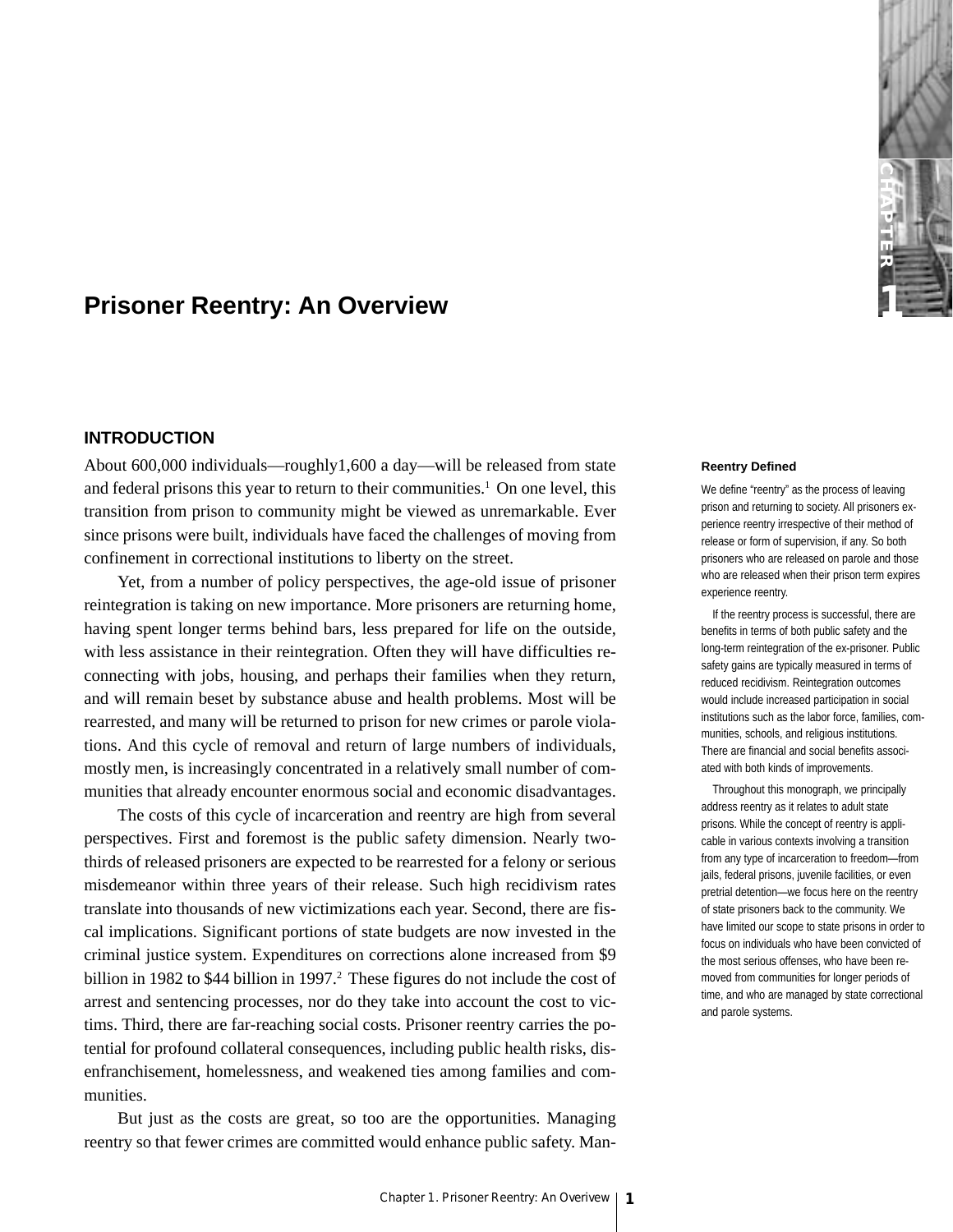aging reentry so that there are fewer returns to prison would translate into significant cost savings. Managing reentry to achieve long-term reintegration would have far-reaching benefits for the families and communities most affected by reentry, as well as for former prisoners. These interrelated opportunities bring the stakes of reentry into view. There is much to be gained.

The costs and opportunities also raise important questions about what we can do to prepare both ex-prisoners and their communities for their inevitable return home. How can public resources best be allocated to improve public safety and prevent reoffending? How can we craft strategies that increase the odds of successful prisoner reintegration? What types of policies can realistically be implemented to make a difference in the short term?

In an effort to seek answers to these important questions, the Urban Institute hosted the first "Reentry Roundtable" meeting in October 2000. With funding support from the Open Society Institute, we brought together a diverse group of academics and practitioners to assess the state of knowledge about these issues. The Urban Institute commissioned research papers on various dimensions of reentry—from substance abuse, health, and labor market issues to the impact of reentry on families, children, and communities. And we engaged in a two-day discussion about the research and policy opportunities before us. (See sidebar on the Reentry Roundtable for a list of participants and discussion papers.)

Based on that meeting, the discussion papers commissioned for the meeting, and additional literature from the field, we have created this report. We aim to highlight relevant research and identify key issues that most warrant policy attention. In this report, we describe the reentry process, the challenges for reentry, and the consequences of reentry along several key dimensions. Throughout, we convey research findings and identify strategic policy and research opportunities. We hope that the information presented here will help lay the groundwork for further research and, most important, for future policy innovation.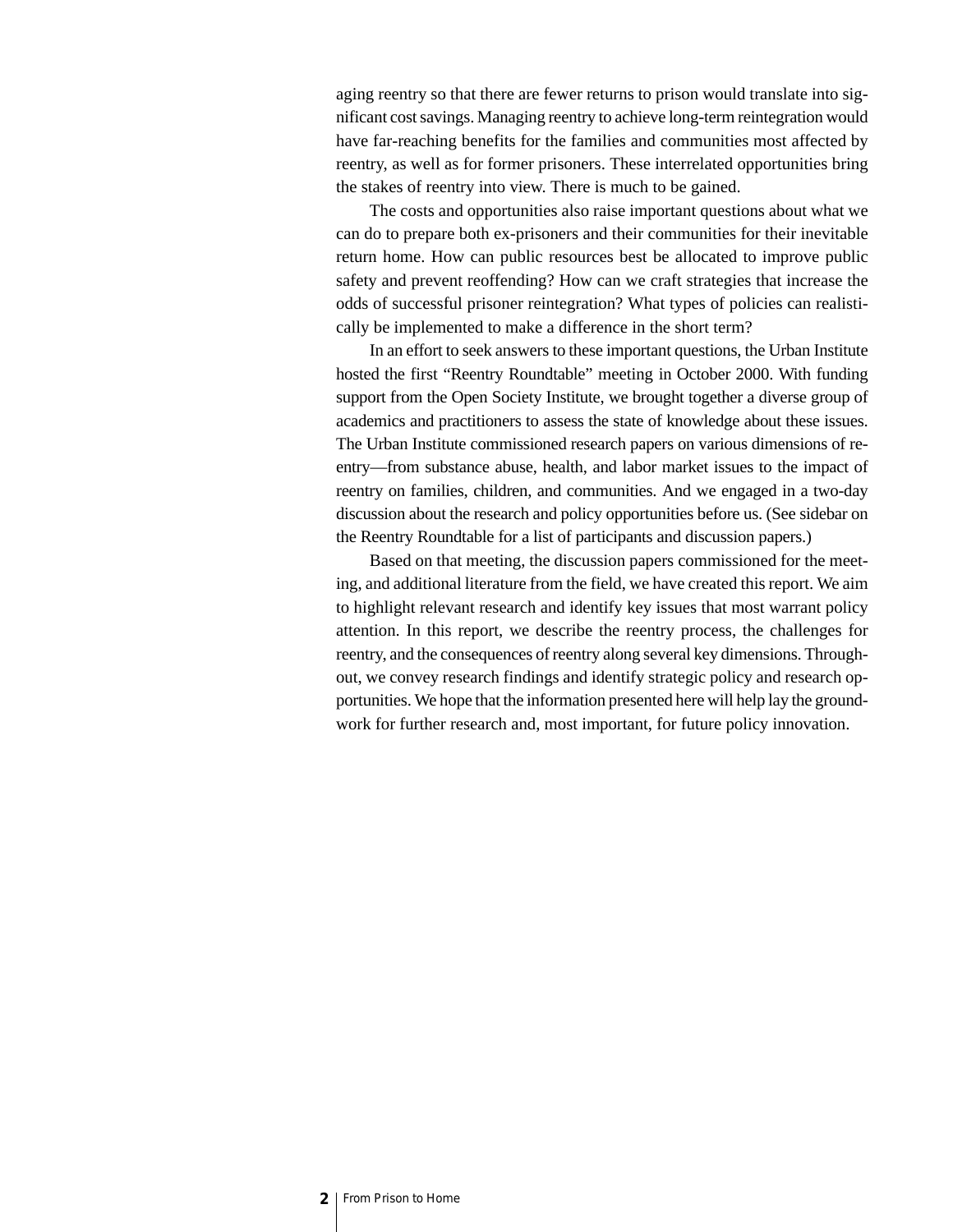#### **Reentry Roundtable**

#### **October 2000 meeting participants:**

Jeremy Travis (Co-chair), Urban Institute Joan Petersilia (Co-chair), University of California at Irvine James Austin, George Washington University Todd Clear, John Jay College of Criminal Justice Tony Fabelo, Texas Criminal Justice Policy Council Joe Frye, Safer Foundation Gerald Gaes, Federal Bureau of Prisons John Hagan, Northwestern University Theodore Hammett, Abt Associates Adele Harrell, Urban Institute Lana Harrison, University of Delaware Sally Hillsman, National Institute of Justice Martin Horn, Pennsylvania Department of Corrections Sharon Jackson, California Department of **Corrections** Jeffrey Kling, Princeton University John Laub, University of Maryland Joseph Lehman, Washington Department of **Corrections** 

### James Lynch, American University Larry Meachum, Department of Justice Corrections Program Office Sam Myers, University of Minnesota Paul Offner, Georgetown University Fred Osher, University of Maryland Ed Rhine, Ohio Department of Rehabilitation and Correction Beth Richie, University of Illinois at Chicago William Sabol, Case Western Reserve University Michael Sarbanes, Office of the Lieutenant Governor, State of Maryland Rick Seiter, St. Louis University Carol Shapiro, Family Justice Susan Tucker, Open Society Institute Bruce Western, Princeton University Reginald Wilkinson, Ohio Department of Rehabilitation and Correction Diane Williams, Safer Foundation

#### **Discussion papers commissioned for the Reentry Roundtable:**

- ! "Prisoner Reentry: Current Trends, Practices, and Issues," by James Austin, George Washington University
- " "Returning Captives of the American War on Drugs: Issues of Community and Family Reentry," by John Hagan, Northwestern University, and Juleigh Petty, American Bar Foundation
- ! "Coercive Mobility and the Community: The Impact of Removing and Returning Offenders," by Todd Clear, Dina Rose, and Judith A. Ryder, John Jay College of Criminal Justice
- ! "The Challenge of Reintegrating Drug Offenders in the Community," by Lana Harrison, University of Delaware
- ! "Health-Related Issues in Prisoner Reentry to the Community," by Theodore Hammett, Abt Associates
- ! "Issues Incarcerated Women Face When They Return to Their Communities," by Beth Ritchie, University of Illinois at Chicago
- ! "The Labor Market Consequences of 'Mass' Incarceration," by Jeffrey Kling and Bruce Western, Princeton University, and David Weiman, Russell Sage Foundation

#### **Extant papers used for the Reentry Roundtable and circulated with the commissioned papers:**

- ! "Prisoners Returning to Communities: Political, Economic, and Social Consequences," by Joan Petersilia, University of California-Irvine
- ! "But They All Come Back: Rethinking Prisoner Reentry," by Jeremy Travis, Urban Institute
- ! "State and Federal Prisoners Returning to the Community: Findings from the Bureau of Justice Statistics," by Allen Beck, U.S. Department of Justice

These discussion papers will be published, in expanded versions, in a special edition of *Crime and Delinquency*. The volume will also include a new paper on the role of victims in prisoner reentry, by Susan Herman and Cressida Wasserman of the National Center for Victims of Crime; a paper on the mental health consequences of incarceration and reentry, by Arthur Lurigio of Loyola University; and an introductory essay on the policy implications of the reentry perspective, by Jeremy Travis and Joan Petersilia. The special issue is scheduled for publication in July 2001. To order a copy, go to http://www.sagepub.com/shopping/journal.asp?id=4704.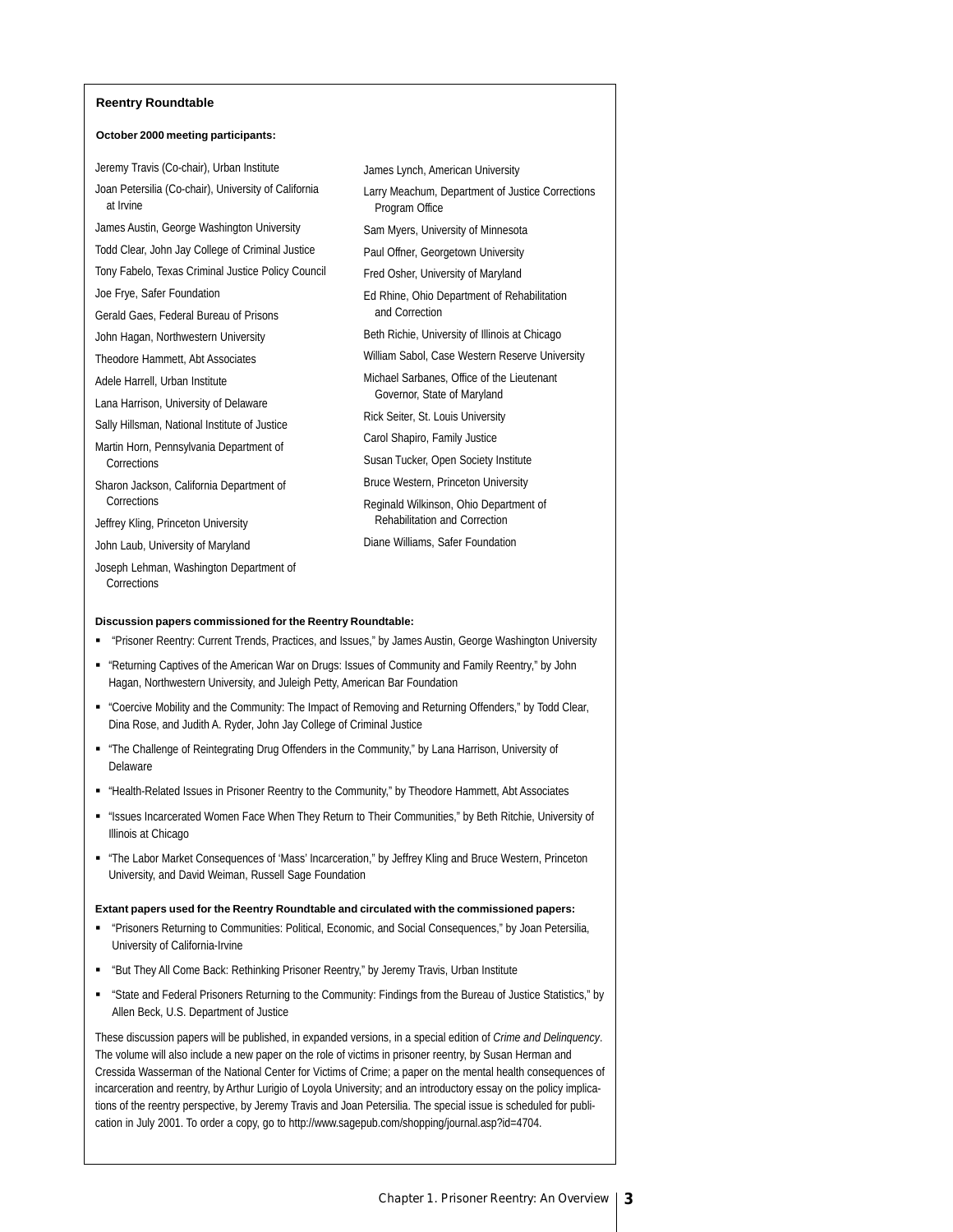### **SENTENCING AND SUPERVISION CONTEXT**

**Over the past generation, sentencing policy in the United States has been characterized by three major developments. The first is a remarkable increase in U.S. imprisonment rates. There are now more than a million people in state and federal prisons—a fourfold increase since 1973.3 The second is a shift in sentencing and supervision policy away from indeterminate sentencing and earned release to greater (but not universal) reliance on determinate sentencing and mandatory release. Third, the system of parole supervision has undergone significant changes, with increasing caseloads, new monitoring capacities, and an increased focus on surveillance over rehabilitation. Taken together, these trends place an increased burden on the formal and informal processes that should work together to support successful reintegration.**

The per capita rate of imprisonment in America hovered at about 110 per 100,000 from 1925 to 1973, with little variation.<sup>4</sup> Starting in 1973, however, the rate of imprisonment has grown steadily, so that in 1999 there were 476 incarcerated individuals for every 100,000 residents—more than four times the 1973 level. $5$  As a result, state prisons now house 1,200,000 individuals and federal prisons house 135,000. Another 605,000 persons are held in local jails.6

The impact of this growth in incarceration rates on prisoner reentry is clear—the more people we put in prison, the more will eventually come out.7 Over the past two decades, the number of prisoners released each year has grown nearly fourfold, from 147,895 in 1977 to an estimated 585,000 in 2000.<sup>8</sup>





**4** *From Prison to Home*

**dents were sentenced** to at least a year's confinement—equivalent to 1 in every 110 men and 1 in every 1,695 women. These rates vary dramatically by race. In 1999, 1 in every 29 African-American males was sentenced to at least a year's confinement, compared with 1 in every 75 Hispanic males, and 1 in every 240 white males.

One in every 472 African-American females was

**In 1999, 476 persons per 100,000 resi-**

sentenced to at least a year's confinement, compared with 1 in every 1,149 Hispanic females, and 1 in every 3,704 white females. 9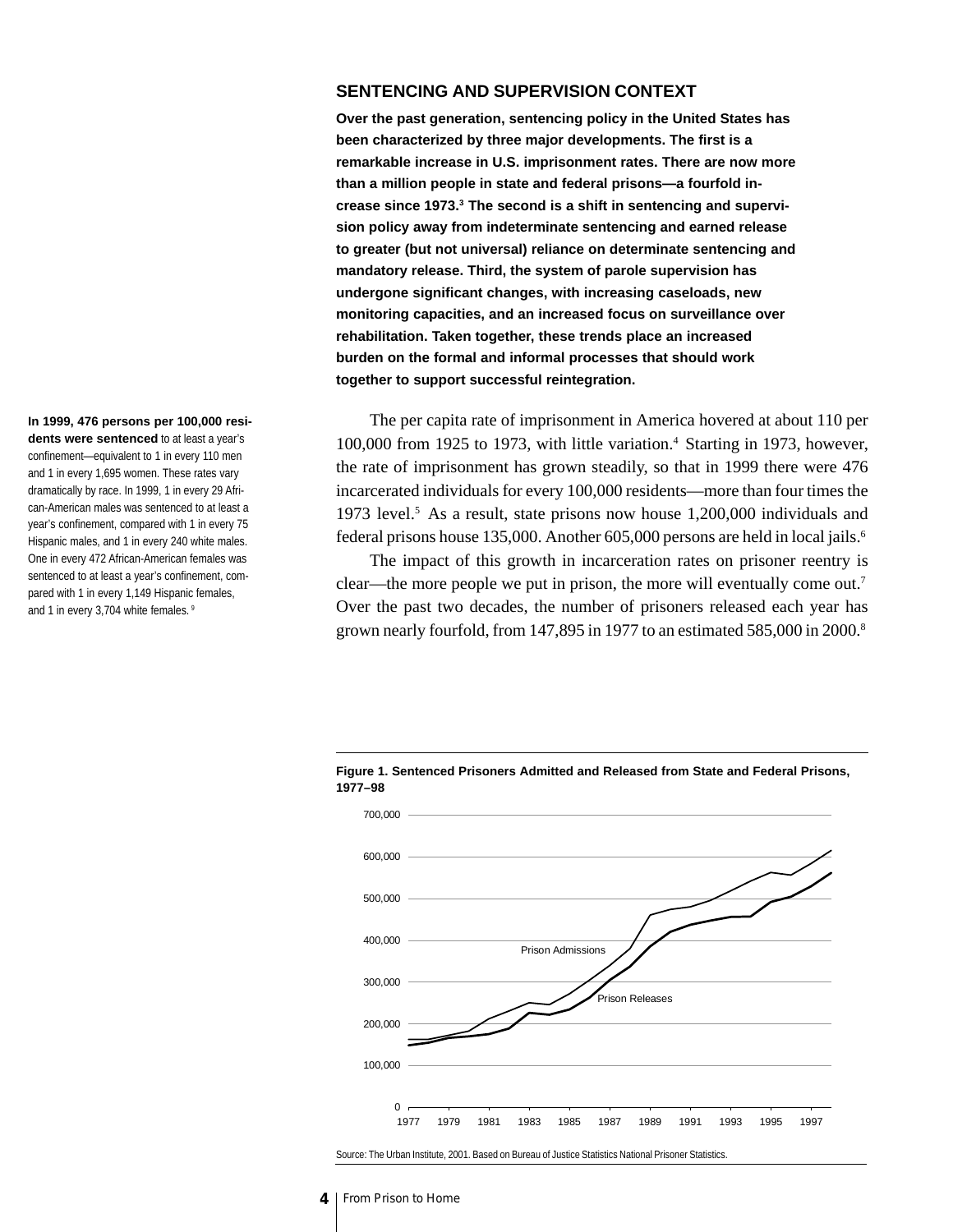Over the same period, the overarching jurisprudential and penal philosophy that once guided the reentry process, namely the philosophy of rehabilitation and earned reintegration within a framework of indeterminate sentencing, lost its intellectual and policy dominance.<sup>10</sup> Under the indeterminate approach, state statutes provided broad ranges of possible sentences, authorized the release of prisoners by parole boards, and explicitly embraced rehabilitation of prisoners as the goal of corrections. Starting in the mid-1970s, critics from different ideological and intellectual perspectives began arguing for changes in this approach, for different reasons. For instance, civil rights activists and defense lawyers, citing evidence of widespread racial and class disparities in sentencing and correctional administration, called for limiting the discretion of judges and other correctional authorities in sentencing matters. On the other hand, political conservatives pointed to rising crime rates and research findings that questioned the effectiveness of rehabilitation and advocated sentencing reforms as a means to enforce tougher standards and crack down on criminals.11 This ideological and political shift away from the framework of indeterminate sentencing has had significant effects on federal and state sentencing policy. The unifying sentencing approach of the past has been replaced with a variety of state-level experiments in mandatory minimums, abolition of discretionary parole release, three-strikes laws, sex offender registration, sharply reduced judicial discretion, and truth-in-sentencing policies, among others.<sup>12</sup>

Such staples of correctional management as good-time credits earned through compliance with requirements and successful completion of in-prison programming and discretionary release through review by a parole board have been abolished or curtailed in many states. Further, intensive case planning and management, both pre- and post-release, and the availability of community support services have not been viewed as priorities. For example, recent surveys of parole officers show that more of them give high priority to the law enforcement function of parole, rather than its service or rehabilitation function.13 At the same time, the level of per capita spending for parole supervision has been reduced<sup>14</sup> and parole caseloads per officer have risen.<sup>15</sup> New surveillance capabilities—including electronic monitoring and drug testing—have been introduced, providing enhanced capacity to detect parole violations and to increase the rate of revocations.16

For these and other reasons, the rate of parole violations has increased significantly over recent years. In 1985, 70 percent of parolees successfully completed their parole term; by 1998, the number had dropped to 45 percent. As a result, parole revocations now account for more than a third of prison admissions, up from 18 percent in 1980.<sup>17</sup> Indeed, parole violators are the fastest growing category of prison admissions.<sup>18</sup>

In summary, the burden on the systems that manage reentry has increased substantially and the operational capacity to manage these increases has not kept pace. Furthermore, as discussed later in this report, the increase in the number of prison releases has placed significantly greater strains on the same communities where prisoner removal and return are most concentrated.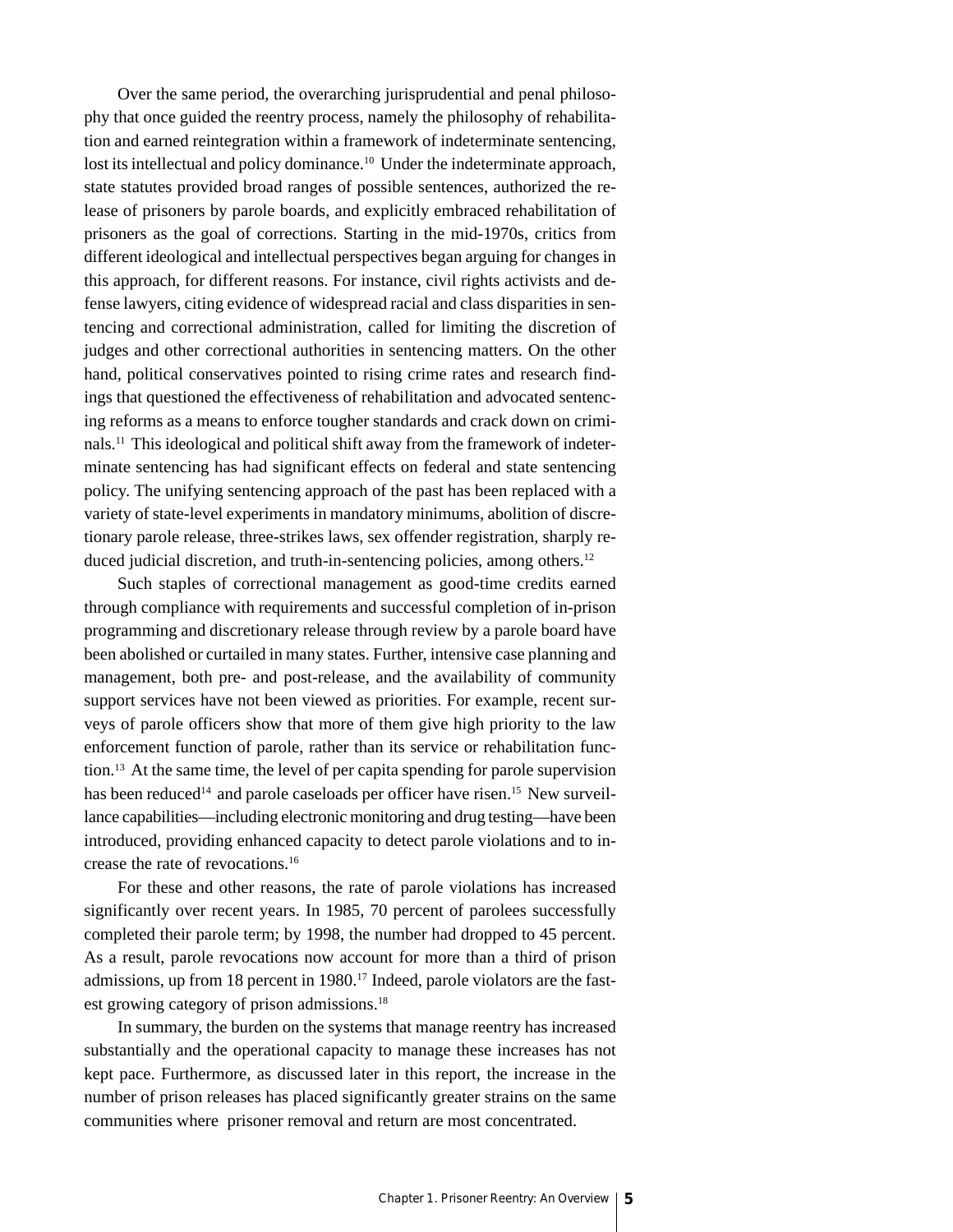#### **State Variation**

Most of the figures reported throughout the monograph are national totals or averages, and therefore they mask the varying trends that exist at the state level. For example, 531,312 persons were released from state prisons in the United States in 1998. Not surprisingly, these releases were not distributed evenly across states. California alone accounted for some 130,000 state prison releases, or 24 percent of all releases nationally, while Montana accounted for 1,100 releases, just one-fifth of 1 percent. Figure 2 illustrates the variation in the number of prisoners released per state. Throughout the report, we will provide examples and maps that illustrate this variation.

**Figure 2. Number of Releases from Prison, by State, 1998**



Source: The Urban Institute, 2001. Based on Bureau of Justice Statistics National Prisoner Statistics.

### **REENTRY AND PUBLIC SAFETY**

**Individual rates of reoffending after incarceration are high. Based on available research, nearly two-thirds of all released prisoners are expected to be rearrested within three years. The impact of recidivism by returning prisoners is disproportionately felt among a relatively small number of disadvantaged communities. Some might suggest that an appropriate response would be to impose longer prison terms to keep offenders out of the community for longer periods. While there are crime control effects from incarceration, recent research shows that more prison expansion would produce only minimal gains in public safety. Viewed from a different perspective, one study found that beyond a certain "tipping point" in some communities, increasing levels of incarceration may actually lead to increases in crime through a weakening of informal, social controls. The challenge is to understand how to effectively manage the inevitable returns from prison so that communities will be safer. This may require a careful look at differential risks posed by former prisoners, new strategies for parole, and crime control tactics that reduce reliance on incarceration.**

The release of prisoners back into their communities poses two fundamentally interrelated challenges: First, how to protect the safety of the public, and second, how to foster an individual's transition from life in prison to life as a productive citizen. Even though these dimensions of reentry are related, it is useful to differentiate the potential benefits to public safety from the broader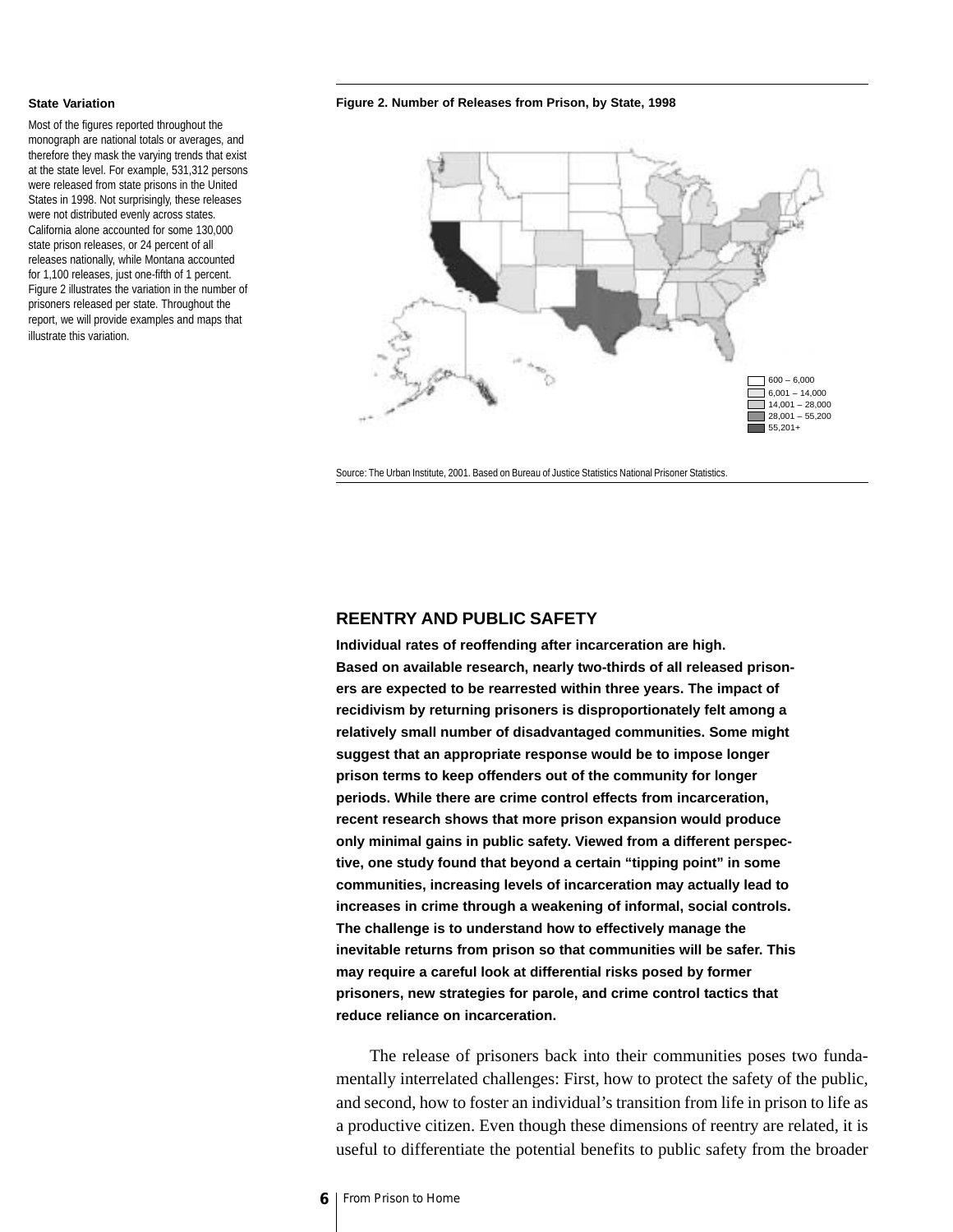benefits to communities and former prisoners that successful reintegration promises. In this section, we focus on the former—the contribution of released prisoners to crime. As discussed above, some 600,000 prisoners are released from prison each year and the majority who are under supervision fail while on parole. But to what extent is this population actually committing new crimes and endangering the community? Relatedly, how much additional safety can be produced by more effective reentry strategies?

Given the centrality of this question to the development of policies to guide prisoner reentry, it is remarkable how little research has been conducted on the topic. In 1989, the Bureau of Justice Statistics (BJS) published the largest study on recidivism of released prisoners.<sup>19</sup> The researchers tracked a large sample of prisoners released from 11 states in 1983 and measured their recidivism rates over the following three-year period. The 11 states accounted for more than half of all state prison releases (57 percent) in the United States that year. During those three years, 63 percent of the 1983 release cohort were rearrested at least once for a felony or serious misdemeanor; 47 percent were reconvicted; and 41 percent of the release cohort were reincarcerated. Individuals were most likely to reoffend during their first year out of prison—40 percent were rearrested within that first year.

According to the study, an estimated 68,000 of the released prisoners were arrested and charged with some 327,000 felonies and serious misdemeanors, including 50,000 violent offenses; 141,000 property offenses; 46,000 drug offenses; and 80,000 public order offenses over the ensuing three years.<sup>20</sup> More than 93,000 of these arrests are classified as Uniform Crime Reports Index crimes (i.e., murder and nonnegligent manslaughter, rape, robbery, aggravated assault, burglary, larceny, and motor vehicle theft). The group of prisoners released in 1983 accounted for 3.9 percent of all arrests for Index crimes in the 11 states over the first six months, and 2.8 percent of all arrests for Index crimes over that three-year time period.21 It is important to note that this 2.8 percent contribution accounts only for the arrests of prisoners released in 1983. For example, it does not factor in the extent to which prisoners released in 1981 or 1982 contributed to arrests in 1983. In addition, these recidivism rates capture only those offenses that were reported to the police (typically just over onethird of victimizations are reported to the police<sup>22</sup>) *and* resulted in an arrest. Therefore, reoffending rates among ex-inmates are higher than those reported in this study; additionally, the contribution of their rates to the overall crime rate are more substantial and their impacts on certain communities are even more pronounced. Finally, it is not known whether the increase in the country's annual releases since 1983 has resulted in proportional increases in crimes that are attributable to this group.

The public safety risks posed by the returning population can also be viewed through a community lens. As discussed in Chapter 4 of this report, individuals leaving prison return to a relatively small number of neighborhoods concentrated within the nation's large cities. This concentration of individuals at a high risk of reoffending may present opportunities, as well as the obvious risks. For example, the development of "place-based" crime reduction strategies, now

#### **Research on Recidivism Among Released Offenders**

While more research is needed to estimate the contributions of recently released prisoners to the crime rates in different communities, two studies by the Bureau of Justice Statistics (BJS) shed light on the issue.

The first study tracks samples of felony arrestees in the 75 largest counties. The most recently published data are for 1996 felony arrestees.23 BJS found that 6 percent of felony arrestees were on parole at the time of arrest. The second study is the *Survey of State and Federal Inmates,* conducted every few years by BJS, which indicates that 24 percent of the prison population in 1997 were on parole at the time they committed the offense that led to incarceration.

The first survey reflects only arrests, so it does not account for crime rates generally. The second sample reflects the prison population, not a representative sample of offenders.

BJS is currently conducting a new recidivism study that tracks prisoners released in 1994 in 15 states. Analysis from this study will be published in 2001 and will help shape our understanding about individual recidivism and contributions to crime.

**A review of the research literature** reveals how little is known about the ways certain behaviors among certain individuals respond to certain interventions under certain conditions. Acknowledging and addressing individual risk factors are important components in any effective reentry strategy. There may also be situational factors that have an equally important role in predicting successful post-prison adjustment—community factors, state policies, supervision strategies, family structures, availability of jobs, housing, treatment, and the like. To understand the impact of each of these domains on recidivism and reintegration, the Urban Institute is developing a major research project entitled "Returning Home: Understanding the Challenges of Prisoner Reentry." This study will be carried out in up to 11 identified states from 2002 to 2005.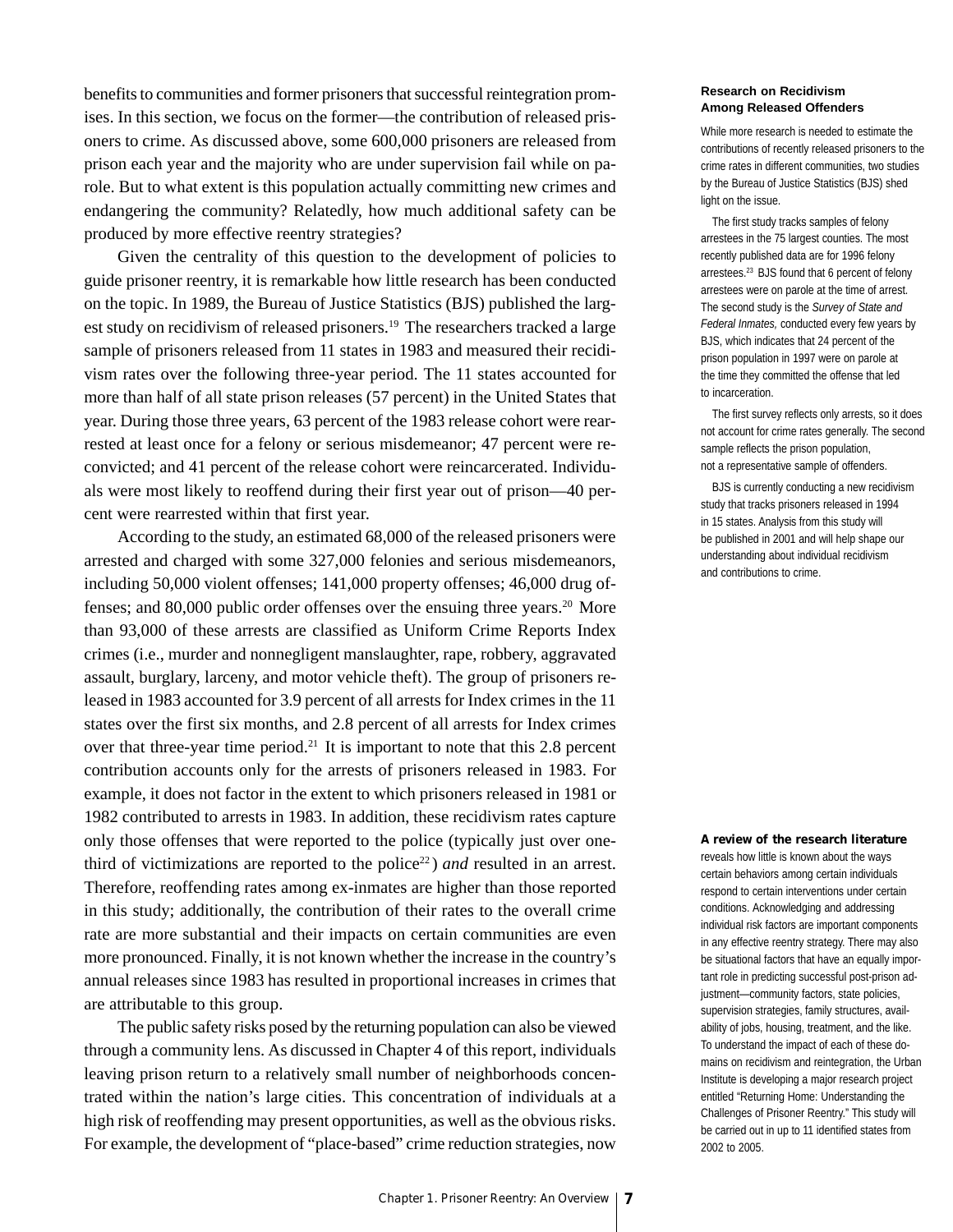**Within state budgets,** there is a tension between different spending priorities, such as higher education and corrections. Nationally, state spending on corrections increased 1,200 percent between 1973 and 1993 to build prisons and house new prisoners, while spending on higher education increased only 419 percent despite a similar boom in university enrollments.28

more common among police departments and community crime prevention coalitions, would benefit from a geographic analysis of the safety risks posed and barriers faced by returning prisoners. Even marginal gains in individual recidivism could translate into noticeable safety gains in the communities experiencing high rates of prisoner reentry. In Boston, for example, the crime reduction strategies known as "Operation Ceasefire" focused attention on the behaviors of individuals under criminal justice supervision in a small number of neighborhoods and resulted in substantial improvements.24 Boston is currently adapting the Ceasefire model to address the issue of prisoner reentry.

The reentry phenomenon and the attendant safety risks should also be viewed through the lens of the prisoner's family. Arguably, as the number of prison releases increases, the impact of recidivism may be disproportionately felt by families with histories of violence within the home. Some former prisoners, whether convicted of domestic violence or other crimes, may pose a risk to the families to which they return. Yet remarkably little is known about the effects returning prisoners have on incidences of domestic violence and child abuse, so these issues clearly warrant further attention.

How should society respond to the high rates of reoffending among released prisoners? One response could be to continue expanding the use of incarceration. Those favoring this view would cite studies that conclude national prison growth did play a role in recent crime declines. Using different approaches, two researchers estimated that prison expansion may account for approximately 25 percent of the decline, and that up to 75 percent of the crime drop may be attributed to factors other than prison expansion.<sup>25</sup> One of those researchers also suggests that further prison expansion—following the buildup over the last 20 years—would produce only minimal gains in public safety.26 Of course, any public safety gains would have to be weighed against fiscal and social costs, as well as alternate crime control strategies that could produce the same results.

One provocative new study suggests that more incarceration is counterproductive—that at some point in some neighborhoods, more imprisonment may actually *increase* crime rates. Ironically, these community-level effects are crime-producing, because massive incarceration practices weaken the informal social structures long associated with crime prevention (i.e., strong families, individual and social capital, workforce participation of men in the community) and a tipping point is reached where crime is less inhibited.<sup>27</sup>

Of course, there are ways to manage the public safety risks of returning prisoners other than expanding the prison population. The research literature has identified a number of interventions, such as drug treatment, job training, and educational programs, that have been shown to reduce reoffending rates. Greater investment in these and other proven interventions is needed. In addition, more innovation in the field and evaluation research would help develop strategies that fit the new reality of the large number of prison releases.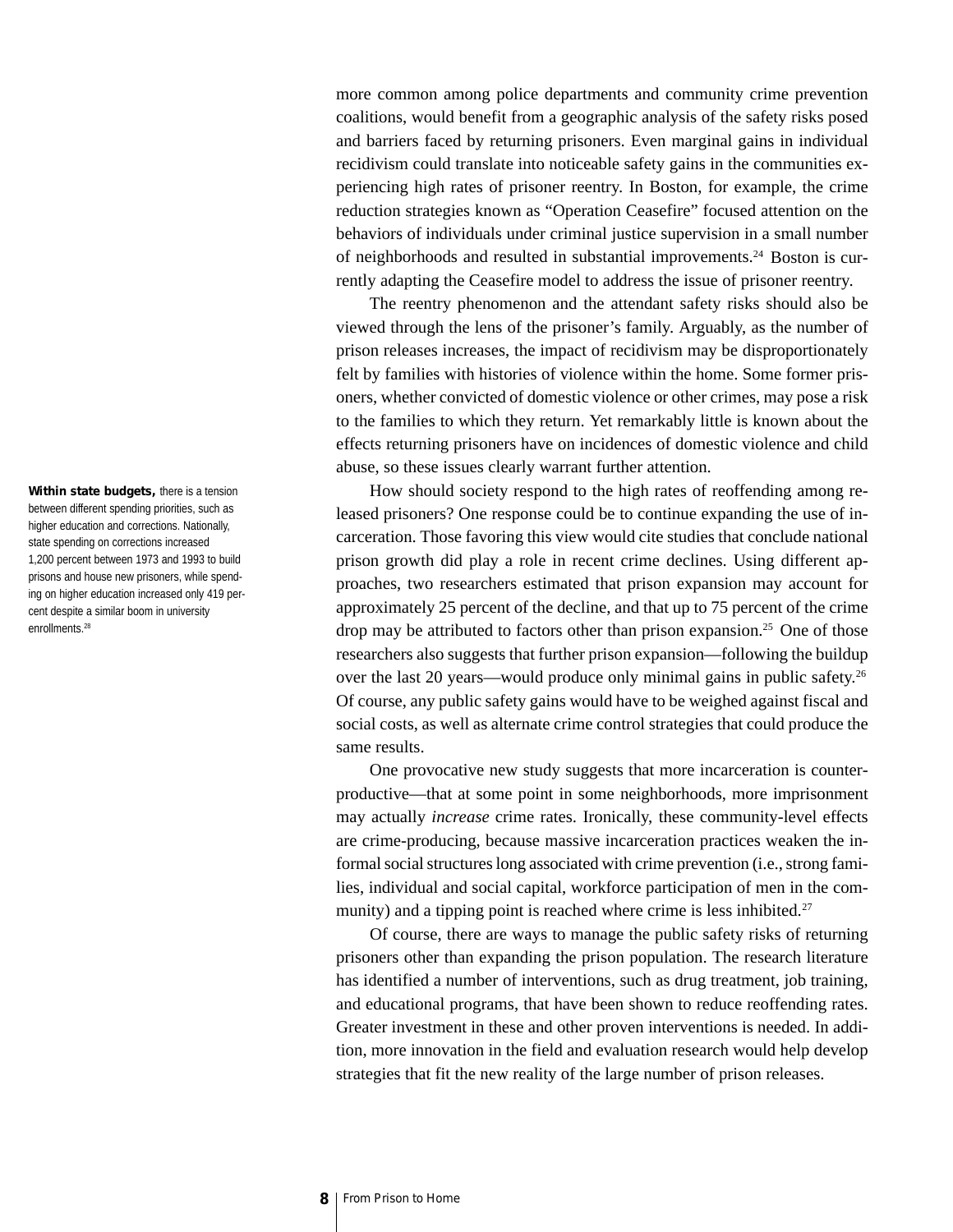

# **The Reentry Process**

More than 95 percent of the nation's state prisoners will eventually return to the community. In fact, some 40 percent of those currently in state prisons will be released within the next 12 months.<sup>29</sup> What do we know about the processes and circumstances under which inmates are being released? This section describes the characteristics of returning prisoners, how release decisions are made, how prisoners are prepared for release and reintegration, the "moment of release," post-prison supervision, and the growing frequency of parole revocation.

### **WHO'S COMING HOME?30**

**The population of returning prisoners is generally at high risk along several critical dimensions. Of the nearly 600,000 inmates returning to communities across the country each year, most have not completed high school, have limited employment skills, and have histories of substance abuse and health problems. Today, there are substantially more individuals released from prison having served a term for a drug-related or violent offense.31 About one-third of all prisoners are released following a conviction for a drug offense (up from 11 percent in 1985). One-fourth are released following a conviction for a violent offense (down from 32 percent in 1985). Returning prisoners have served longer prison sentences than in the past, meaning they may be less attached to jobs, their families, and the communities to which they return.**

The large majority of returning prisoners are male (88 percent), although the percentage of women in the parole population has risen from 8 to 12 percent over the past decade.32 The median age is 34 and the median education level is 11th grade.<sup>33</sup> In 1998, more than half of returning prisoners were white (55 percent) and 44 percent were African American. Twenty-one percent of parolees were Hispanic (and may be of any race).<sup>34</sup>

One characteristic of released prisoners that has changed in recent years is the crime for which they were convicted. Looking at all releases from state and

### **Table 1. A Profile of Parolees**

| Gender                 |            |
|------------------------|------------|
| Male                   | 88%        |
| Female                 | 12%        |
| Race                   |            |
| White                  | 55%        |
| Black/African American | 44%        |
| <b>Other</b>           | 1%         |
| Hispanic origin        |            |
| Hispanic               | 21%        |
| Non-Hispanic           | 79%        |
| Age (median)           | 34 years   |
| <b>Education level</b> |            |
| (median)               | 11th grade |

Sources: T.P. Bonczar and L.E. Glaze, "Probation and Parole in the United States, 1998." Bureau of Justice Statistics, NCJ 160092, August 1999.

 J. Petersilia, "Parole and Prisoner Reentry in the United States." In M. Tonry and J. Petersilia (Eds.), *Prisons.* Chicago: University of Chicago Press, 1999.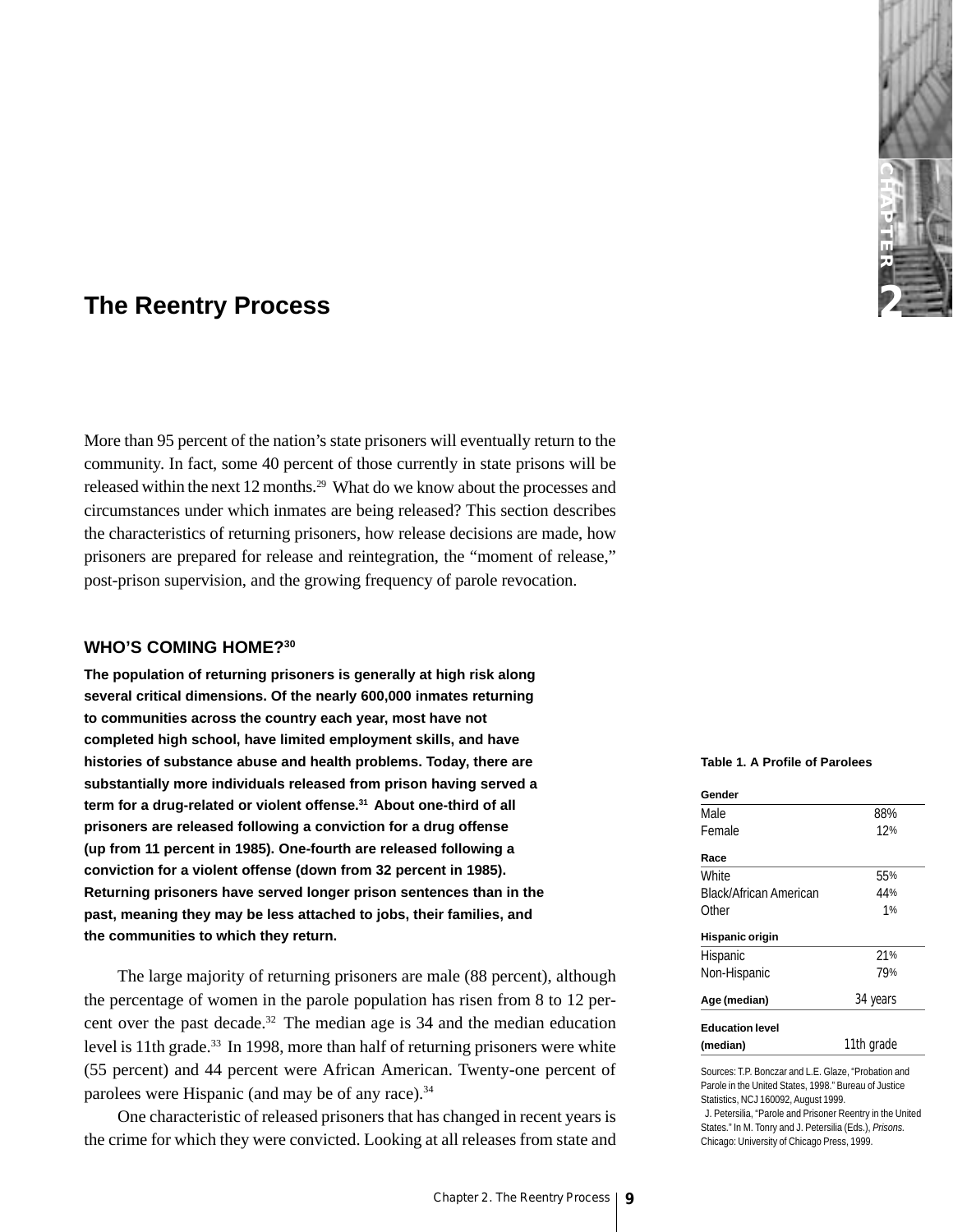federal prisons, one can see that the number of released prisoners convicted of violent crimes has nearly doubled from 1985 to 1998—from about 75,000 in 1985 to more than 140,000 in 1998—and presumably will continue to increase.35 However, given the significant increases in the number of prison releases over that same time period, the *share* of individuals released from prison who have been convicted of violent offenses has declined—from approximately 32 percent in 1985 to 25 percent in 1998.

Over the same period, both the number of released prisoners who had been convicted of drug offenses (sales and possession) and their share of the returning population increased significantly. The number of released drug offenders rose from about  $25,000$  in 1985 to 182,000 in 1998.<sup>36</sup> The proportion of released prisoners who were drug offenders rose from 11 percent in 1985 to 26 percent in 1990 and to 32 percent in 1998.





Source: The Urban Institute, 2001. Based on J.P. Lynch and W.J. Sabol, "Prisoner Reentry in Perspective." Urban Institute *Crime Policy Report*, forthcoming; and BJS National Prisoner Statistics.







**Most prisoners have a criminal history;** nearly half have been convicted of a violent offense at some point in the past. Three-fourths of state prisoners have been sentenced to probation or incarcerated at least once; 43 percent have been sentenced to probation or incarcerated at least three times.<sup>37</sup>

#### **10** *From Prison to Home*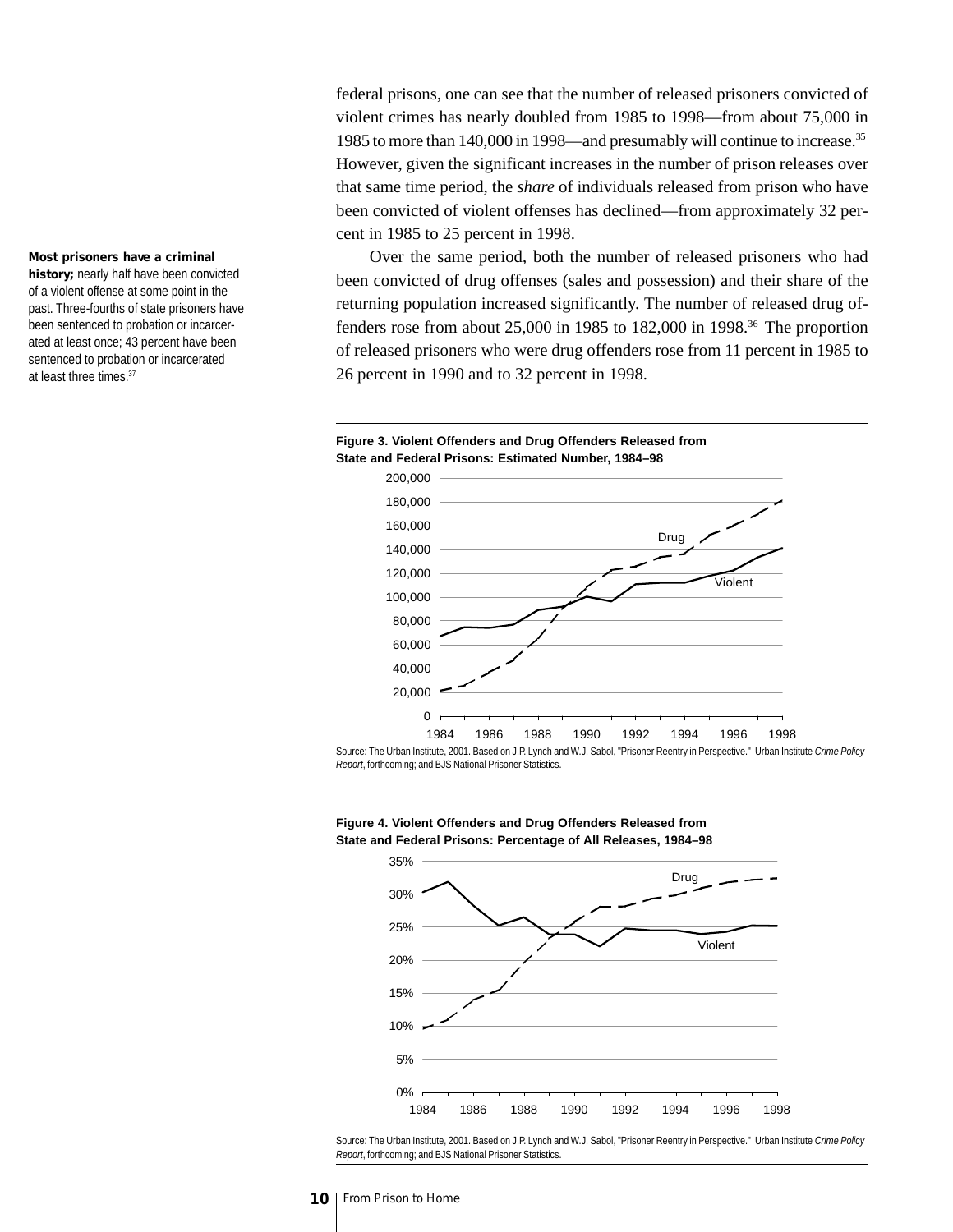As a result of sentencing reforms of the past two decades, including mandatory minimums and truth-in-sentencing laws, individuals who are now released from prison have, on average, served longer sentences than prisoners in the past. The amount of time prisoners serve prior to release has increased 27 percent since 1990, from an average of 22 months spent in prison for those released in 1990 to 28 months for those released in 1998.<sup>38</sup>

As figure 5 illustrates, the proportion of soon-to-be-released prisoners who reported they had served five years or more almost doubled between 1991 and 1997—rising from 12 percent to 21 percent over six years. These longer terms translate into further detachment from the communities to which they will return. The share of exiting prisoners who had served between one and five years increased as well, and the percentage of prisoners who served one year or less decreased—from 33 percent in 1991 to 16 percent in 1997.<sup>39</sup>

**Figure 5. Prisoners to be Released in the Next 12 Months: Estimated Distribution of Time Served Until Release, 1991 and 1997**



Returning prisoners are released with a host of health problems. Substance abuse and mental illness are common among soon-to-be-released state prisoners (i.e., those who are expected to be released within 12 months). About threequarters of this population have a history of substance abuse, and an estimated 16 percent suffer from mental illness. However, fewer than one-third of exiting prisoners receive substance abuse or mental health treatment while in prison.40

A disproportionate share of the prison population also live with chronic health problems or infectious diseases. In 1997, about one-quarter of the individuals living with HIV or AIDS in the United States had been released from a correctional facility (prison or jail) that year. Approximately one-third of those infected with hepatitis C and tuberculosis were released from a prison or jail in 1999. When looked at in terms of the actual prevalence of infectious disease among the prisoners, some 2 to 3 percent of individuals in the prison population are HIV positive or have AIDS; 18 percent are infected with hepatitis C;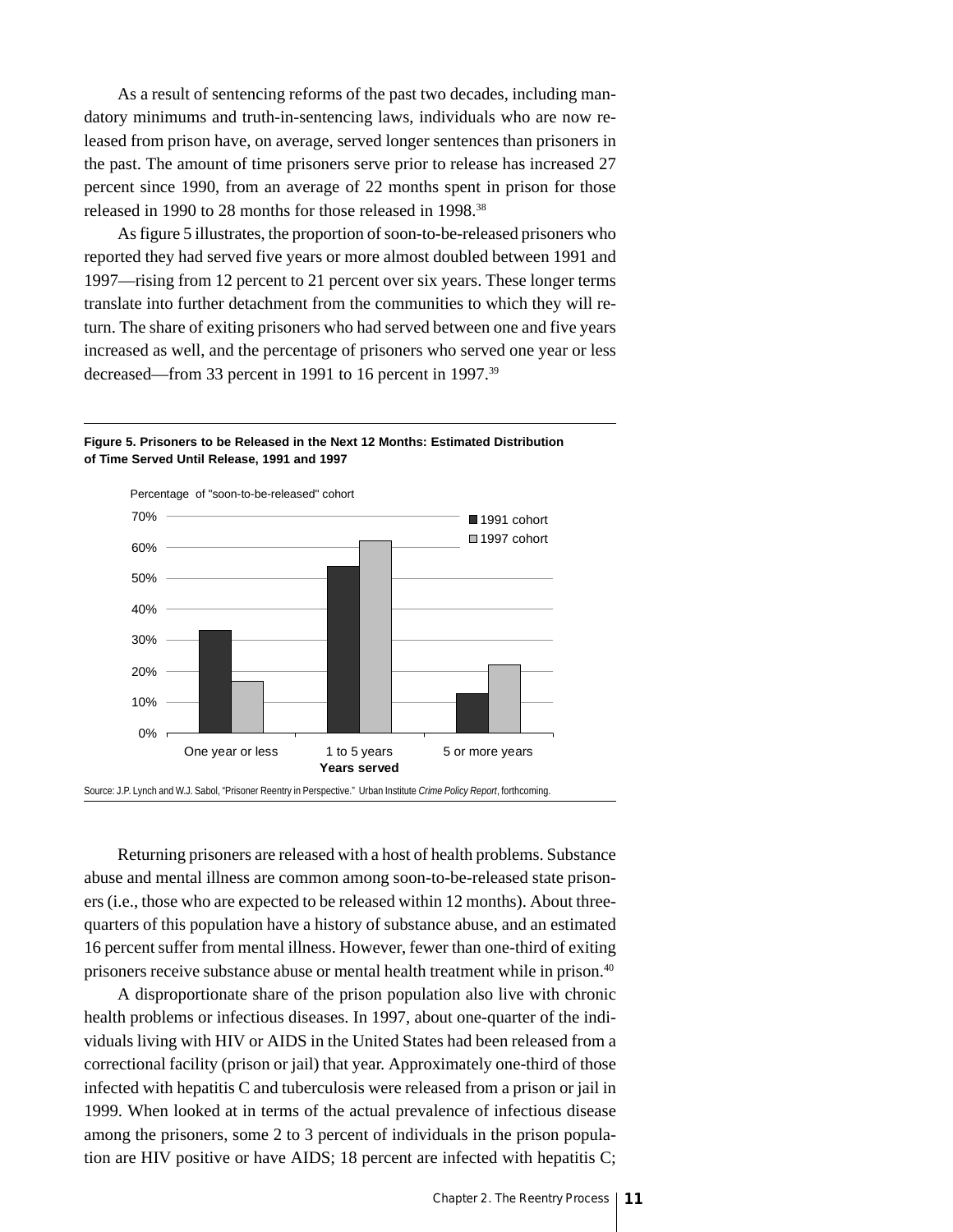and 7 percent have a TB infection. These infection rates are five to ten times greater than those found in the general U.S. population.<sup>41</sup>

Taken together, the employment, health, substance abuse, education, and housing issues of returning inmates present formidable challenges to successful reintegration. One survey of parolees in California reported that about 85 percent of the state's parole population are chronic drug or alcohol abusers; 70 to 90 percent are unemployed; 50 percent are functionally illiterate; 18 percent have psychiatric problems; and 10 percent are homeless.42 It is worth noting that most individuals enter prison with these problems. In some cases, prison may actually improve these conditions, not make them worse. For example, prisoners often have greater access to medical care than persons with similar sociodemographic characteristics who are not incarcerated.43 On the other hand, the prison experience may itself create or exacerbate adverse physical or psychological conditions. Some prisoners experience serious physical injuries and/or psychological trauma while incarcerated. As discussed later in this report, more can be done in prison and upon release to address these various problems and to assist released prisoners in transitioning successfully to life in the community.

### **Impact of Incarceration and Reentry on African-American Families and Communities**

Young, poor, black males are incarcerated at higher rates than any other group, and therefore they are most affected by reentry. The Bureau of Justice Statistics calculated that, in 1991, an African-American male had a 29 percent lifetime chance of serving at least one year in prison, six times higher than that for white males.<sup>44</sup> Hispanic males, who may be of any race, have a lifetime chance of imprisonment of 16 percent.<sup>45</sup> Nine percent of African-American males age 25 to 29 were in prison in 1999, compared with 3 percent of Hispanic males and 1 percent of white males of the same age group.46 Further, according to one estimate, more than one-third of young, black, male high school dropouts were in prison or jail in the late 1990s—more than were employed.<sup>47</sup>

The disproportionate representation of African Americans in the criminal justice system has been exacerbated by changes in sentencing policy. A 1990 RAND study found that while defendants in California received generally comparable sentences for comparable offenses regardless of race, this was not the case with respect to drug offenses.<sup>48</sup> Sentencing policy changes throughout the 1980s and early 1990s requiring mandatory minimum sentences for a variety of drug-related offenses resulted in a significant increase in drug offenders sentenced to prison and in longer prison terms. This had a significant impact on the African-American state prison population. Overall, the number of black drug offenders sentenced to prison increased by 707 percent between 1985 and 1995, while the number of white drug offenders increased by 306 percent.<sup>49</sup> Drug offenders accounted for 42 percent of the rise in the black state prison population and 26 percent of the rise in the white state prison population during that same 10-year period.50

These high rates of incarceration among African Americans have intergenerational consequences. In a 1996 survey of black jail inmates, nearly half indicated that they had a family member who had been incarcerated.<sup>51</sup> Moreover, there is evidence to suggest that children of incarcerated parents are at high risk of future delinguency and/or criminal behavior.<sup>52</sup>

Concentrations in removal and reentry of African-American men also have implications for family formation and stability. In some communities, high rates of incarceration, homicide, and limited employment prospects among African-American males have resulted in an imbalance of marriageable African-American males to females. Some researchers argue that severely imbal-anced gender ratios are a predictor of family disruption and a greater likelihood of crime and violence.<sup>53</sup> In addition, Prison Fellowship estimates that only 15 percent of married couples are able to endure a period of incarceration of one partner. Of the 15 percent who do stay together during the prison term, only an estimated 3 to 5 percent are still together one year after release.<sup>54</sup>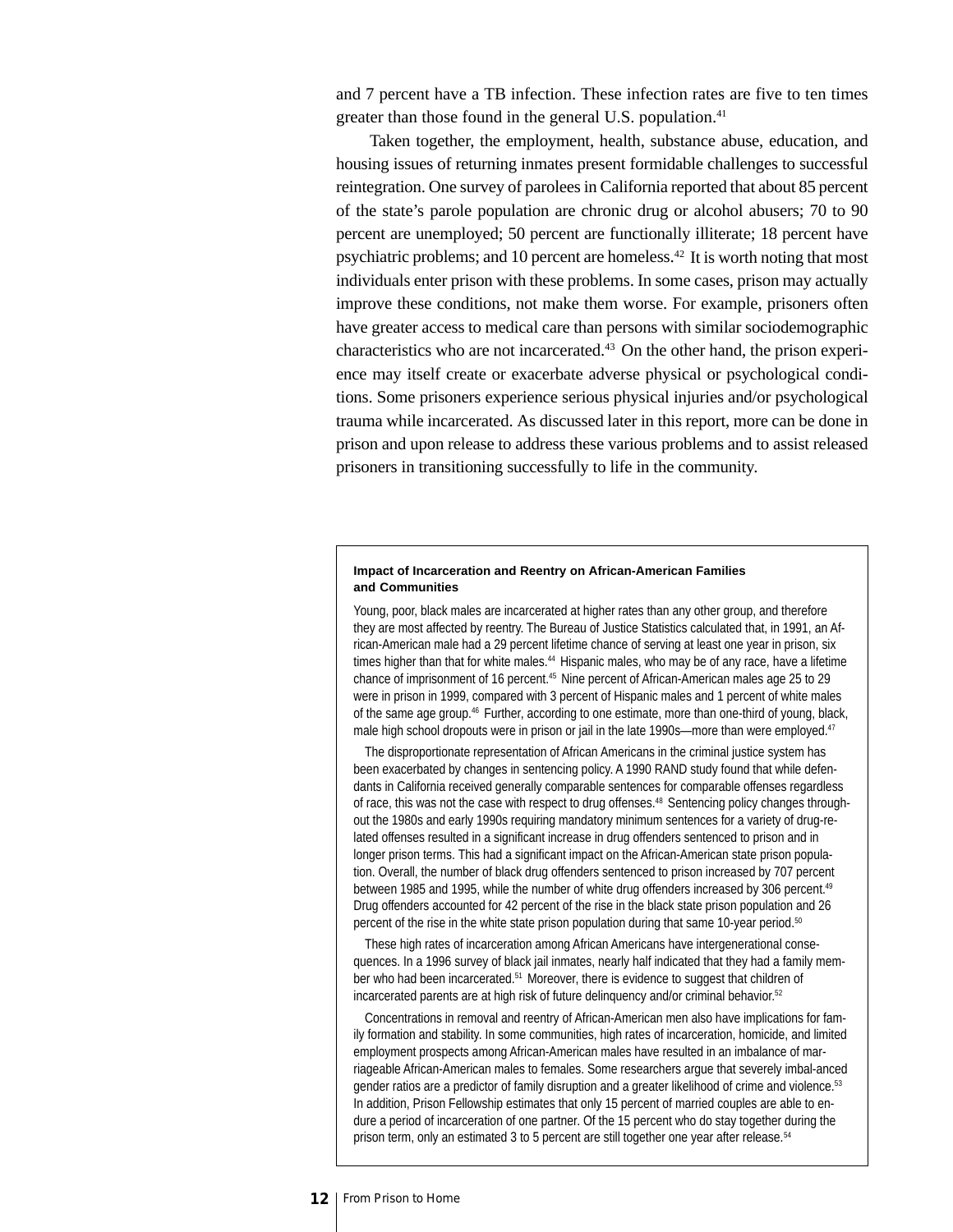#### **Female Prisoners Returning to the Community**

Although female prisoners make up only a small portion of the corrections population, they present risks and challenges in many ways more serious and widespread than do their male counterparts.

- ! *Females represent a small share of the corrections population*. Females accounted for 6 percent of the prison population and 12 percent of the parole population in 1998.55
- ! *Incarceration rates of females are rapidly increasing*. The numbers of females per capita in corrections institutions have grown 48 percent since 1990, compared with a 27 percent per capita increase for men.<sup>56</sup>

#### **A profile of female prisoners**

- ! *The majority of female prisoners are minorities.* Nearly two-thirds (63 percent) of those confined to state prisons are black, Hispanic, or other non-white ethnicity. Minorities make up only 26 percent of the general female population.<sup>57</sup>
- ! *Female prisoners are more likely to come from lesser economic circumstances than male prisoners.* Thirty-seven percent of females and 28 percent of males had incomes of less than \$600 per month prior to arrest. Thirty percent of females and 8 percent of males were receiving welfare assistance prior to arrest.<sup>58</sup>
- ! *Female prisoners are less likely to be married than the general population.* Nearly half of all women in state prisons have never been married and another 20 percent are divorced.<sup>59</sup> Among the general population, only 21 percent of women 18 or over have never been married.<sup>60</sup>
- ! *Female prisoners are likely to be parents.* Sixty-five percent of female prisoners have a child below the age of 18. More than 1.3 million children have a mother who is either in prison or under probation or parole supervision.<sup>61</sup>

### **Challenges facing females returning to the community**

- ! *Many women are released with serious health problems.* Three-and-a-half percent of the female inmate population are HIV positive, a slightly higher percentage than for males. Nearly one-quarter (23 percent) of women in prison receive medication for emotional disorders. More than half of the females (60 percent) in state prisons report a history of physical or sexual abuse.<sup>62</sup>
- **.** *Many women have serious, long-term substance abuse problems.* Increasingly more women are being incarcerated for nonviolent drug offenses (possession and distribution). Forty percent of incarcerated women report that they were under the influence of drugs and 29 percent report they were under the influence of alcohol at the time of their offense. Sixty percent of women in state prison were using drugs in the month before the offense. One-third of women in prison said they committed the offense to obtain money for drugs.<sup>63</sup>
- ! *Reestablishing relationships with children after incarceration is difficult.* Research shows that incarceration of a mother results in emotional, financial, and social suffering for children and that often mother-child relationships are beyond repair after a period of incarceration. It may be more difficult for mothers to have personal visits with their children while incarcerated because they are typically located in distant facilities—an average of 160 miles farther from their children than are incarcerated fathers.<sup>64</sup>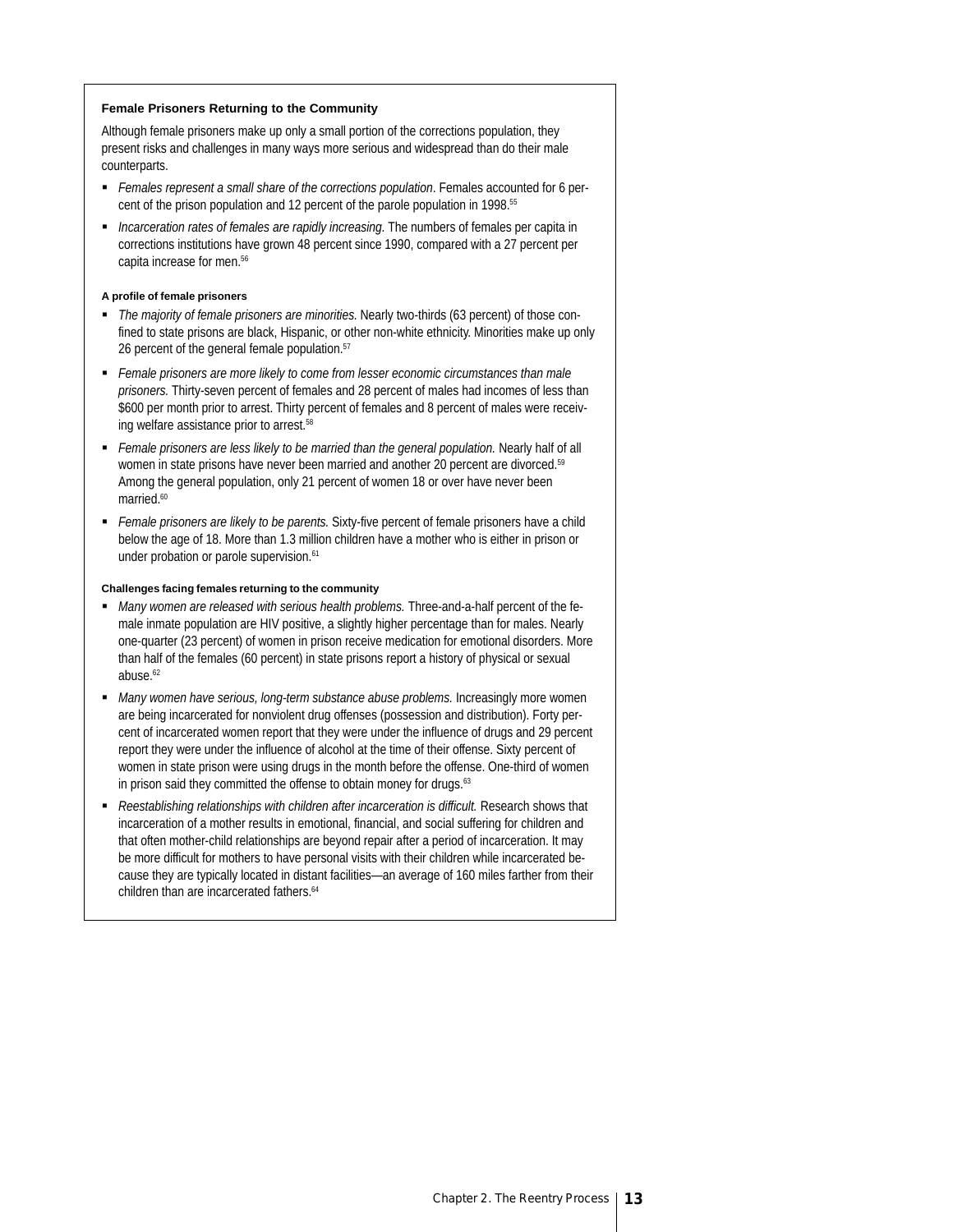### **HOW ARE RELEASE DECISIONS MADE?**

**In the past, most prisoners were released after parole boards deemed them "ready." They would serve a portion of their sentence in prison and a portion in the community under parole supervision. The benefits of this method, in theory, were that release decisions were based on some assessment of individual risk, and that prisoners had an incentive to behave well and participate in programs while incarcerated. In the late 1970s and early 1980s, indeterminate sentencing and parole release fell out of favor among policymakers, ushering in significant policy changes. In the 1980s and 1990s, truth-in-sentencing laws were passed, functionally eliminating the role of the parole board for certain prisoners. As a result of these changes, there are now fewer prisoners released because of a parole board decision, more prisoners released "automatically" under mandatory release (with supervision to follow), and more prisoners whose sentences expire and are released without any supervision at all.**

Under indeterminate sentencing practices, prisoners were released from prison to parole only after a parole board had deemed them "ready"—meaning, at least theoretically, they had been rehabilitated and/or had productive connections to the community, such as a job, a housing arrangement, and ties to family. Release to parole was positioned as a privilege to be earned. However, this system was increasingly criticized over the years as arbitrary, racially biased, and a politically expedient way to relieve prison overcrowding.<sup>65</sup> A series of sentencing reforms passed over the past two decades have diminished the role and power of parole boards to make individualized release decisions.

In addition, truth-in-sentencing laws were passed in the early 1980s and 1990s to reduce the discrepancy between the sentence imposed and the actual time individuals serve in prison. Forty states have enacted truth-in-sentencing laws requiring that violent offenders serve at least 50 percent of their sentences in prison; of these states, 27 and the District of Columbia require violent offenders to serve at least 85 percent of their sentences in prison.<sup>66</sup> These laws minimize the role of the parole board in making release decisions. As a result, fewer prisoners are now released because of a parole board decision.

As illustrated in table 2, in 1990, 39 percent of inmates were released as a result of a parole board decision. By 1998, the portion had dropped to 26 percent. Consequently, 40 percent of state inmates are now mandatorily released (1998 figures), up from 29 percent in 1990.

This development has implications for corrections management. Does the absence of a discretionary release process remove an incentive for good behavior? Does an automatic release process diminish the prisoner's incentive to find a stable residence or employment on the outside––the factors that traditionally influenced parole board decisions? Does a mandatory release policy decrease a correctional agency's commitment to developing links between an inmate's life in prison and his or her life outside prison? Does mandatory release remove the ability of a parole board to reconsider the risk posed by the

### **The term "parole" refers to two different matters:**

- ! the decision made by a parole board to release a prisoner onto parole supervision, and
- ! the period of conditional supervision following a prison term.

The movement to abolish parole release resulted in significant reductions in the percentage of prison release decisions made by parole boards. The "truth-insentencing" movement also capped the portion of a sentence served in the community, typically to 15 percent of the original sentence. As a result, more prisoners are now returned to the community with less or no time under supervision, and with less consideration of "readiness" for release. A system of parole *supervision*, however, is still operational in some form in nearly all states.

**During the past few decades,** the importance of victim participation in parole release decisions has grown. In a recent study of state parole boards, a majority ranked the input of victims as a very important component of the decision-making process. As of 1991, 31 states allow victims to participate in parole board hearings, and an additional 4 states allow victims to attend the hearings. More than 90 percent of state parole boards provide information to victims on the status of the parole process.69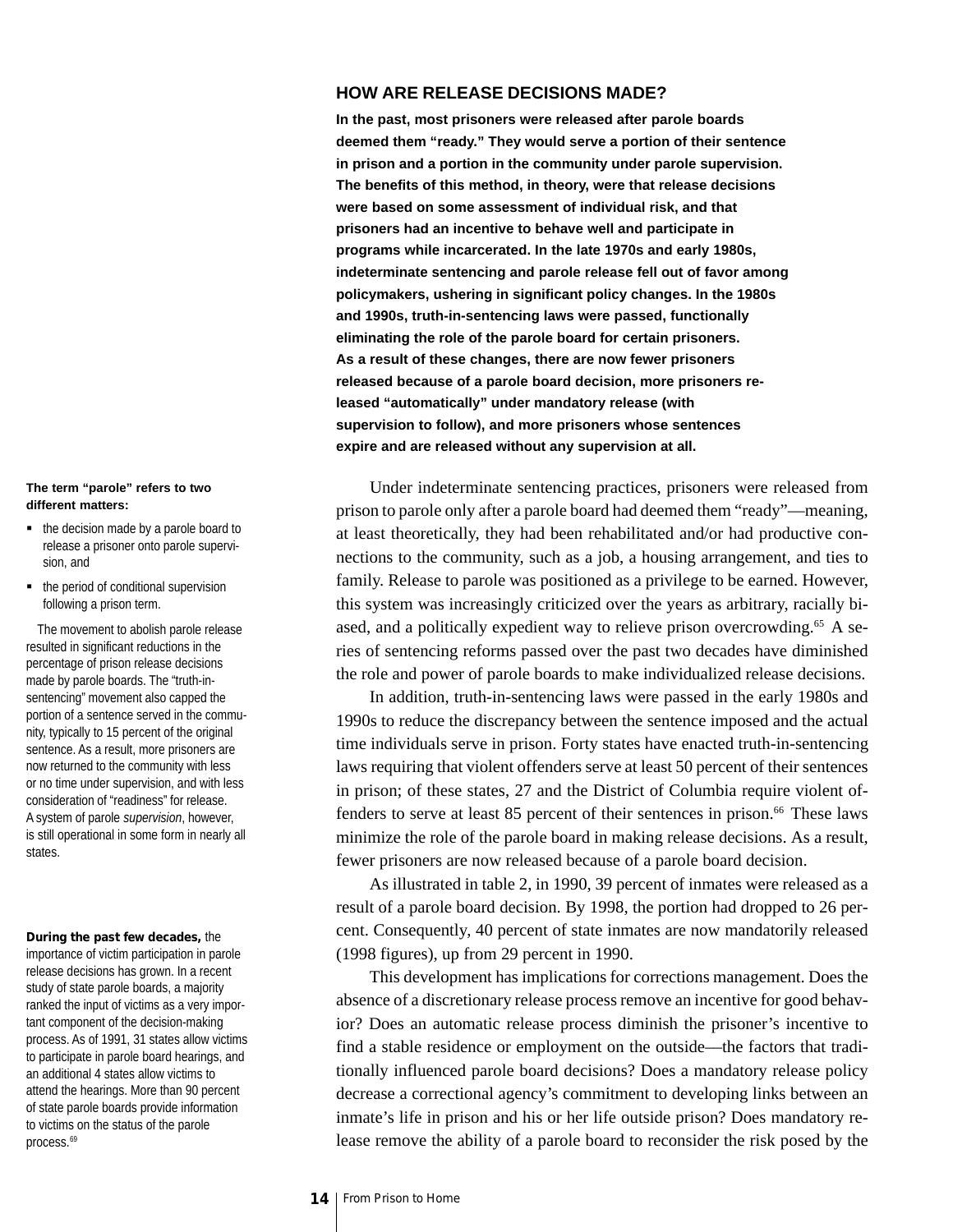#### **Table 2. Inmate Release Decisions, 1990–98**

|      | <b>Released to Supervision</b> |           | <b>Unconditional Releases</b> |               |       |
|------|--------------------------------|-----------|-------------------------------|---------------|-------|
|      | Parole                         | Mandatory | Other                         | Expiration of |       |
| Year | Board                          | Release   | Conditional                   | Sentence      | Other |
| 1990 | 39.4%                          | 28.8%     | 15.5%                         | 12.7%         | 3.6%  |
| 1995 | 32.3%                          | 39.0%     | 10.1%                         | 14.5%         | 4.0%  |
| 1996 | 30.4%                          | 38.0%     | 10.2%                         | 16.7%         | 4.7%  |
| 1997 | 28.2%                          | 39.7%     | 10.4%                         | 16.8%         | 4.9%  |
| 1998 | 26.0%                          | 40.4%     | 11.2%                         | 18.7%         | 3.7%  |

Source: A. J. Beck, "State and Federal Prisoners Returning to the Community: Findings from the Bureau of Justice Statistics." Paper presented at the First Reentry Courts Initiative Cluster Meeting, April 13, 2000.

individual, once his or her prison behavior has been observed? And, for states with policies granting victims' rights to participate in parole board hearings, what role do victims have in the release process?

In addition, more prisoners are serving their full term and therefore are released with no supervision at all. As shown in table 2, some 22 percent of prisoners were released "unconditionally" in 1998. The number of inmates released unconditionally has nearly doubled since 1990: More than 100,000 prisoners are now released unconditionally each year.<sup>67</sup> In most of these cases, prisoners have served their full term in prison (i.e., "maxed out" or "wrapped") and therefore face no time under parole or community supervision at the end of their sentence.

### **Definitions**<sup>68</sup>

- ! *Determinate Sentencing*—A prison sentence with a fixed term of imprisonment that can be reduced by good-time or earned-time credits.
- ! *Indeterminate Sentence*—A prison sentence whose maximum or minimum term is established at the time of sentencing—but not a fixed term. Parole boards determine when to release individuals from prison.
- ! *Mandatory Release*—The release of an inmate from prison that is determined by statute or sentencing guidelines and is not decided by a panel or board.
- ! *Discretionary Release*—The release of an inmate from prison to supervision that is decided by a board or other authority.
- ! *Conditional Release*—The release of an inmate from prison to community supervision with a set of conditions for remaining on parole. Conditions can include regular reporting to a parole officer, drug testing, curfews, and other conditions. If the conditions are violated, the individual can be returned to prison or face another sanction in the community.
- ! *Unconditional Release*—The release of an inmate from prison where he is not under supervision of a community corrections agency and is not required to abide by special conditions (and therefore cannot be returned to prison without conviction for the commission of a new offense).



**Figure 6. Sentenced Prisoners Released from State Prisons, by Conditional or Unconditional Release, 1977–98**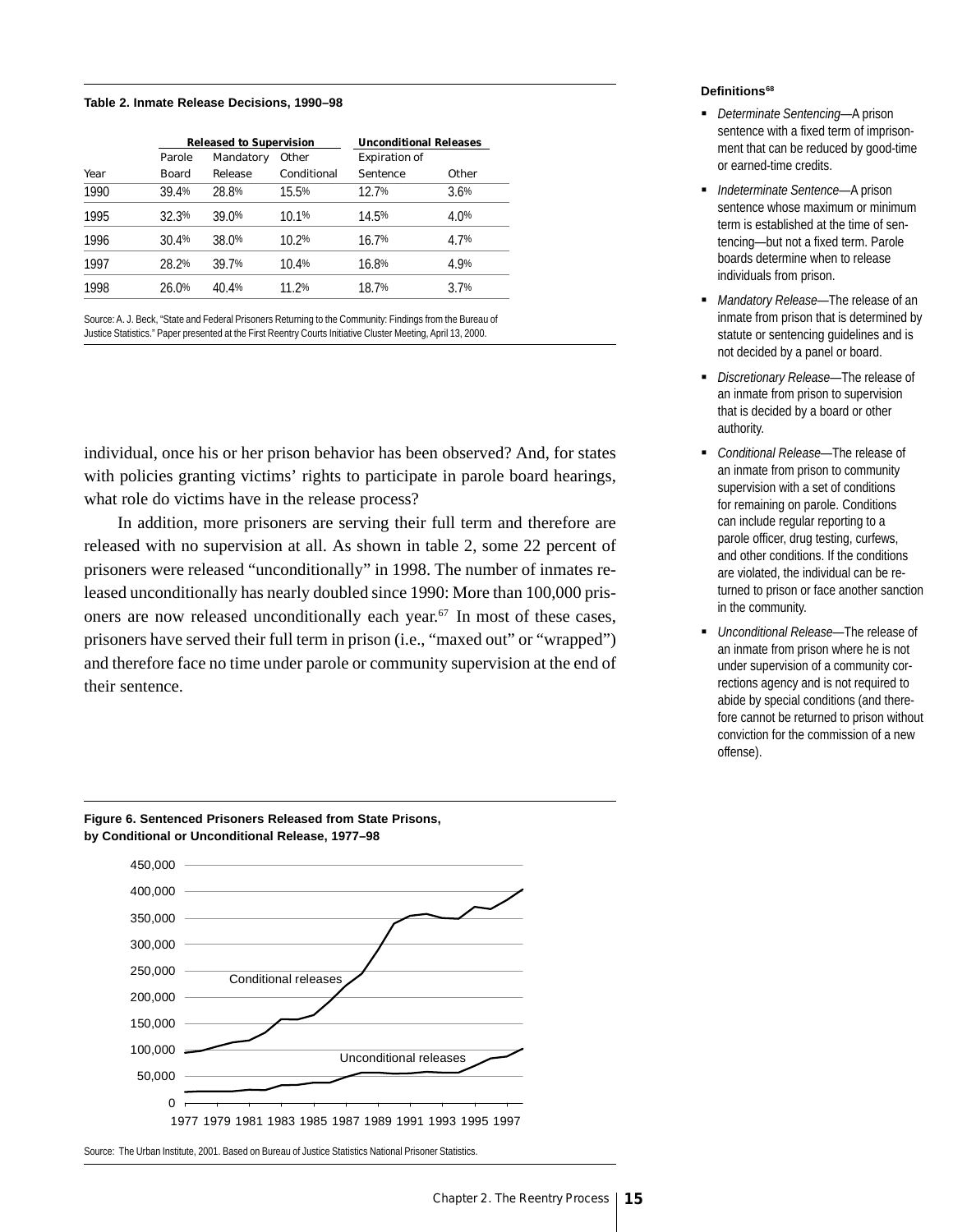Typically, prisoners are released unconditionally for one of these three reasons: (1) they were convicted of a particularly violent crime, and may be less likely to be paroled;<sup>70</sup> (2) they behaved poorly in prison, thereby forfeiting possible good-time that would allow an earlier release; and (3) they were sentenced to relatively short terms, so parole or mandatory release may not be options.71 For these prisoners, there are no additional obligations to report to a parole officer or to abide by certain conditions of release. Nationally, very little is known about the behavior and recidivism rates of prisoners released who are under criminal justice supervision compared with those who are not. This issue clearly warrants further examination.

#### **Figure 7. Unconditional Releases as a Percentage of All Releases, by State, 1998**



Source: The Urban Institute, 2001. Based on Bureau of Justice Statistics National Prisoner Statistics.

### **HOW ARE PRISONERS PREPARED FOR RELEASE AND REINTEGRATION?**

**Given that nearly all prisoners will eventually be released back to the community—40 percent within the next 12 months—prison could be viewed as an opportunity to improve inmates' skills, treat their addictions, and prepare them generally for life on the outside. As discussed above, many prisoners have histories of substance abuse and addiction, mental and physical health problems, and low levels of job skills and education. There is some evidence that in-prison programs are cost-effective and beneficial in preparing inmates for life outside of prison. However, recent surveys indicate that relatively few inmates receive treatment or training while in prison.**

### **Unconditional Releases**

As illustrated in figure 7, the practice of releasing prisoners "unconditionally" varies widely by state. While some states do not release any prisoners without postprison supervision, some release more than half of the state's prison population unconditionally.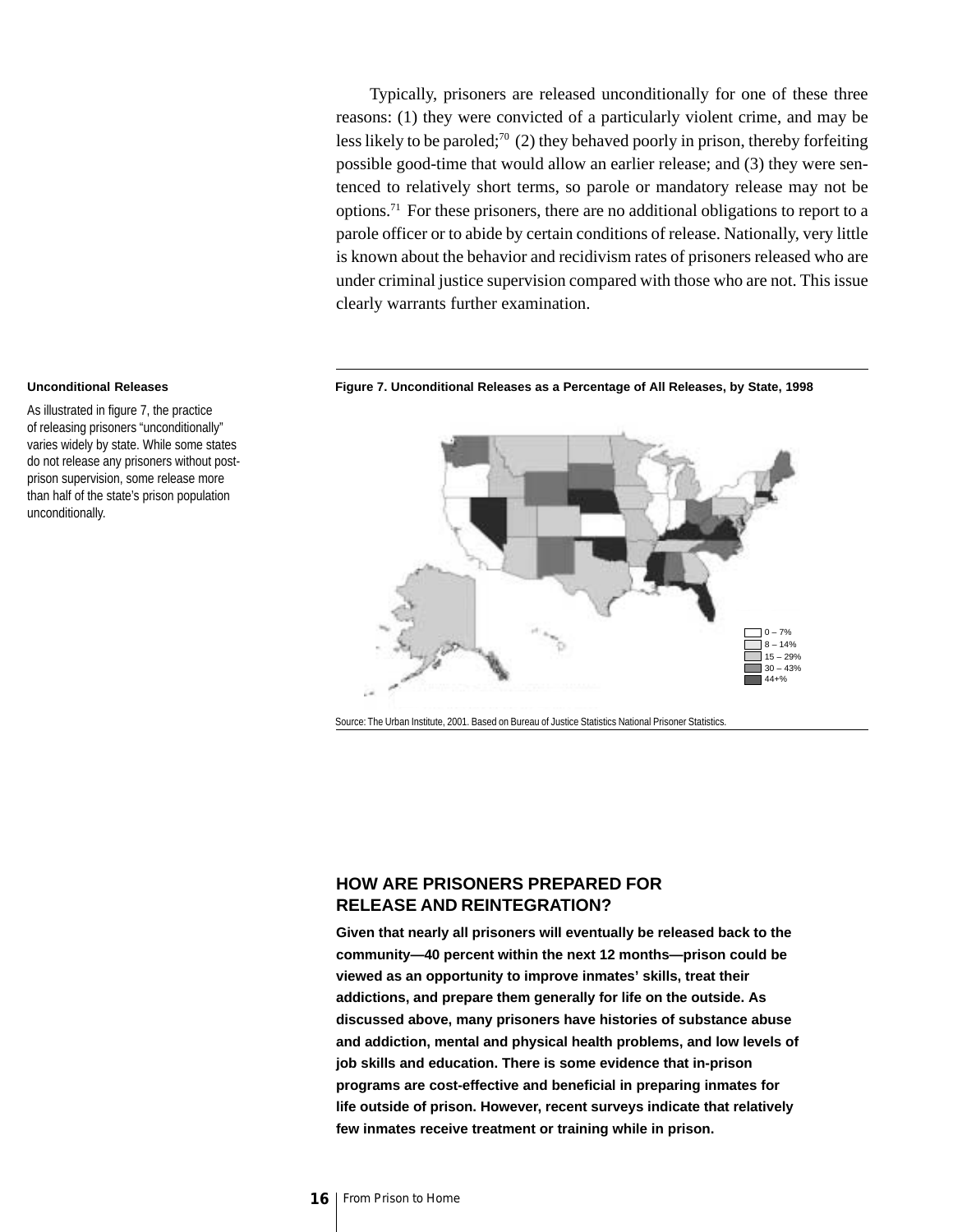Following a period of pessimism that characterized the "nothing works" sentiment of the 1970s, experts are increasingly, albeit cautiously, optimistic about the effectiveness of certain in-prison programs at changing behavior. While the quality and quantity of the available evidence varies widely according to the type of intervention, it does seem that certain treatment interventions—including cognitive skills, drug treatment, vocational training, educational, and other prison-based programs—are successful at reducing recidivism. These interventions are most effective when programs are matched to prisoner risks and needs, when they are well-managed, and when the intervention is supported through post-release supervision. While current studies cite only modest reductions in recidivism rates for participants, these small reductions can have significant aggregate impacts on criminal behavior in communities with high concentrations of returning prisoners.<sup>72</sup>

In addition to individual rehabilitative benefits, programming also may be beneficial to the internal management of correctional institutions.73 Idle prisoners are more likely to cause trouble than other prisoners. According to research on the topic, some level of structured activity (education, job training, prison industry, or similar activities) is vital to running a safe and humane prison.<sup>74</sup>

Most prisoners do not participate in prison programs, however, and the rate of participation has dropped over the last decade. As shown in figure 8, about one-third of soon-to-be-released inmates reported they participated in vocational programs (27 percent) or educational programs (35 percent), down from 31 percent and 43 percent, respectively, in 1991.75 These decreases in the participation rates are steeper than they appear, because smaller shares of bigger populations are involved—meaning significantly larger numbers of prisoners are being released without vocational and educational preparation.

### **Program Participation Versus Program Availability**

Most of the national data on in-prison program participation comes from the *Survey of State and Federal Inmates.* The survey asks inmates whether they have "attended," "been in," or "participated in" any one of a list of prison programs. It does not measure the extent of program *availability*. For this reason, one should not infer that a decrease in participation levels means that prisoners are less in need of or less motivated to access these services. Rather, it is likely that participation levels are a proxy for availability levels. It is reasonable to assume that existing programs cannot accommodate all prisoners who need treatment, vocational training, and education, and that if more program slots were available, participation rates would increase accordingly.



**Figure 8. Prisoners to be Released in the Next 12 Months: Percentage Participating in Prison Programs, 1991 and 1997**

Source: J.P. Lynch and W.J. Sabol, "Prisoner Reentry in Perspective." Urban Institute *Crime Policy Report*, forthcoming.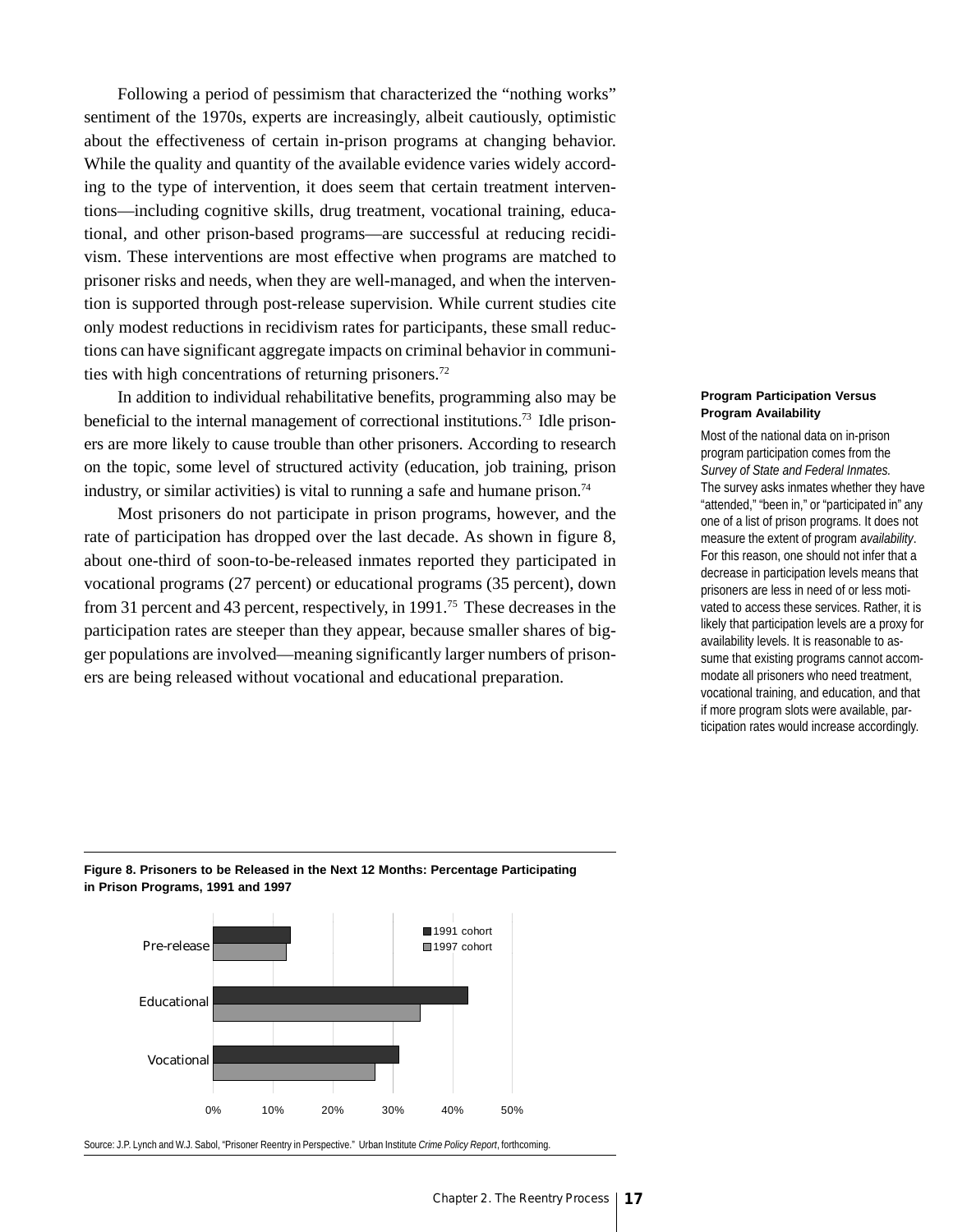**In 1996, nearly \$22 billion** was spent to build facilities, staff, maintain, and house adult prisoners in state prisons. Of this total, about 6 percent was used to support in-prison programs involving vocational and lifeskills training, educational activities, treatment, and recreation.<sup>81</sup>



**It is important to note that all states have** some form of pre-release program, or transitional services, intended to ease the inmate's transition back into society. These programs provide ex-inmates with a semistructured environment before full release. They range from work-release programs and substance-abuse treatment to halfway houses and major prerelease facilities. However, capacity and participation policies vary widely by state. Many states that have transitional centers can serve only a small fraction of the prison population, and eligibility restrictions limit involvement for certain offenders.<sup>82</sup>

Further, although the majority of prison inmates enter prison with substance abuse problems, only 10 percent of state inmates in 1997 reported receiving professional substance abuse treatment, down from 25 percent in 1991. Of the soon-to-be-released population, 18 percent of those with a substance abuse problem received treatment while incarcerated.76 In addition, an estimated 7 percent of the prison population report participating in prison industries, and 24 percent are altogether idle.<sup>77</sup> Participation of soon-to-be-released inmates in the activities explicitly labeled "pre-release programs" remained stable between 1991 and 1997, hovering at just 12 percent.<sup>78</sup>

In sum, the profile of the prison population reveals significant deficiencies in human capital that reduce an individual's capacity to function and contribute to society. Many of these deficits are also associated with high rates of recidivism. The emerging research knowledge about effective prison programs suggests that targeted investments in these interventions could produce public safety benefits and increase social functioning overall. Ironically, the research consensus comes at a time when a smaller share of prisoners seem to be receiving treatment and training than in the past.

### **THE MOMENT OF RELEASE**

**The "moment of release" from prison, and the hours and days that follow, may be quite pivotal to the transition back to community life. There are multiple hurdles—many of a largely logistical nature—that could be overcome relatively easily with appropriate planning. Systematic attention to small but significant details, important at the moment of release, such as the time of day prisoners are released, whether they have identification, and arranging for housing, treatment, jobs, and family reunification immediately upon release could help ease their transition from prison to community.**

Following release from prison, inmates are moved directly from a very controlled environment to a low level of supervision or complete freedom. They may immediately be exposed to high-risk places, persons, and situations, and few have developed relapse prevention skills during their incarceration to deal with these risks. Prisoners facing release often report feeling anxious about reestablishing family ties, finding employment, and managing finances once they return to their communities.79 Indeed, even though the existence of "gate fever"—a syndrome defined by anxiety and irritability at the time of a prisoner's release—is widely recognized among correctional workers, few empirical studies have investigated the issue. The little research that has been conducted concludes that while very few prisoners ultimately find the experience of release debilitating, the heightened stress levels documented at the time of release reflect very real anxieties about successfully managing a return to the outside world. 80

The heightened stress levels among inmates associated with the moment of release stem from anxieties about everyday problems—whether related to interpersonal relationships or financial pressures—that did not exist for the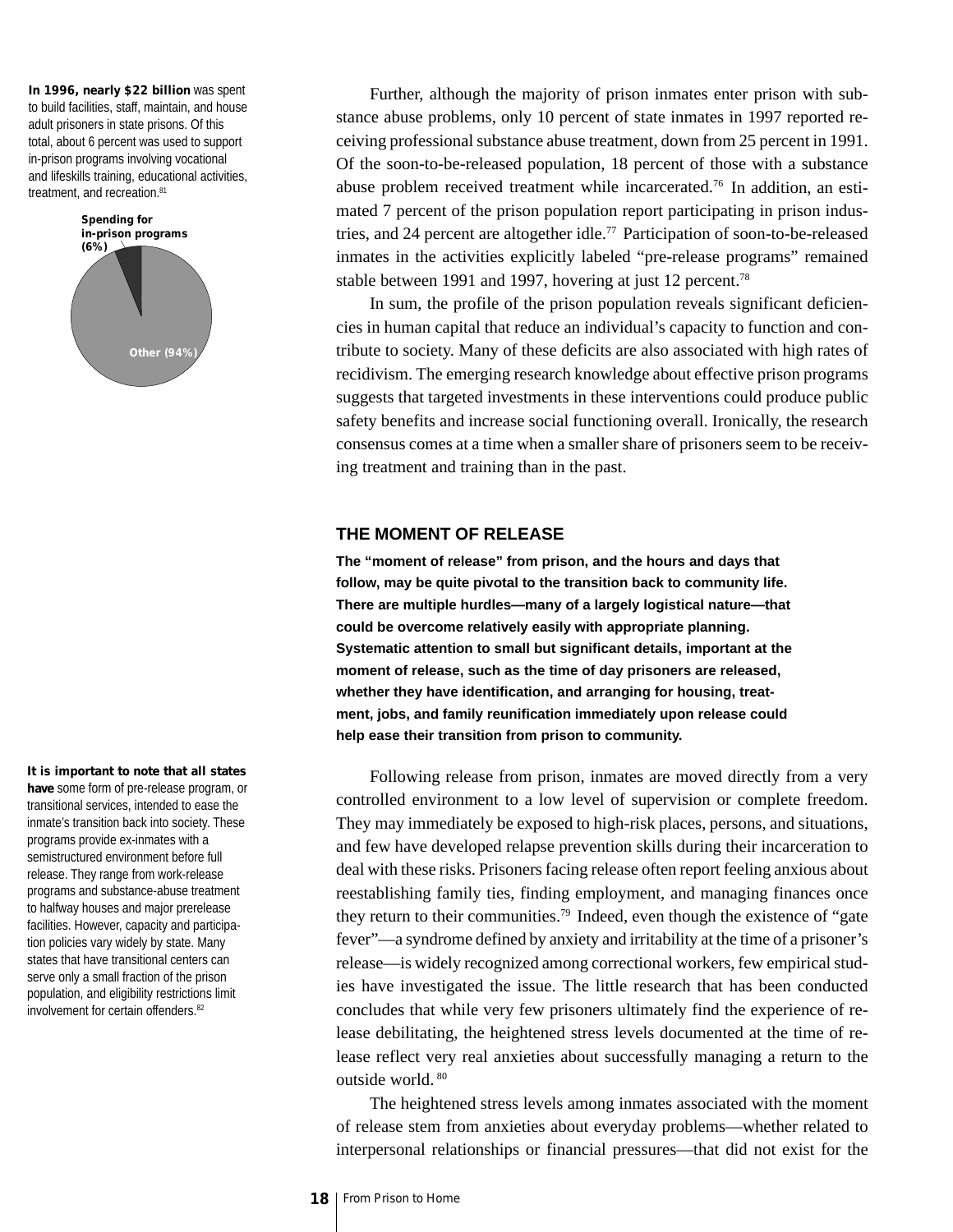inmates while in prison. As previous studies have demonstrated, released offenders tend to cope with everyday problems in ineffective and sometimes destructive ways. In fact, research that has attempted to measure the coping process has shown that some offenders are unable to successfully recognize and deal with problem situations, leading to increased stress levels and rash, often criminal reactions.<sup>83</sup>

There has been little systematic attention, by corrections agencies or communities, on ways to reduce the risks associated with the moment of release. Many practices may in fact heighten the anxiety prisoners have about successfully returning to the outside world. Some may even increase the risk of failure.

Most prisoners are released with little more than a bus ticket and a nominal amount of spending money. Some states provide bus tickets to return exprisoners to their destination (often the county of sentencing), but only half report making any transportation arrangements. For those states that do provide funds, the amount ranges from about \$25 to \$200. About one-third of all departments of corrections report that they do not provide any funds upon release.<sup>84</sup>

Prisoners are often returned to their home community at odd hours of the night, making it difficult for them to connect with family and service providers during the critical first few hours following release. Prisoners are often returned home without the important pieces of identification necessary to obtain jobs, get access to substance abuse treatment, or apply for public assistance. For example, some former prisoners experience delays in entering drug treatment because they do not have Medicaid.<sup>85</sup> Finally, those who are released may not fully understand the criminal justice system requirements they need to fulfill. In a survey of all states conducted in 2000 by the American Correctional Association, two-thirds reported that they do not provide any documentation or reporting instructions to inmates upon release.<sup>86</sup>

Thus, the "moment of release" presents opportunities for policy innovation and attention—to develop strategies that build a short-term bridge during this immediate transition period. Currently, released prisoners encounter few resources to help them secure employment, access substance-abuse treatment, and reestablish family and community ties. The combination of these pre-release preparations coupled with follow-up on the outside (via parole, nonprofit community organizations, faith institutions, family, or friends) might reduce the risk of recidivism or drug relapse and improve the odds of successful reintegration after release.

#### **Work Release**

Since the early 1920s, work-release programs have provided soon-to-be-released prisoners with the skills and training necessary to secure employment. These programs allow for selected prisoners to work in the community, returning to their correctional facilities during non-working hours. Work-release programs provide prisoners with income that may be used to build up savings for when they are eventually released, to help reimburse the state for portions of their confinement costs, and to help pay for victim restitution or make child support payments.

While extremely popular in the 1970s, today, only about one-third of prisons operate work-release programs and fewer than 3 percent of all inmates participate in them. Certain highly publicized work-release failures, combined with shrinking funding and a general philosophical move away from the ideal of rehabilitation, have contributed to the decline of such programs.

However, some states such as Washington maintain high levels of funding and other means of support for its work-release program. Two National Institute of Justicesponsored evaluations of Washington's program found it relatively successful. Almost 40 percent of all prisoners released in Washington went through a work-release program in 1990, and fewer than 5 percent of these prisoners committed new crimes while in the program. Ninety-nine percent of these crimes were less serious property offenses. Fifty-six percent of all program enrollees were judged successful in work release. Results from a follow-up study tracking recidivism among former work-release participants were also positive, but to a lesser degree: Researchers found that within one year 22 percent of work-release participants had been rearrested, compared with 30 percent of ex-prisoners who had not participated in the program.87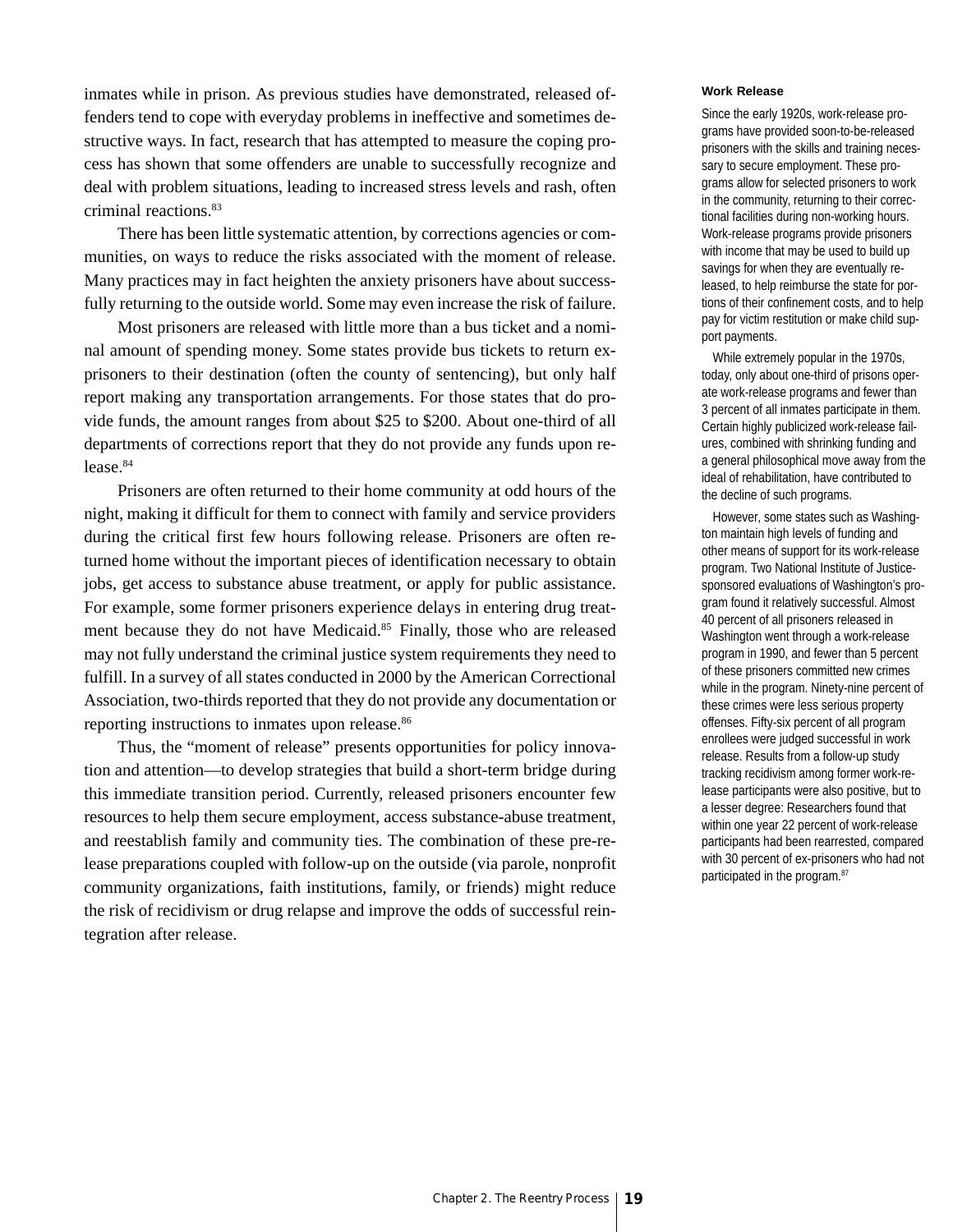#### The First Month Out: Post-Incarceration Experiences in New York City<sup>88</sup>

In 1999, the Vera Institute of Justice followed a group of 49 adults released from New York state prisons and city jails for 30 days, interviewing them on seven separate occasions to learn about the major challenges facing returning prisoners during this period. The study sought to gain insight into returning prisoners' expectations, the release experience, reunions with family and friends, attempts to find work, and parole supervision experiences. This study indicates that the initial period following release from prison is critical. Although the small sample size limits the broader applicability of the findings, the patterns found can help enrich our understanding of the experience and challenges of reentry and reintegration from the perspective of the returning prisoner.

This study documented a few key hurdles to successful reintegration—namely, finding a job, finding housing, and getting access to needed health care services. Most returning prisoners who found a job within the first month following their release were either re-hired by former employers or had help from family or friends. Relatively few found new jobs on their own, often because they lacked the skills to conduct an effective job search or could not find employers who would hire exoffenders. Few parolees reported receiving help from their parole officers. In fact, strong family involvement or support was an important indicator of successful reintegration across the board. Returning prisoners who indicated that their families or friends were supportive of their efforts to rebuild their lives had lower levels of drug use, greater likelihood of finding a job, and less continued criminal activity. Most people lived with their families following their release, indicating some level of support. Those who went to homeless shelters were seven times as likely to abscond from parole.

Vera also found that the moment of release is an important opportunity for starting out on the right path. The majority of people interviewed at the time of their release returned to their communities alone. Only a small number of returning prisoners were met by family members, friends, or social service representatives. Further, some prisoners were released without basic identification, hindering their efforts to apply for public assistance or drug treatment. Others experienced delays in getting drug treatment because they did not have Medicaid or could not obtain a referral to a treatment program. In fact, lack of Medicaid—a process that could begin before release—was the biggest obstacle to accessing treatment following release. None of the individuals who relapsed attended treatment regularly.

### **POST-RELEASE SUPERVISION**

**Although fewer release decisions are being made by parole boards, the great majority of returning prisoners are subject to some period of post-prison supervision in the community. Of the more than halfmillion state prisoners released last year, more than three-fourths were released to some kind of post-prison supervision, most frequently "parole." Growing incarceration and release rates over the last two decades have resulted in a growing parolee population, and resources have not kept pace with those increases. Caseloads are higher, per capita spending is lower, and services have diminished. We know little about parole effectiveness, but what we do know suggests that surveillance alone does not work. Supervision strategies that include some level of treatment or a rehabilitation component in combination with surveillance techniques have been shown to reduce recidivism.**

The majority of prisoners—78 percent—are released from prison onto some type of conditional supervision status.<sup>89</sup> Individuals released to parole supervi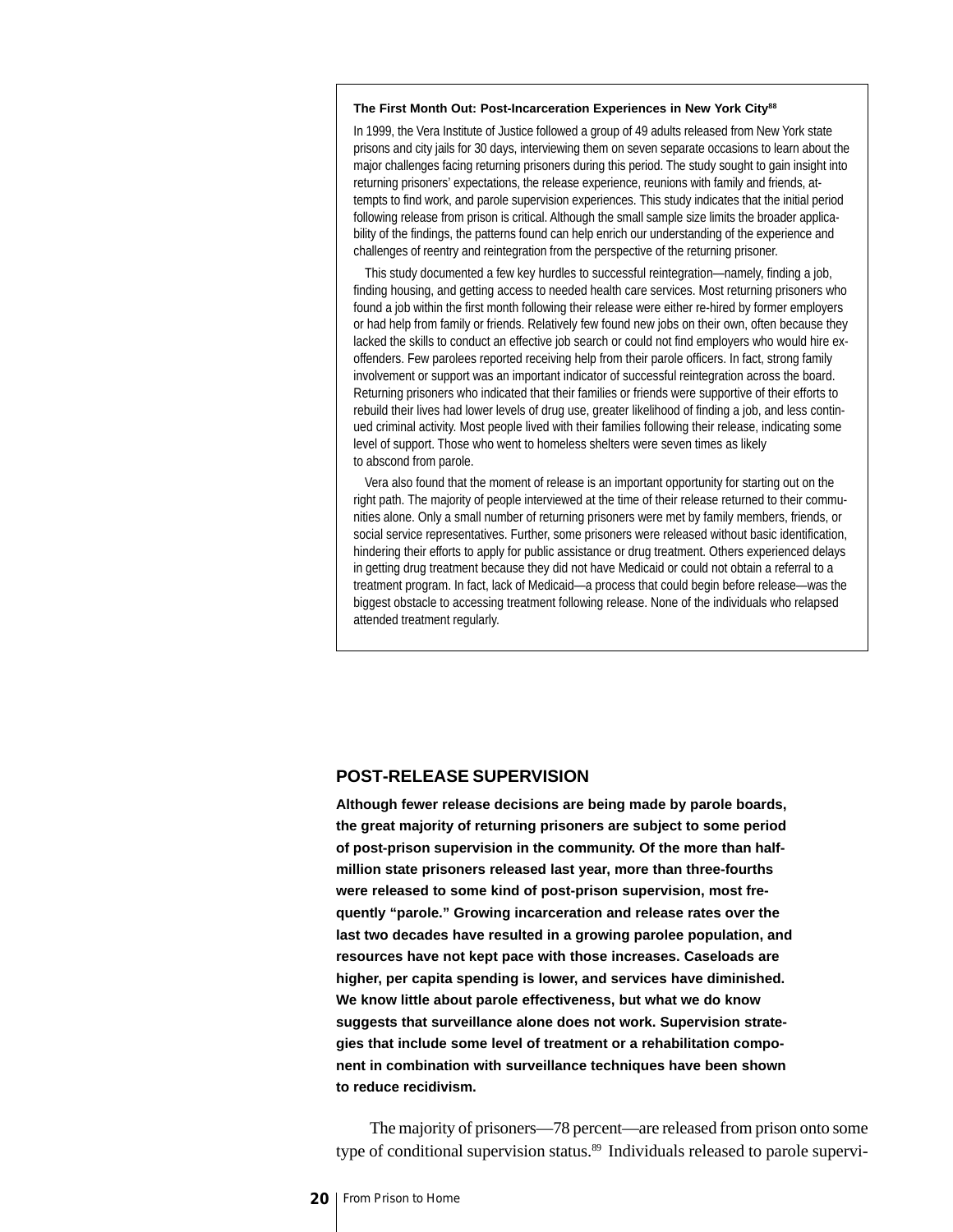sion serve an average of just under two years in their states.<sup>90</sup> There are  $713,000$ individuals now on parole (or another form of conditional release),  $91$  up from  $220,000$  in 1980.<sup>92</sup> The increase in the prison population has had the predictable impact of increasing the parole population, without proportionate increases in resources. This translates into bigger caseloads for parole officers. In the 1970s, the average parole officer supervised a caseload of 45 parolees. Today, most officers are responsible for about 70 parolees—about twice as high as is considered ideal.<sup>93</sup> At the same time, per capita spending per parolee has decreased nationally—from more than \$11,000 per year in 1985 to about \$9,500 in 1998.<sup>94</sup>

These limited resources often translate into only nominal supervision. More than 80 percent of parolees are supervised on "regular" caseloads—each meeting with a parole officer for about 15 minutes, once or twice a month.<sup>95</sup> An additional 8 percent of parolees (or more than 56,000 individuals in 1998) are classified on "abscond" status at any given time, meaning they cannot be found and have no contact with their parole officer.<sup>96</sup> In California, 18 to 20 percent of parolees are on abscond status.<sup>97</sup> Because supervisory agencies have lost touch with this group of released prisoners, we have little data about their behavior.

Conditions of parole vary widely by jurisdiction, but they typically include abstinence from drugs, maintaining employment, observing curfews, and staying away from certain high-risk places and persons. Enforcement of those conditions varies as well, but it may include home visits, drug testing, and electronic monitoring. A few states are experimenting with Global Positioning System satellites, where individuals' movements are tracked 24 hours a day. New surveillance technologies such as these have made supervision—at least the monitoring aspect—more efficient, but they raise important civil liberties issues as well.

Unfortunately, there is little research that examines the relationship between parole supervision and deterrence or rehabilitation. We do know that supervision strategies that simply increase the level of supervision, such as intensive community supervision, increased drug testing, and home confinement, have not been found to reduce reoffending. Rather, enhanced supervision involves increased surveillance that increases the likelihood of *detecting* technical violations.98 If noncompliance with technical conditions of release signaled patterns of criminal behavior among individuals, then returning them to incarceration might prevent future crime. However, research on the issue has shown no support for the argument that violating parolees on technical conditions suppresses new criminal arrests.99 Accordingly, there is no solid evidence to support the conclusion that solely increasing parole supervision will result in fewer crimes.

At the same time, supervision strategies that include some level of rehabilitation or treatment in combination with surveillance techniques have been shown to reduce recidivism. According to the research literature, a treatment component is important to changing behavior and reducing crime. 100

On the whole, services for this population have diminished. More resources have gone into building new prison beds, making fewer funds available for investing in services. As discussed in the "communities" section at the end of

### **Reinventing Probation: Lessons for Parole?**

One approach is currently being explored under the heading "reinventing probation." Spearheaded by the Reinventing Probation Council—a group of experienced and innovative probation practitioners (in collaboration with the Manhattan Institute)—this approach builds on the community policing model and involves place-based supervision strategies and partnerships among law enforcement agencies, community residents and organizations, and other public and private organizations. Policies under this rubric include proactive, problem-solving practices intended to prevent, control, and reduce crime and to repair harm to the victim and the community. Though the focus of the model is probation, the strategies are applicable to parole and reentry.

In the Council's most recent monograph*, Transforming Probation Through Leadership: The "Broken Windows" Model*, the authors describe a new strategy that involves

- ! placing public safety first;
- ! supervising individuals in the neighborhood;
- ! allocating resources where they are needed most;
- ! enforcing probation conditions and responding quickly to violations to deter behavior;
- ! developing partners in the community;
- ! establishing performance-based initiatives; and
- $\blacksquare$  cultivating strong leadership.<sup>101</sup>

The question for policymakers is how to use probation and parole conditions, monitoring strategies, and graduated sanctions to help prisoners make a successful transition into the community and to deter criminal activity. To what extent could the combination of place-based strategies, individualized case plans based on empirically derived risk/needs instruments, and graduated responses to failure improve supervision outcomes?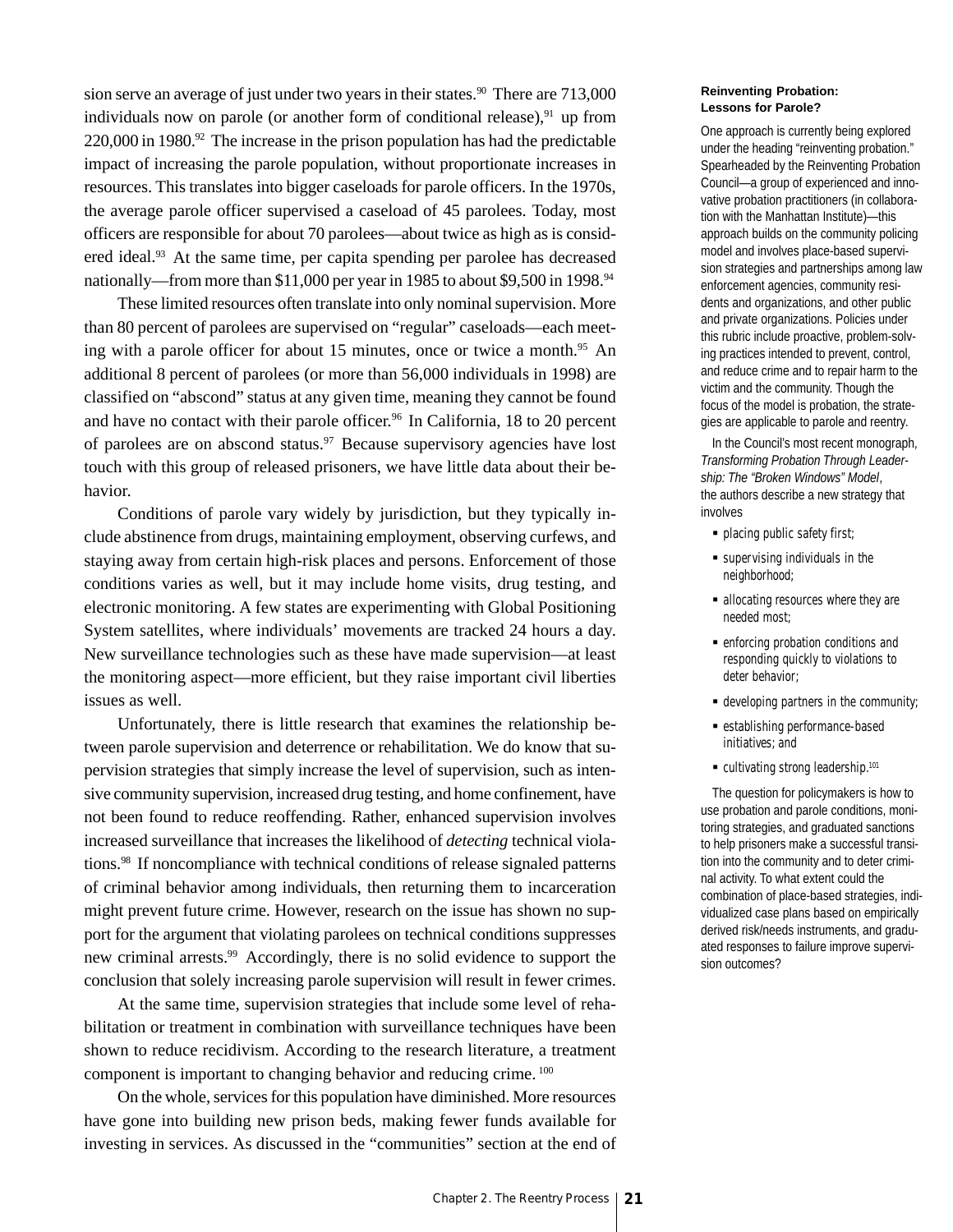this report, there is a large gap between the needs and availability of services around issues such as substance abuse, mental health, and housing.

Given the high rates of reoffending within this population, there seems to be an important opportunity to supervise parolees—particularly the high-risk individuals—by combining treatment and surveillance to prevent future crimes.

### **PAROLE VIOLATIONS**

**More parolees are returning to prison than ever before, both for technical violations and for committing new offenses. In 1980, parole violators constituted 18 percent of prison admissions. Parole violators now account for one-third of prison admissions nationally. Of the parole violators returned to prison, nearly one-third were returned for a new conviction and two-thirds for a technical violation. There is little research on the nature of technical violations or the parole revocation process itself, nor do we know the impact of the increasing numbers of parole revocations and reincarceration on public safety.**

If parolees fail to meet their conditions of supervision or are convicted for a new crime, their parole can be revoked and they can be returned to prison. That is happening more frequently. In 1984, 70 percent of parolees successfully completed their parole term. By 1998, that number had dropped to 45 percent. Put another way, in 1998 nearly half of all parolees (42 percent) were returned to prison, translating to some 206,000 parole violators who were returned that year.102 Parole violators as a share of prison admissions have doubled since the 1980s. In 1980, parole violators constituted 18 percent of prison admissions; they now represent a full one-third of all prison admissions.<sup>103</sup>

Unfortunately, the administrative recording of parole violations does not tell us much about the underlying behavior of the parolee. Of the parole violators returned to prison, nearly one-third were returned for a new conviction and two-thirds for a technical violation.<sup>104</sup> However, although many violations are formally recorded as "technical," they may not be crime-free in nature. Often technical violators are actually arrested (but not tried for) a new crime while under parole supervision. For example, 43 percent of the "technical" violators in 1991 reported having been arrested for a new crime at least once while on parole.105 For policy and practice, it is important that we better understand the actual reasons behind parole violations and revocations.

It is unclear why parole failures are higher now than in the past. It may be a function of better monitoring techniques and technologies that make it easier to detect violations such as drug use and missed curfews. It is also possible that technical violations are being used as a tool for managing increasingly large caseloads. Parole revocation may be an expression of tough-on-crime sentiment in some jurisdictions, or perhaps more individuals are actually committing crimes while on parole. This failure rate may also reflect cutbacks in preparation for reentry, such as in-prison and community-based treatment, job train-

**Between 1990 and 1998,** there has been a 54 percent increase in the number of individuals returned to prison for a parole violation. Drug offenders account for more than half of this increase.<sup>106</sup>

### **Policy-Driven Responses to Parole Violations**

Beginning in 1998, the National Institute of Corrections provided funding to 19 paroling authorities and probation agencies to test policy-driven responses to technical parole violations. A report by the Center for Effective Public Policy documents significant variation in parole practices, both across these states and across localities within states. In many jurisdictions, probation and parole officers have enormous discretion and relatively little guidance from formal policy.107

Through this effort, state parole administrators began to review the decisions (both formal and informal) that led to parole violations. Many jurisdictions have since formulated new responses to technical violations, ranging from violation guidelines designed to keep individuals on parole in lieu of incarceration to new alternatives to incarceration.108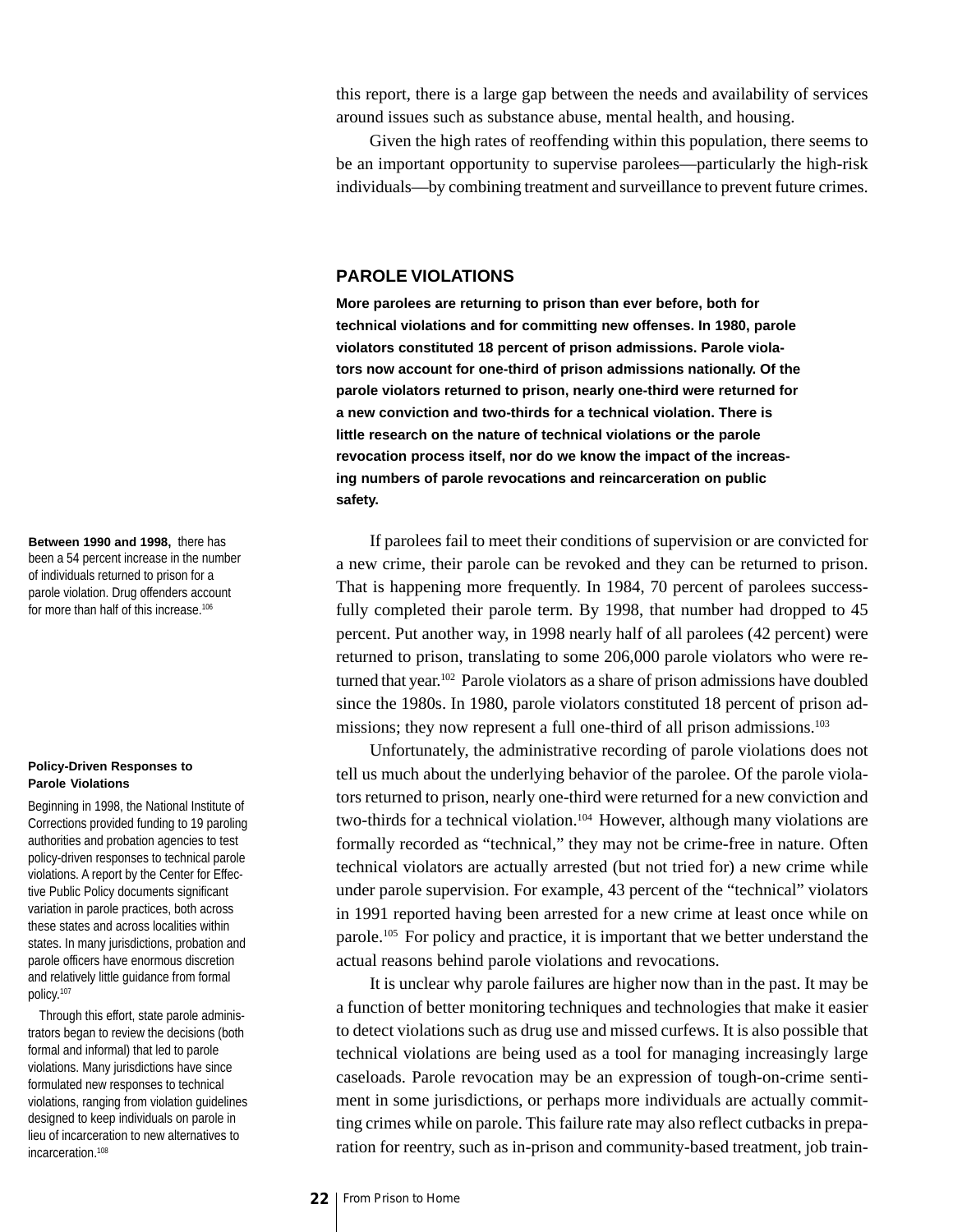ing, and education. Importantly, it is not clear whether supervision agencies are efficiently identifying the highest-risk parolees and preventing new crimes or inefficiently returning individuals to the correctional system—at high cost to state taxpayers without clear crime control benefits.

As an alternative to reincarceration, some states—still a minority—use intermediate sanctions for violations, such as residential treatment, community service, electronic monitoring, curfew, increased supervision level, loss of travel privileges, counseling, increased drug/alcohol testing, or reprimand by officer or supervisor. Structured sanctions provide a graduated response, with reincarceration as the most severe sanction. The hypothesis here is that immediate, intermediate sanctions could increase the certainty of punishment, change offender behavior, and reduce returns to prison, while reserving prison beds for violent individuals. Limited evidence suggests that a system of graduated sanctions may be more effective in reducing recidivism than simply returning parole violators to prison. Certainty of sanctions appears to be highly correlated with positive changes in individual behavior. This certainty is based on consistent application of a sanctioning schedule and intense monitoring of behaviors where individuals are not able to have infractions go undetected, thereby reinforcing the unwanted behavior.

Despite the significant fiscal and public safety implications, parole has received remarkably little attention from policymakers, practitioners, or researchers. Research could shed light on the costs associated with the growing number of parole violators, the nature of technical violations, the parole revocation process, and the impact of parole policies on preventing new crimes. Imposing rationality on a process that is little understood even by those in the criminal justice system can result in tremendous benefits. In this view, the prison funding now spent on the increasing admissions of technical violators could be made available for strengthening or creating community corrections systems or funds for other areas of government.

### **Fiscal Implications of Technical Violators**

In California, where approximately 120,000 people are on parole, some 70,000 violate their conditions of parole each year. According to analysis by Michael Jacobson, professor at John Jay College of Criminal Justice and an Open Society Institute Fellow, the cost to California is almost \$900 million annually, given that the average length of stay is about five months per violator. Jacobson estimates that if California "only" technically violated 35,000 of its parolees, it would save almost \$500 million annually in corrections expenditures. If half of that money were reinvested into community corrections programs to create alternative programming for technical violators (day centers, intensive supervision with electronic bracelets, etc.), then parole officers would have far more options than short stays in prison.

Many states are experiencing similar impacts of technical parole and probation violators on correctional systems and budgets. Even in a small state like Iowa, technical violations are one of the primary drivers of its correctional system population. With almost 1,200 technical probation violators spending an average of between oneand-a-half and two years in prison, almost 25 percent of Iowa's prison population is comprised of technical violators.



**Figure 9. Parole Violators as a Percentage of All Prison Admissions, by State, 1998**

Source: The Urban Institute, 2001. Based on Bureau of Justice Statistics National Prisoner Statistics.

**Just as there is wide variation** across the states in supervision practices, we see enormous variation in parole revocation rates. Figure 9 illustrates these differences through the percentage of prison admissions who are parole violators. In 1997, for example, 65 percent of the individuals admitted to California's prisons were parole violators, while in Florida, parole violators accounted for just 12 percent of new admissions. In Pennsylvania, parole violations account for 33 percent—just under the national average.109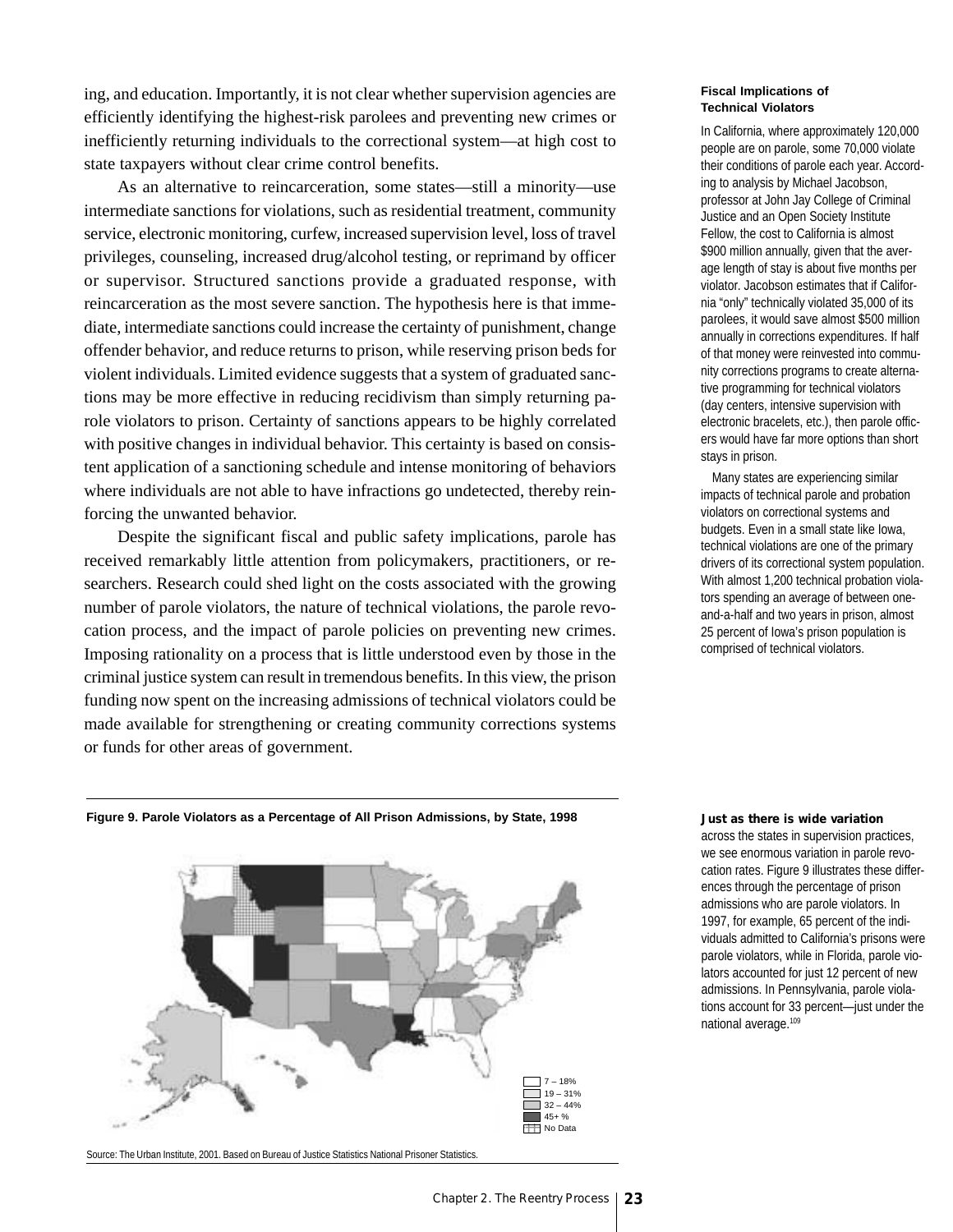### *From Prison to Home*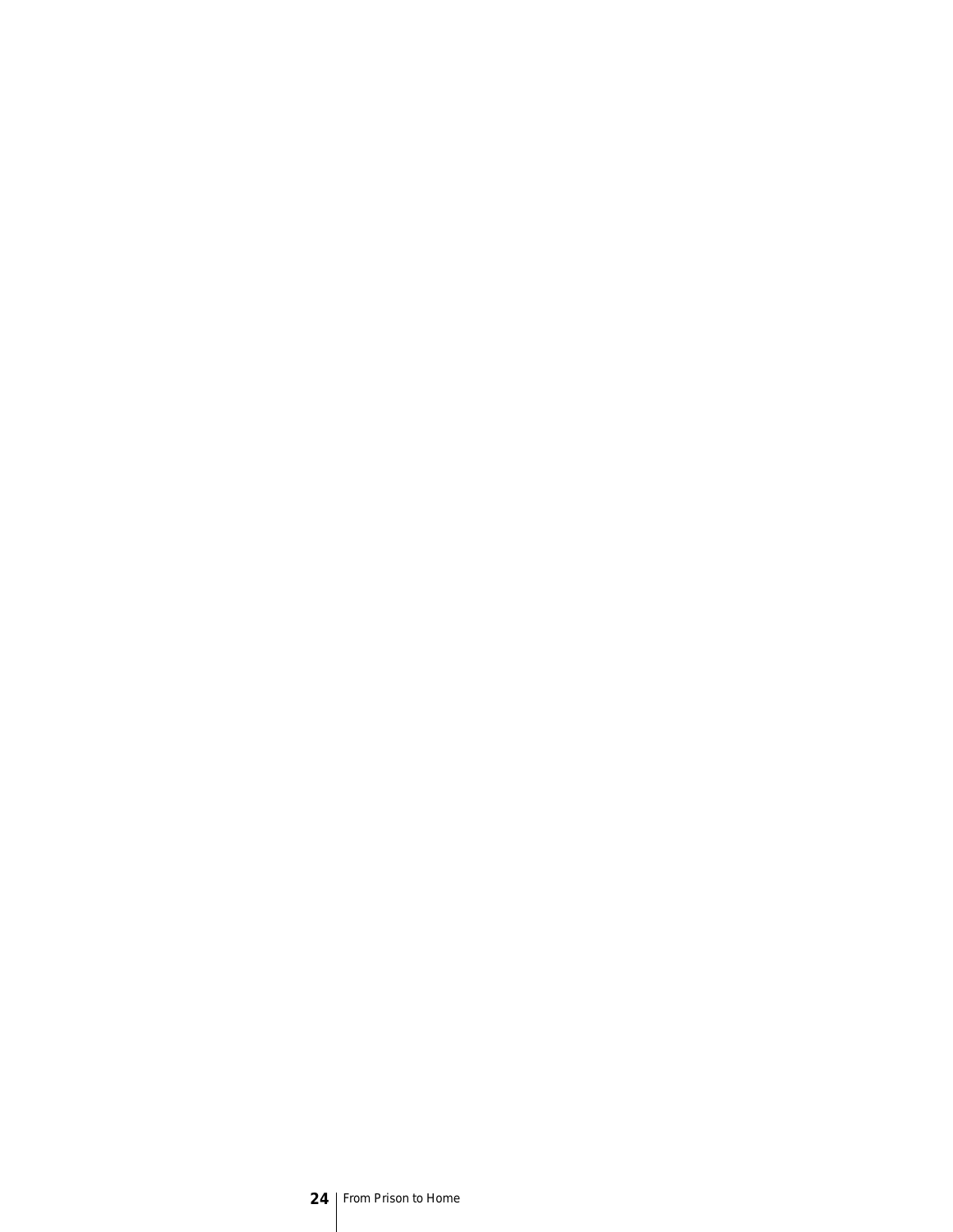

# **Challenges for Prisoner Reentry**

Given the high prevalence of substance abuse, mental illness, infectious disease, unemployment, and even homelessness among returning prisoners, it is important to explore the role of these factors in successful reentry and reintegration. To the extent that these issues present serious barriers to transitioning prisoners, they also present serious risks to the communities to which large numbers of prisoners return. It is important to note how little we know about how these problems overlap. The difficulties faced in dual and triple diagnosis (for substance abuse, mental illness, and HIV infection, for example) are particularly acute, and the associated service needs are even more complex and challenging. This section examines the role of substance abuse, health, employment, and housing in post-prison adjustment and points to programmatic and policy strategies that may reduce the likelihood of future offending.

### **SUBSTANCE ABUSE**

**Substance abuse among prisoners presents significant challenges to the reentry process. Studies have found that while most prisoners have a history of drug or alcohol abuse, only a small share receive treatment while incarcerated and upon release. Importantly, treatment has been shown to reduce drug use and criminal activity, particularly when in-prison treatment is combined with treatment in the community. In this section, we discuss the prevalence of substance abuse among returning prisoners, the effectiveness of treatment, and the implications of both on reentry.**

Eighty percent of the state prison population report a history of drug and/ or alcohol use,110 including 74 percent of those expected to be released within the next 12 months.111 In fact, more than half of state prisoners report that they were using drugs or alcohol when they committed the offense that led to their incarceration.<sup>112</sup>

The movement from confinement in prison to liberty on the street poses unique hazards for prisoners with a history of substance abuse. Rates of relapse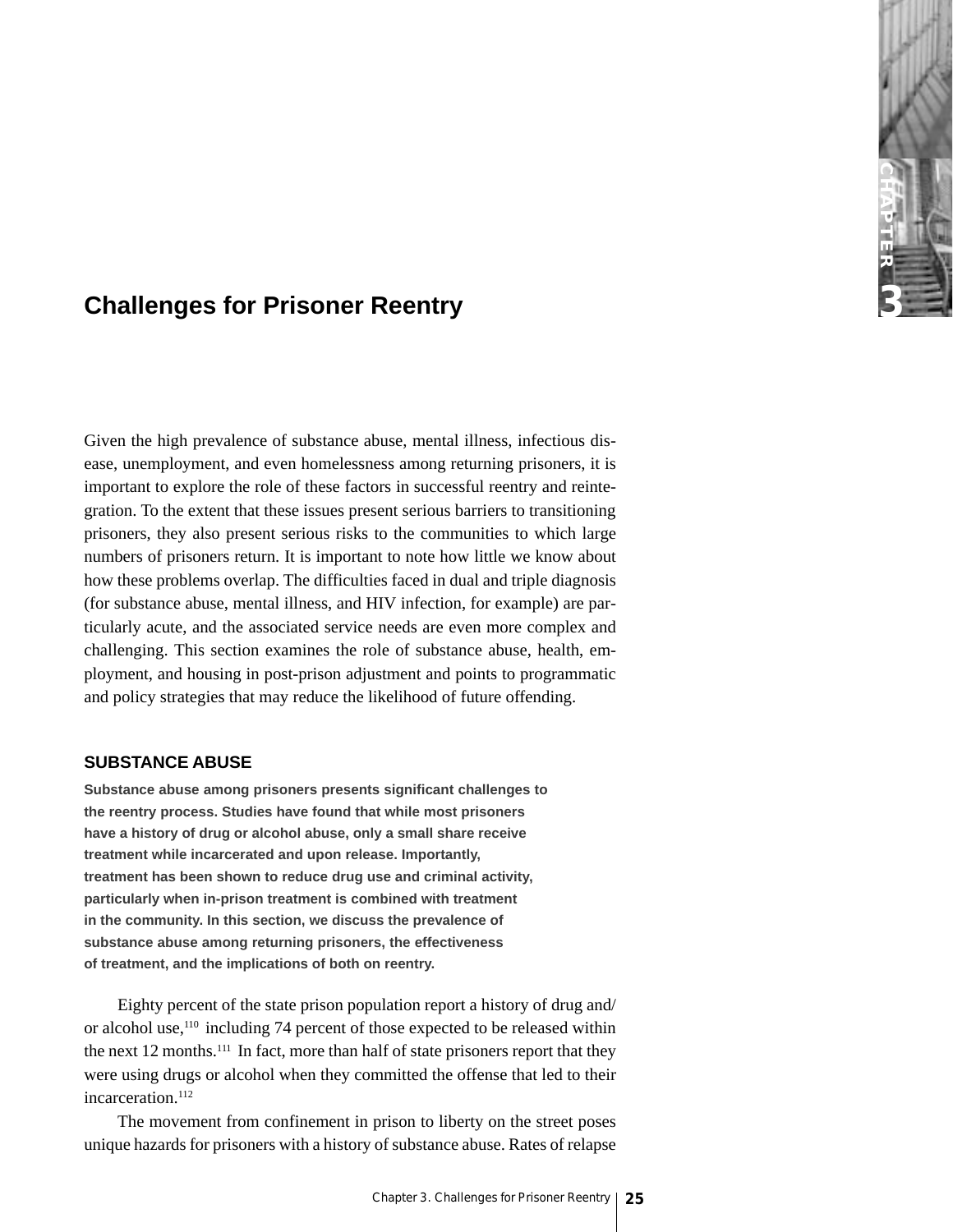### **Drug Treatment in Action: The Key-Crest Program in Delaware122**

Most prisoners released from the Delaware correctional system participate in a threepart, in-prison treatment and work-release program during the last six months of their sentence. The first phase involves participation in an in-prison therapeutic community to address substance abuse issues. During the second component, inmates are released to a community work-release center where they are expected to hold a job while they continue to live at the facility and participate in drug treatment. This aftercare component, which lasts up to six months, requires complete abstinence from drugs and alcohol, attendance at group sessions, individual counseling, and drug testing. Graduates of the program are also required to return once a month to serve as role models for current participants. In the final phase of the program, individuals are released to the community under some form of continued supervision.

Evaluation results indicate that residential treatment, coupled with community aftercare, can be very effective in reducing drug relapse and criminal recidivism. (See table 3.) Of those who participated in both the in-prison and work-release treatment programs, 77 percent were arrest-free 18 months following the completion of the program, compared with 46 percent of the control group. Similar results were found for drug relapse rates: Nearly half of those who completed both the in-prison and workrelease treatment components were drugfree at 18 months, compared with 22 percent of those who completed only the in-prison treatment component, one-third of those who completed only the workrelease treatment, and 16 percent of the control group.

### **Table 3. Results from Key-Crest Program**

| <b>Treatment</b><br>group | No arrest<br>at 18<br>months | Drug free<br>at 18<br>months |
|---------------------------|------------------------------|------------------------------|
| In-prison TC              |                              |                              |
| treatment                 | 43%                          | 22%                          |
| Work-release              |                              |                              |
| <b>TC</b> treatment       | 57%                          | 31%                          |
| Both                      | 77%                          | 47%                          |
| Control                   |                              |                              |
| group                     | 46%                          | 16%                          |

following release from prison are strikingly high in the absence of treatment. For example, an estimated two-thirds of untreated heroin abusers resume their heroin/cocaine use and patterns of criminal behavior within three months of their release.113 The extent to which substance abuse problems are treated prior to and following release from prison has significant implications on the outcomes of returning prisoners.

Several studies have found that drug treatment can be a beneficial and costeffective way to reduce both substance abuse and criminal activity.114 Two common treatment modalities typically used with correctional populations and found to have positive effects are cognitive behavioral interventions and in-prison therapeutic communities. In the last 15 years, there has been general agreement among researchers that cognitive-behavioral programs can reduce recidivism among the general offender population. These programs, based on social learning theory, assume that criminal behavior is learned and therefore they focus on improving interpersonal and coping skills.<sup>115</sup> Although research has found that such programs can reduce criminal recidivism, they also have been found to be less effective among individuals below the age of 25 and among those whose offenses involved property and nonviolent robbery.116 In fact, cognitive, skill-building programs were most effective with individuals on probation.

Another common approach found to have positive effects on relapse and recidivism is in-prison residential treatment. Therapeutic communities or residential treatment typically lasts 6 to 12 months and often involves separating the participants from the general prison population. Several studies have found that these programs can reduce drug use following release from prison. For instance, inmates who participated in residential treatment programs during incarceration had criminal recidivism rates between 9 and 18 percent lower and drug relapse rates between 15 and 35 percent lower than those who received no treatment in prison.117 An ongoing evaluation of a residential drug treatment program within the Federal Bureau of Prisons has found reduced recidivism and relapse rates among treated inmates six months following release. Specifically, inmates who completed the residential treatment program were 73 percent less likely to be rearrested than untreated inmates. Likewise, treated inmates were also 44 percent less likely than untreated offenders to use drugs within the first six months following release.<sup>118</sup>

In-prison drug treatment has also been associated with significantly reduced use of injection drugs, reduced income from crime, fewer prison returns, and fewer hospital stays for drug and alcohol problems.<sup>119</sup> However, the most successful outcomes were found among those who participated in both in-prison treatment and community treatment during the period of post-release supervision.<sup>120</sup> There are also indications that the longer the treatment intervention at least 90 days—the more successful it will be in reducing relapse.121 (Research also shows that the presence of criminal justice supervision increases the likelihood that an individual will stay in treatment beyond the 90-day mark.)

Although more than three-quarters of state inmates indicate a history of drug and/or alcohol use, in-prison treatment is not readily available to most of those who need it. In fact, only 10 percent of state inmates in 1997 reported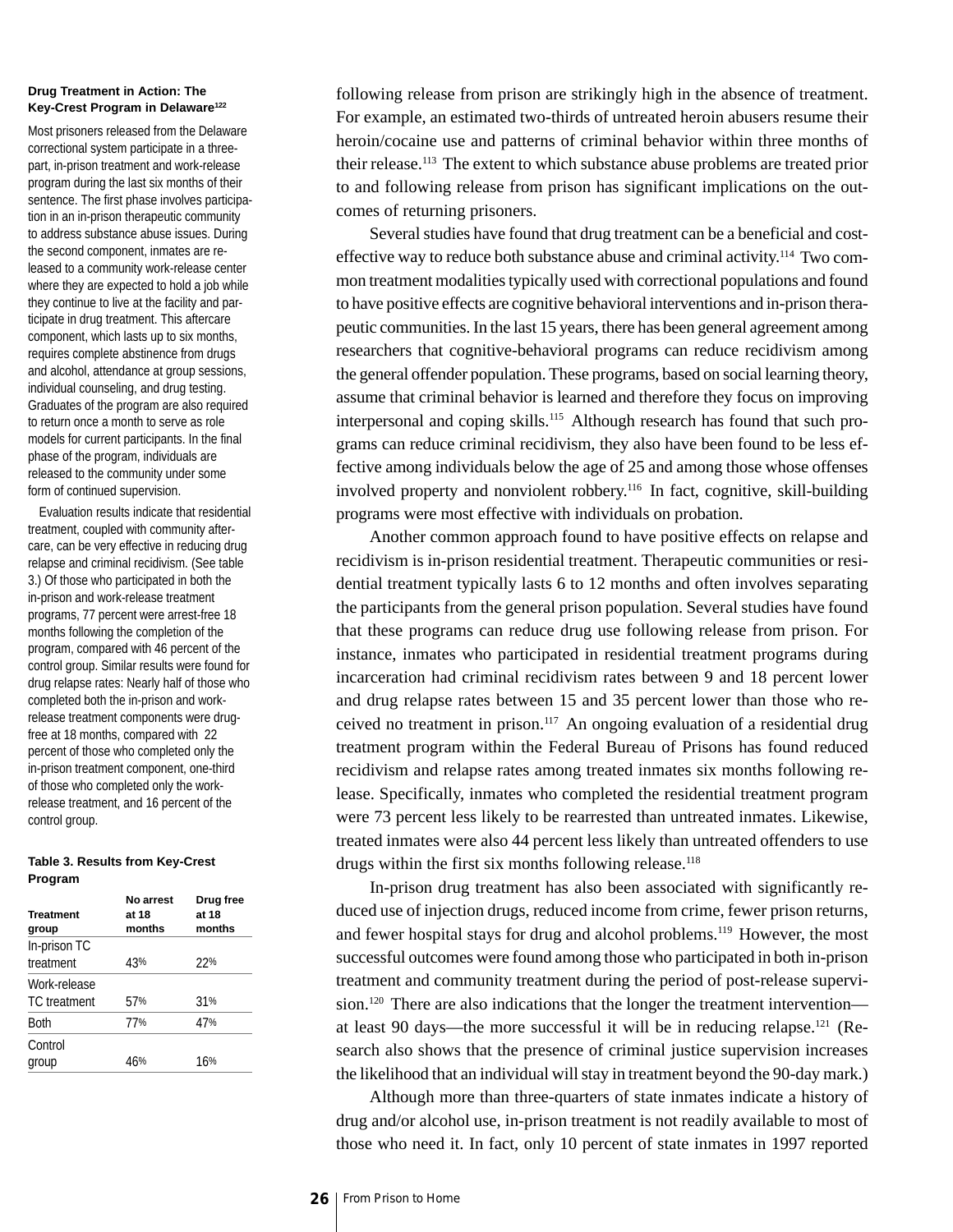receiving formal substance abuse treatment, down from 25 percent in 1991.<sup>123</sup> Of the soon-to-be-released prisoners (in 1997) who were using drugs in the month before their incarceration, only 18 percent had received treatment since they were admitted to prison.<sup>124</sup>

Alcohol abuse is also a significant and under-addressed problem for prisoners. Among violent offenders in state prison, some 38 percent had been drinking at the time of their offense, yet only 18 percent of this group received inprison treatment.125 Of those inmates who were alcohol-dependent at the time of their incarceration, slightly more than one-fifth received in-prison treatment.126

The positive effects of in-prison treatment have been found to be most effective when combined with community-based aftercare. One study of inprison treatment combined with aftercare found a 28 percent reduction in criminal recidivism and a  $62$  percent reduction in drug use.<sup>127</sup> In a world of limited resources, attention should be paid to *when* treatment is made available during the period of incarceration. Participation in a treatment program may be most effective for prisoners who are nearing the end of their term and preparing to be released back into society. It also suggests that links to and participation in community-based care following in-prison treatment are warranted.

Research on substance abuse has also found that "addiction is a brain disease."128 The experience of a prisoner returning to his old neighborhood and friends places him at high risk for relapse, in part because the familiar places and people may act as a trigger to his brain and heighten cravings. Helping to smooth this transition—through connections to community-based treatment, perhaps immediately upon release––could reduce the likelihood of recidivism and the resumption of drug use.

### **PHYSICAL AND MENTAL HEALTH**

**The prevalence of major mental disorders and chronic and infectious disease is many times greater among the prison population than among the general population.129 While most individuals receive needed health care services in prison, access to mental health services is more limited, and follow-up to community-based care is lacking. There is an opportunity to maximize the investment in prison health care by linking those services to treatment in the community. Such links would also reduce public health and public safety risks.**

Social and policy shifts have resulted in an inmate population with relatively high rates of serious physical and mental health problems. The 1980s and 1990s were marked by increased drug use, tougher sentencing policies, and enhanced enforcement, resulting in a larger number of incarcerated drug offenders. One quarter of all state and federal inmates reportedly have histories of injection drug use and a higher risk of infectious disease.130 Also, the passage of mandatory minimum and truth-in-sentencing reforms has resulted in an older inmate population.131 In inmate surveys, older prisoners were more likely to report medical problems than younger inmates. Finally, following the widespread deinstitutionalization of mentally ill persons from state psychiatric hos-

#### **Treatment is Cost-Effective**

A 1997 RAND study looked at the relative benefits of spending an additional \$1 million to cut drug consumption and related drug crime via different policy interventions. Researchers concluded that spending funds to reduce drug consumption through treatment rather than incarceration would reduce serious crimes 15 times more effectively.<sup>132</sup> Another study in California reported savings from treatment of \$1.5 billion over 18 months, with the largest savings coming from reductions in crime.<sup>133</sup> The study estimated that for every \$1 spent on treatment, approximately \$7 could be gained in future savings.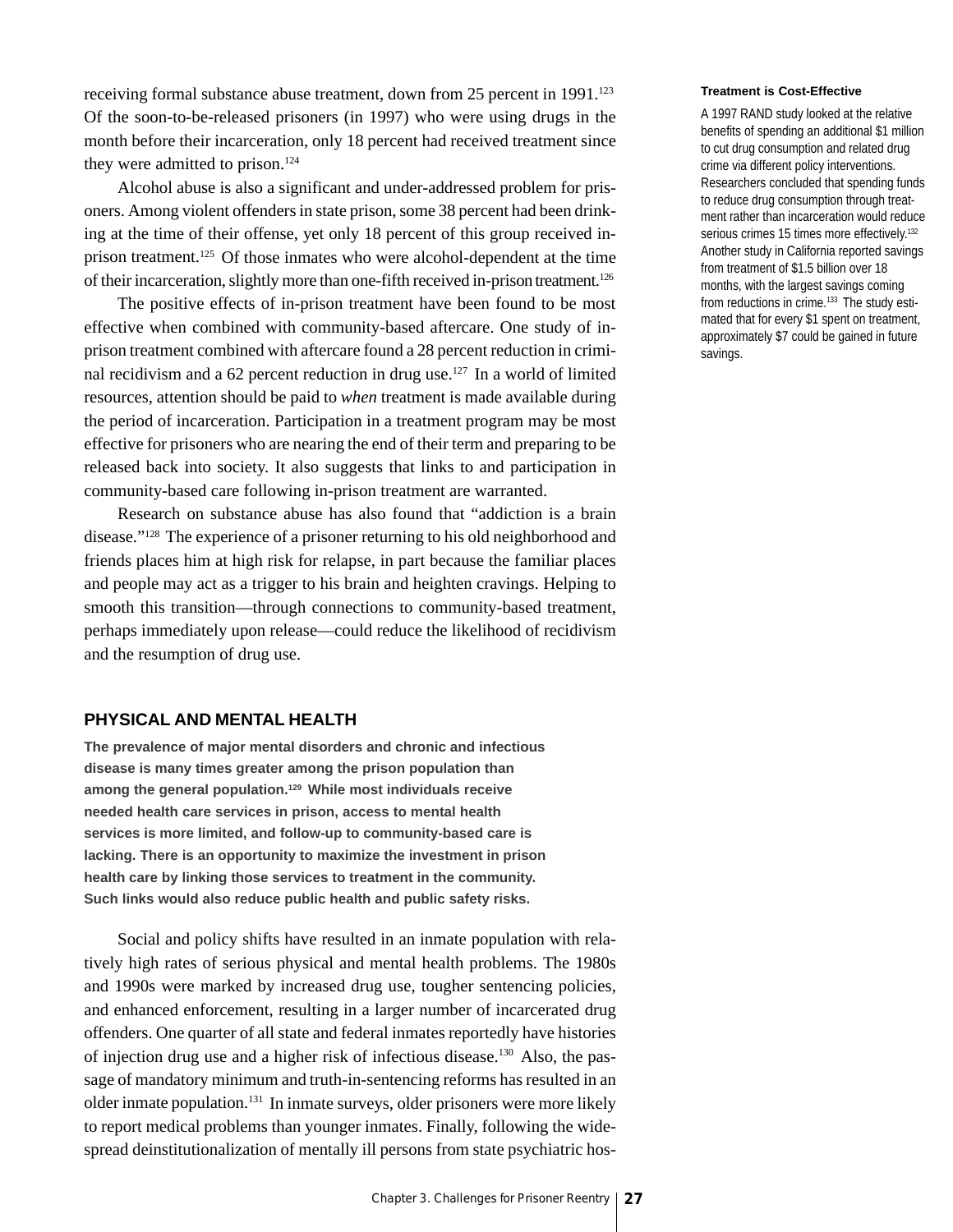pitals in the 1960s and 1970s, more of these individuals are now involved in the criminal justice system.<sup>135</sup> In fact, 16 percent of state inmates report a mental condition or an overnight stay in a psychiatric hospital. $136$ 

A large number of people carrying communicable diseases pass through correctional facilities each year. As shown in table 4, released prisoners account for a significant share of the total population who are infected with HIV or AIDS, hepatitis B and C, and tuberculosis. During 1997, between 20 and 26 percent of the nation's individuals living with HIV or AIDS, 29 to 32 percent of the people with hepatitis C, and 38 percent of those with tuberculosis were released from a correctional facility (prison or jail).

| Condition                             | Est. number of<br>releasees with<br>condition, 1997 | Total number in<br>U.S. population<br>with condition | <b>Releasees with condition</b><br>as percentage of total<br>population with condition |
|---------------------------------------|-----------------------------------------------------|------------------------------------------------------|----------------------------------------------------------------------------------------|
| <b>AIDS</b>                           | 39,000                                              | 247.000                                              | 16%                                                                                    |
| <b>HIV</b> Infection                  | 112,000-158,000                                     | 503,000                                              | 22-31%                                                                                 |
| <b>Total HIV/AIDS</b>                 | 151.000-197.000                                     | 750,000                                              | $20 - 26%$                                                                             |
| Hepatitis B<br>Infection              | 155,000                                             | $1-1.25$ million                                     | $12 - 16%$                                                                             |
| Hepatitis C<br>Infection              | $1.3 - 1.4$ million                                 | 4.5 million                                          | 29-32%                                                                                 |
| <b>Tuberculosis</b><br><b>Disease</b> | 12,000                                              | 32,000                                               | 38%                                                                                    |

| Table 4. Percentage of Total Burden of Infectious Disease Among People Passing |
|--------------------------------------------------------------------------------|
| <b>Through Correctional Facilities, 1997</b>                                   |

Source: T.M. Hammett, "Health-Related Issues in Prisoner Reentry to the Community." Paper presented at the Reentry Roundtable, Washington, D.C., Oct. 12–13, 2000.

Considering only the prison population, we see substantially higher rates of serious infectious disease than in the general population. For instance, the overall rate of confirmed AIDS cases among inmates was five times the rate found among the general population (0.55 percent versus 0.10 percent, respectively).137 In 1997, 2.2 percent of state prisoners tested HIV positive, a rate five to seven times greater than that in the general population. And 18 percent of the inmate population were infected with hepatitis C, nine to ten times the rate of the general population.<sup>138</sup>

These high infection rates present an enormous public health opportunity. Treatment regimens that begin in prison and continue upon release could have significant public health benefits and could reduce future costs of more expensive interventions and treatment of additional individuals.<sup>139</sup> Interestingly, a period of incarceration often has positive consequences for the physical health status of a prisoner—in part because adequate health care is constitutionally required, but also because the food and the living environment are more condu-

#### **State correctional agencies spend**

an average of 10 percent of their budgets on inmate health services, according to survey results reported in the *Correctional Compendium*. 134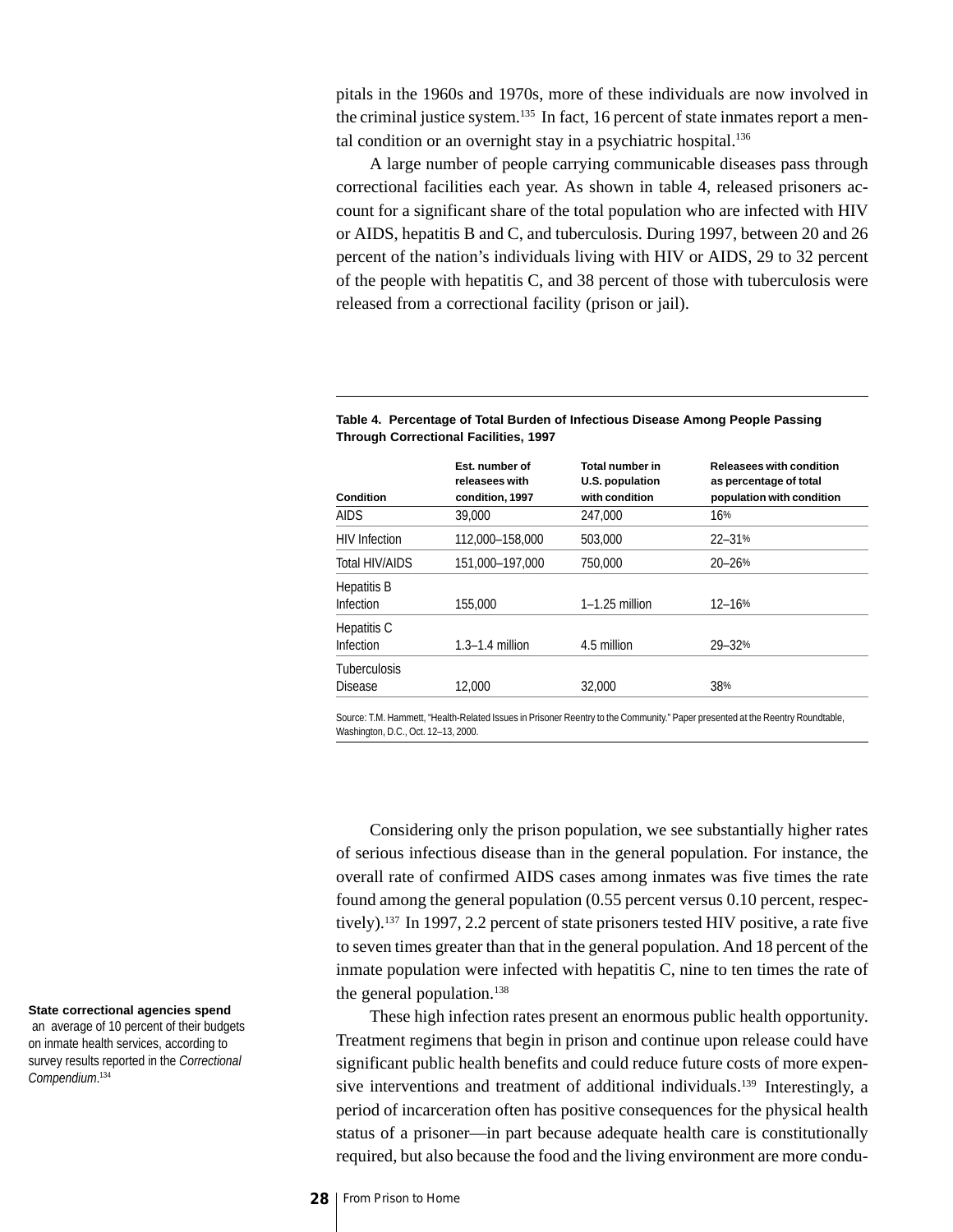cive to better health outcomes than many situations in the community.140 Inmates typically have limited access to health care services before they arrive at a correctional facility. Once incarcerated, they have greater access to medical care than persons with similar sociodemographic characteristics.<sup>141</sup>

A survey of state inmates found that 80 percent reported receiving a medical exam since they were admitted to prison. More than half (nearly 60 percent) reported being checked to see if they were sick, injured, or intoxicated at the time of admission, and most (82 percent) were asked about their medical histories. Of those who reported a medical problem since admission, 91 percent reported visiting a health care professional about it.142

While access to in-prison health care services may be readily available, continued adherence to treatment regimens following release is a critical public health issue, especially for diseases such as HIV and tuberculosis. Although most state and federal prison systems provide some discharge planning for HIV-infected inmates, those services vary widely in quality.<sup>143</sup> For example, three-quarters of prison systems make referrals for HIV treatment/medications, Medicaid benefits, or sexually transmitted disease treatment. However, fewer than one-third of the correctional facilities report actually making appointments for releasees with specific treatment providers.<sup>144</sup> Even providing appointments, while an important first step, does not ensure that the person receives services. Another important barrier is the time it takes for many returning inmates to finalize their enrollment in various benefit programs.145

The extent of mental health disorders is also relatively high. While estimating the prevalence of mental illness among the inmate population is difficult, we know that serious mental health disorders such as schizophrenia/psy hosis, major depression, bipolar disorder, and post-traumatic stress disorder are more common among prisoners than the general population.<sup>146</sup> Rates of mental illness among incarcerated individuals are at least twice (some estimates range as high as four times) as high as the rates in the overall U.S. population.<sup>147</sup> It is estimated that between 8 and 16 percent of the prison population have at least one serious mental disorder and are in need of psychiatric services.<sup>148</sup>

More than half (60 percent) of mentally ill state inmates have reportedly received some form of mental health treatment during their period of incarceration.149 Of these, half said they had taken prescription medication and 44 percent had received counseling services. Ensuring the successful reintegration of ex-prisoners with mental disorders depends, at least in part, on the availability of treatment in the community. Unfortunately, several studies have concluded that parole agencies are unable to effectively identify and address the needs of mentally ill parolees. A national survey of parole administrators indicated that fewer than a quarter provide special programs for parolees with mental illness.150

A closer look at this population of inmates reveals that they are at high risk on several fronts. A significant number have dual diagnoses of mental health and substance abuse issues.<sup>151</sup> More than one-third of mentally ill state inmates indicated a history of alcohol dependence, and nearly six in ten indicated that they were under the influence of alcohol or drugs while committing **Studies of adherence to tuberculosis treatment** after release have found adherence to be low. However, after a New York City health department program offered incentives for follow-up appointments, appearances at those appointments increased from less than 20 percent to 92 percent.<sup>152</sup>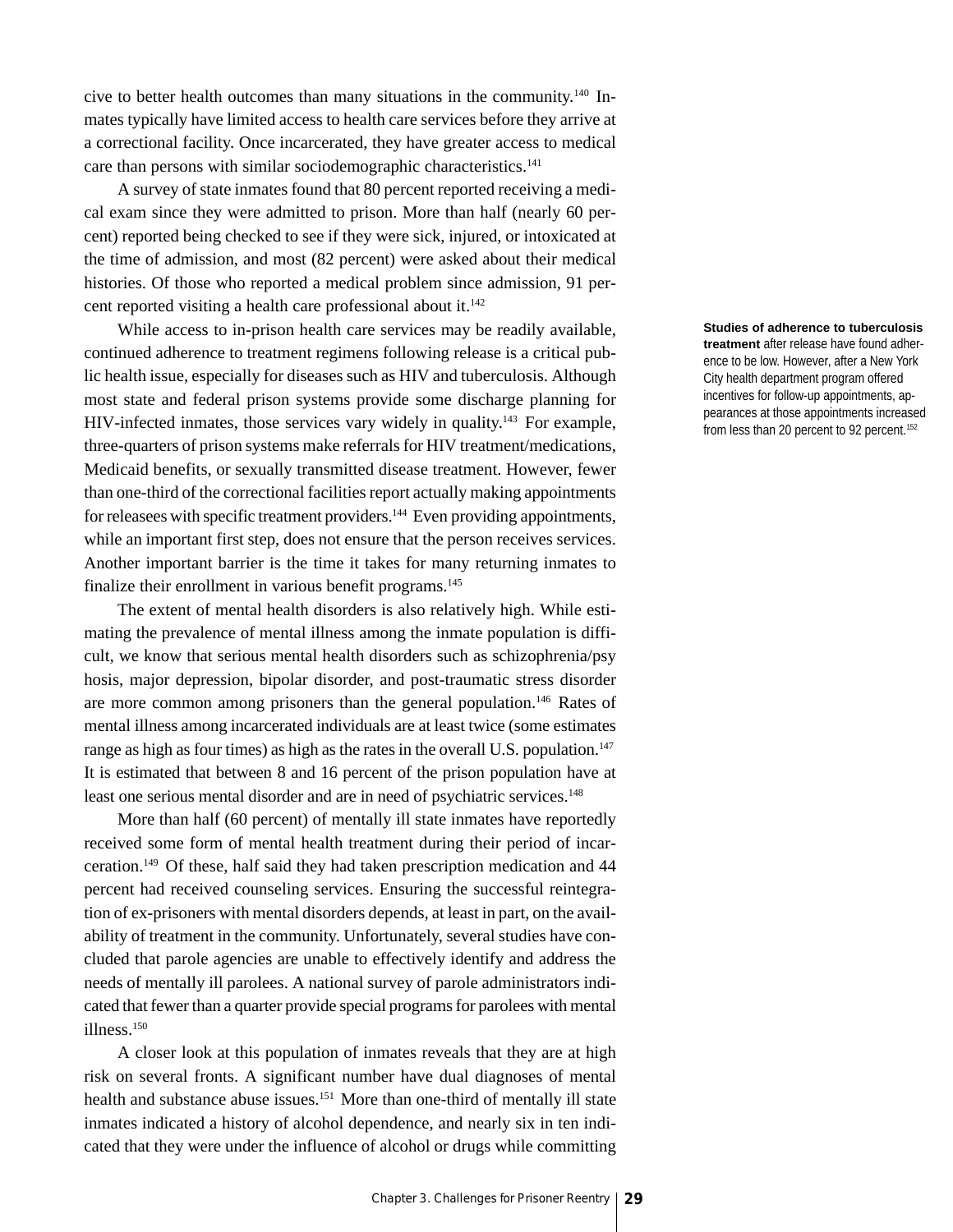their current offense. This combination is a strong predictor of recidivism.153 Mentally ill inmates also reported longer criminal histories than other inmates.<sup>154</sup> More than half (52 percent) reported three or more prior offenses. Likewise, among repeat offenders, mentally ill inmates were more likely to have a current or past sentence for a violent offense. Finally, mentally ill prisoners were more likely to have been homeless before incarceration and on average are expected to serve 15 months longer in prison than other inmates.<sup>155</sup>

In sum, in-prison health systems have become significant providers of physical and mental health services to a population of poor and unhealthy persons. In-prison treatment is important, but as was noted with regard to substance abuse services, the critical point for reentry management is to link prisonbased services with community-based services.

#### **Models for Providing Mental Health Services to Parolees156**

Specialized services for parolees with mental illness may help reduce recidivism and ensure a more successful reintegration. A number of jurisdictions have implemented specialized units or programs that are staffed by officers with educational backgrounds and experience working with mentally ill populations. Specialization is needed to identify and address the multiple and complex issues facing mentally ill returning prisoners, who often are struggling with substance abuse, developmental disabilities, poor physical health, homelessness, and little social support.

For example, the California Department of Corrections provides specialized services for mentally ill parolees through five Parolee Outpatient Clinics in San Diego, Los Angeles, San Francisco, Sacramento, and Fresno. The clinics serve only mentally ill parolees and are staffed by licensed psychiatrists and psychologists. While these clinics served nearly 9,000 mentally ill parolees in 1998, estimates suggest that half of those in need of service live outside the catchment area and are not receiving services.

California also operates a community-based Conditional Release Program for seriously mentally ill inmates who are transferred from prisons, to state hospitals, and then to outpatient psychiatric programs as a condition of parole. Eligible participants must have been in mental health treatment in prison for 90 days or more during the past year and assessed as substantial public safety risks. Following completion of treatment services in a hospital facility, parolees are released to community supervision where they continue to receive mental health care. Studies show that treatment participants are four times less likely to reoffend than similar parolees who do not go through the program—a success rate comparable to that of parolees in similar programs in New York and Oregon.

Another example is the Hampden County, Mass., Public Health Model for Corrections. Working with a jail population, the program provides intensive screening to inmates on arrival, education on health issues throughout their incarceration, and access to regular long-term health care during their jail stay and after release. The program, which began in 1992 with an HIV-awareness course, now provides comprehensive medical services to inmates through contractual agreements with established nonprofit community health centers. Each inmate is assigned to a physician and caseworker, and these assignments provide continuous long-term health care to an inmate during his or her stay and after release. The effects of the program are impressive: 100 percent of Hampden County jail inmates are provided with a complete physical during their stay in jail, and 90 percent of the inmates keep medical appointments after they have been released back into the community. The Hampden County recidivism rate stands at 9 percent, far lower than recidivism rates for comparable correctional facilities.<sup>157</sup>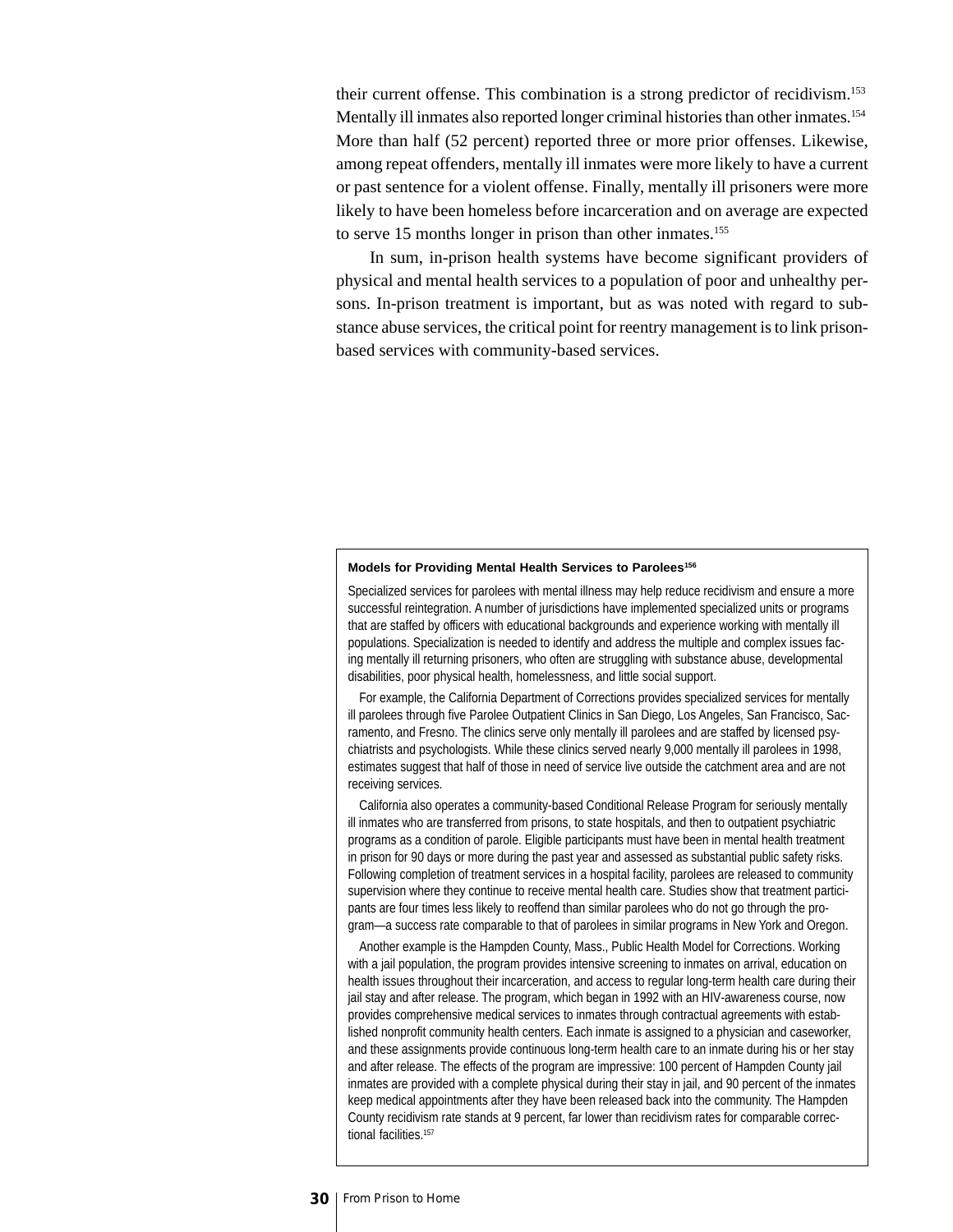### **EMPLOYABILITY AND WORKFORCE PARTICIPATION**

**There is a complex relationship between crime and employment. Having a legitimate job lessens the chances of reoffending following release from prison. Also, the higher the wages, the less likely it is that returning prisoners will return to crime.158 However, studies also show that released prisoners confront a diminished prospect for stable employment and decent wages throughout their lifetimes. Job training and placement programs show promise in connecting ex-prisoners to work, thereby reducing their likelihood of further offending. Yet, fewer inmates are receiving in-prison vocational training than in the past and fewer still have access to transitional programs that help connect them to jobs in the community.**

The ability to find a stable and adequate source of income upon release from prison is an important factor in an individual's transition from prison back to the community. Studies have shown that having a job with decent wages is associated with lower rates of reoffending. Put another way, reductions in wages are likely to lead to increases in illegal earnings and criminal activity. According to one estimate, a 10 percent decrease in an individual's wages is associated with 10 to 20 percent increase in his or her criminal activity and the likelihood of incarceration.<sup>159</sup>

Many offenders were connected to the world of legitimate work prior to incarceration and presumably want to find legal and stable employment following their release. Three-quarters of state inmates reportedly held a job just before their incarceration and, of those, just over half were employed full time.<sup>160</sup> Therefore, they must have had some skills and connections to mainstream work. It is no surprise, however, that released prisoners confront a diminished prospect for stable employment and decent wages throughout their lifetimes.

There are several reasons why incarceration reduces the employability and subsequent earning potential of released inmates. First, the stigma attached to incarceration makes it difficult for ex-prisoners to be hired. Employers are reluctant to hire individuals with a criminal record, because it signals that they may not be trustworthy.161 A survey of employers in five major cities across the country revealed that two-thirds of all employers indicated they would not knowingly hire an ex-offender and at least one-third checked the criminal histories of their most recently hired employees.<sup>162</sup>

Returning inmates are also banned from working in certain fields. At least six states (Alabama, Delaware, Iowa, Mississippi, Rhode Island, and South Carolina) permanently bar ex-offenders from public employment.<sup>163</sup> Most states also impose restrictions on hiring ex-offenders for particular professions including law, real estate, medicine, nursing, physical therapy, and education.<sup>164</sup>

Additionally, time out of the labor market interrupts individuals' job experience and prevents them from building important employment skills. During the prison experience, they also become exposed to a prison culture that frequently serves to strengthen links to gangs and the criminal world in general.165 Advancing in the legitimate labor market is a product of learning through new experiences and opportunities. The same is true for involvement in crimi-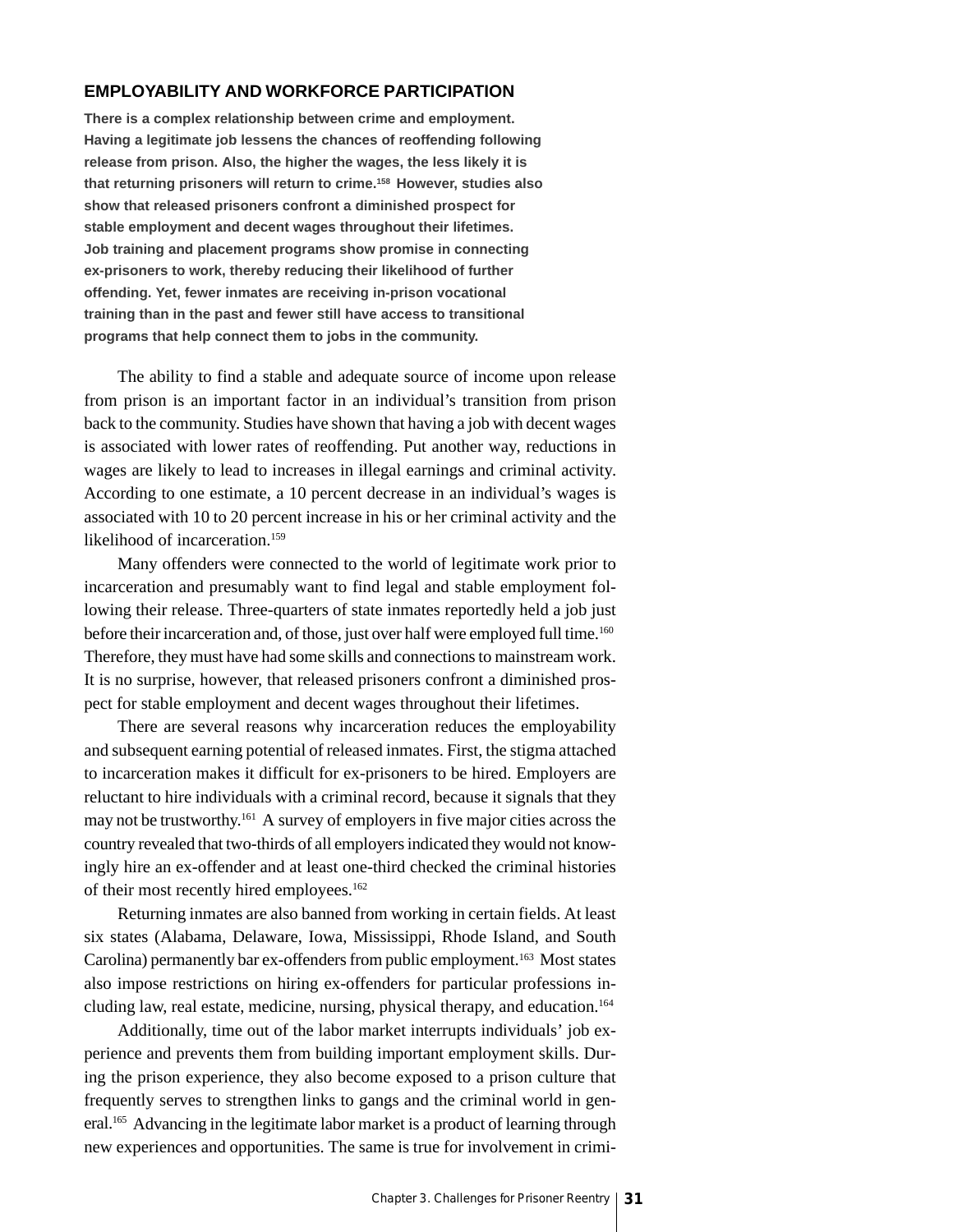nal activity for profit. Several studies looking at the impact of incarceration on future employment have concluded that as time spent in prison increases (net of other background factors) the likelihood of participating in the legal economy decreases.<sup>166</sup>

For all of these reasons, ex-prisoners have difficulty securing employment. While there are no national statistics about unemployment and underemployment among parolees, data from California are suggestive. In the early 1990s, only 21 percent of the parolee population in that state had full-time jobs.167 When returning prisoners do secure jobs, they tend to earn less than individuals with similar background characteristics who have not been incarcerated. One researcher estimates the "wage penalty" of incarceration at about 10 to 20 percent.168 Moreover, on average ex-inmates experience no real wage increases through their twenties and thirties, in sharp contrast to never-incarcerated young men whose wages grow rapidly through this period.169

The time of incarceration could be viewed as an opportunity to build skills and prepare for placement at a future job. The evaluation literature provides mixed support on the effectiveness of job training programs for offenders. Some studies have concluded that it is difficult to improve an individual's employment prospects and earnings, particularly if they have become "embedded in criminal activity."170

However, a more recent review of in-prison vocation and work programs provides a more optimistic outlook. There is some evidence that involvement in job training and placement programs can lead to employment and lower recidivism. On average, participants in vocational programs were more likely to be employed following release and to have a recidivism rate 20 percent lower than nonparticipants.<sup>171</sup> Although the current body of research does not provide enough evidence to support a definitive assertion that these programs "work"—because evaluations with positive findings have been methodologically weak—it does suggest that vocational programs may reduce recidivism for some motivated individuals.172

The most effective programs are those aimed at released prisoners in their mid-twenties or older. Specifically, a review of several studies indicates that work programs had a significant impact on the employment outcomes and recidivism rates of males who were over the age of  $26$ .<sup>173</sup> These individuals may be more motivated than younger offenders to change their lifestyle and connections to crime. The fact that 80 percent of the prison population are 25 or older argues for more vocational training for a larger share of prisoners.

Studies also suggest that it is not enough to attempt to improve an individual's human capital. It is also important to address changes in motivation and lifestyle away from criminal activity to positive engagement in the community. This takes time, it is more complicated than teaching marketable skills, and it may mean reestablishing connections with organizations in the community.

One reason cited for why job training has not been more effective in reducing recidivism is the general lack of job placement assistance and other follow-up after release from prison. Programs such as the Safer Foundation,

**In 1997, fewer than one-third of soon-to-be-released** state prisoners reported participating in vocational programs, down slightly from 1991.174 Only 7 percent of the prison population participated in prison industries.175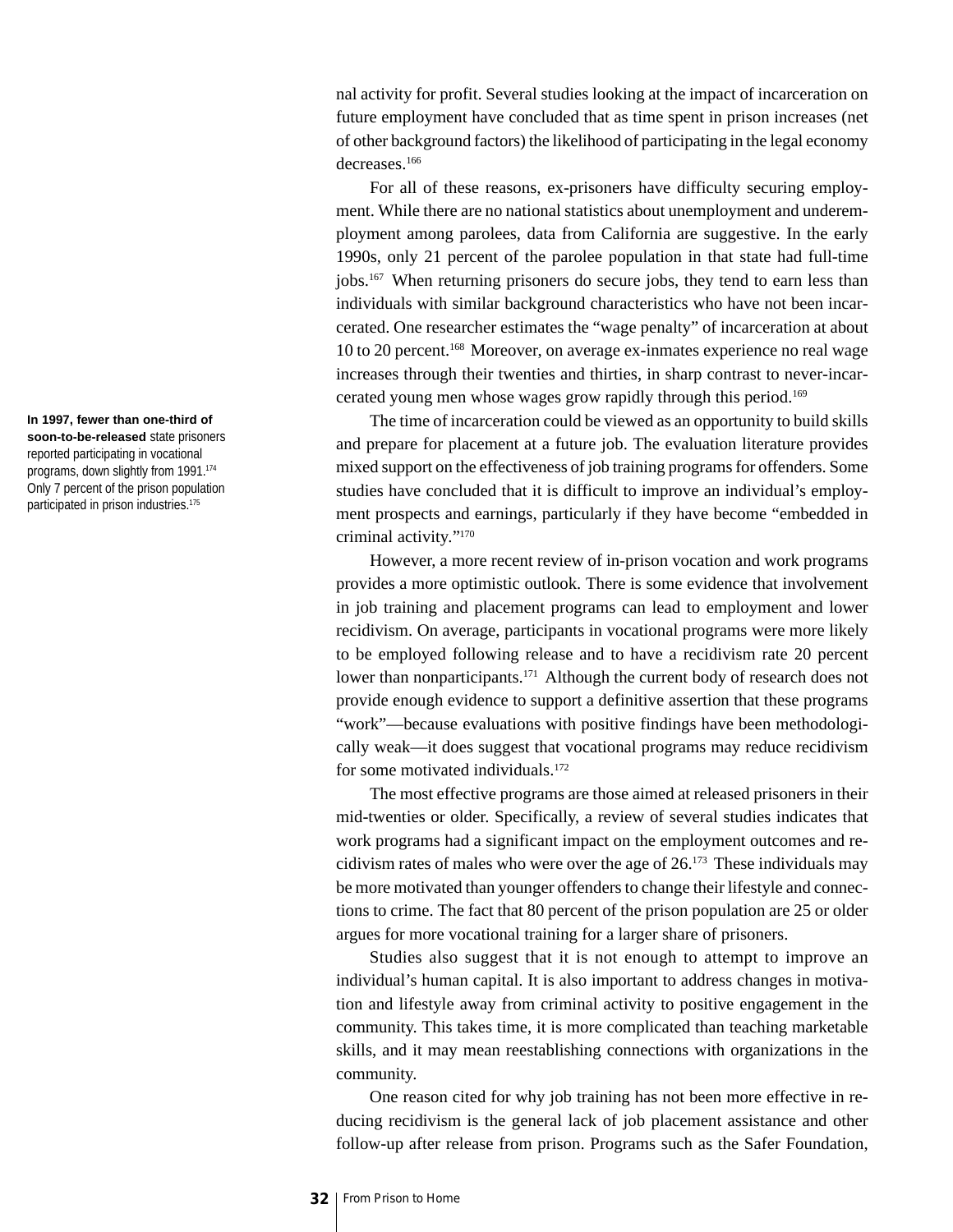the Center for Employment Opportunities, and Re-Integration of Offenders (Project RIO) work to not only improve individuals' job skills but also to improve job readiness, provide case management for other services, place former prisoners in jobs, and continue to work with them for a follow-up period. This follow-up period may be particularly important for employers, who indicate a willingness to hire ex-prisoners if a third-party intermediary or case manager is available to work with the new hire to help avert problems.176 Programs such as these, working within departments of correction or operating as communitybased organizations, offer promise in connecting ex-prisoners to full-time employment, and lowering levels of criminal activity and substance abuse.

### **Job Placement Programs for Returning Prisoners**

**Opportunity to Succeed (OPTS)** is a multi-site program designed to provide comprehensive aftercare services to felony offenders (parolees and probationers) who have alcohol and drug offense histories. In addition to services that deal with substance abuse, housing, family strengthening, health, and mental health issues, services are available to assist clients in finding and maintaining employment. OPTS is successful in helping clients attain full-time employment. An Urban Institute evaluation showed that OPTS clients demonstrated significantly longer periods of full-time employment than did control groups. OPTS clients who did find full-time employment showed lower rates of recidivism than those who did not.<sup>182</sup>

The **Center for Employment Opportunities (CEO)** is a New York City nonprofit organization that helps ex-offenders prepare for, locate, and retain jobs. The program offers day-labor assignments to provide structure in participants' lives and to develop good work habits. Participants are paid at the end of each day to provide them with immediate spending money, reinforce their dependability, and improve their self-esteem. CEO offers ongoing services to placed individuals for at least six months after placement. About 70 percent of participants find full-time employment within two to three months, and most jobs pay more than minimum wage and provide fringe benefits. Approximately three-fourths of participants are still employed at the same job after one month and about half are still at the same job after six months.<sup>183</sup>

**Re-Integration of Offenders (Project RIO)** in Texas provides job preparation services to inmates while they are still incarcerated in state prisons, giving them a head start on post-release job hunting. The program offers a weeklong job search workshop, one-on-one assistance with job placement, a resource room, and post-placement follow-up. Project RIO has more than 100 staff and 62 offices, and it serves some 16,000 individuals each year. The program has a pool of 12,000 employers who have hired parolees referred by Project RIO. In 1992, an independent evaluation found that 69 percent of RIO participants found jobs, compared with 36 percent of non-RIO parolees. Only 23 percent of high-risk RIO participants returned to prison, compared with 38 percent of comparable control groups.184

Chicago's **Safer Foundation** is a community-based provider of employment services for ex-offenders. Safer uses employment specialists to help place released prisoners in jobs and a small-group, peer-based approach in its basic educational skills program. These two programs help prepare individuals for life after incarceration. Special case managers are assigned to follow ex-offenders for one year after they have secured employment. In 2000, Safer placed 1,015 clients in jobs. Of these, nearly 60 percent were still employed after 30 days. Further, in a 1996 survey conducted by Safer, the majority of employers noted little or no difference between ex-prisoner job candidates referred by Safer and nonoffenders referred through more traditional channels. Also, in 2000, of the 168 16- to 21-year-old individuals Safer enrolled in the basic education course, nearly all (91 percent) completed the course and half (51 percent) received their general education degree (GED). A significant number of those who complete the course enter school, vocational training, or employment.185

**Pioneer Human Services,** based in Seattle, provides (among many other non-corrections-related services) housing, jobs, and social support for released prisoners, as well as sheltered workshops for hard-to-place offenders. What differentiates Pioneer Human Services from other work-release programs and social service agencies is that its funding comes almost entirely from the various businesses it operates.<sup>186</sup>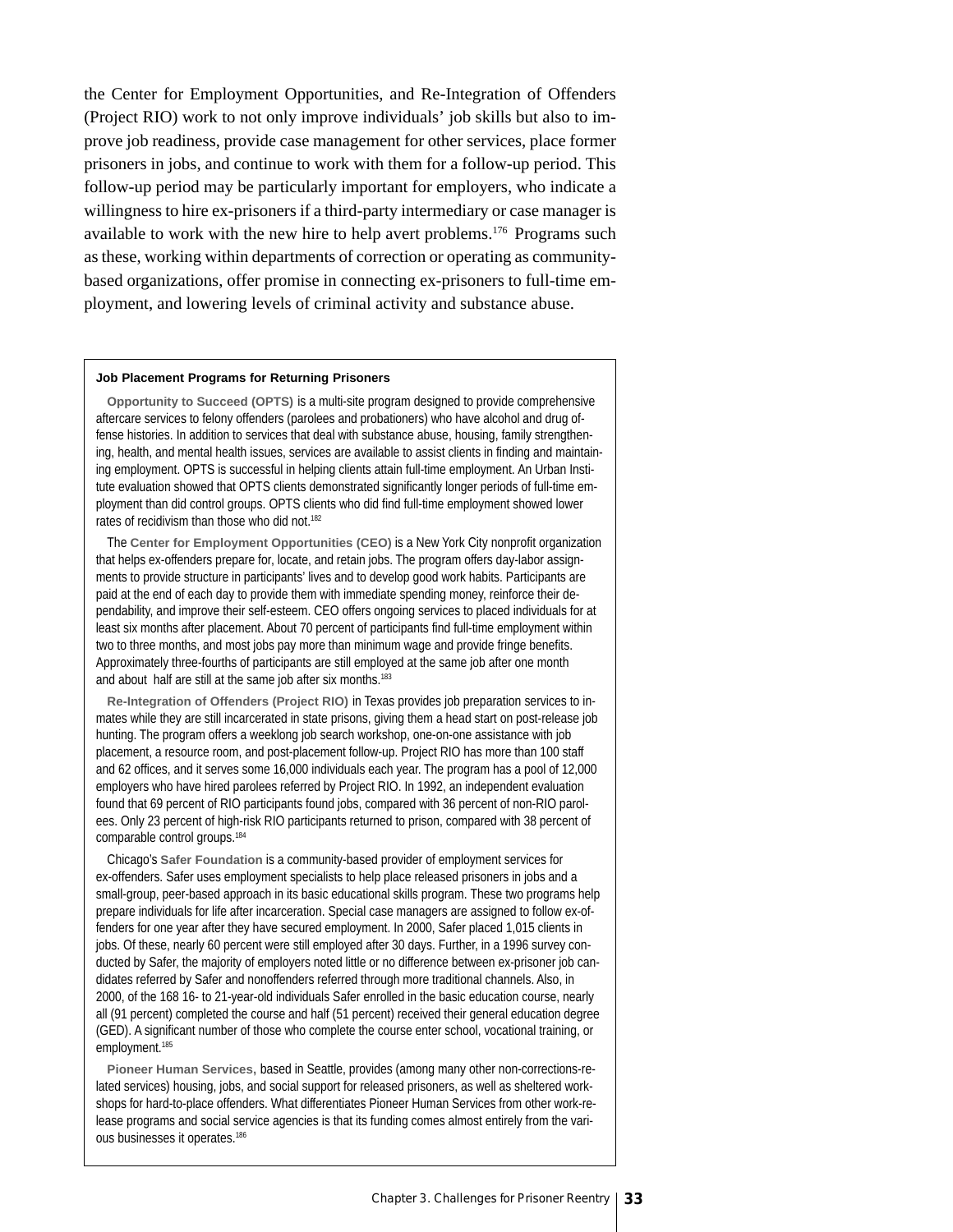### **In-Prison Educational Programs**

Beginning in the 1870s, American prisons began experimenting with programs aimed at improving the basic literacy and communication skills of prisoners. By the 1930s, prison rehabilitation efforts centered around educational programs, which had expanded greatly in size and scope. Today, most American prison systems offer a wide range of educational programs, from vocational training to postsecondary education courses. These diverse programs all aim to improve prisoners' behavior while in incarcerated, by facilitating the maturation and conscientiousness of the inmate, and to reduce recidivism, by improving employment prospects and by providing a broader frame of reference within which to make important decisions.<sup>177</sup>

Despite their longevity and prominence within the correctional system, rigorous evaluative research on the effectiveness of prison educational programs has been lacking. However, the available research does indicate that certain carefully designed and administered prison education programs can improve inmate behavior and reduce recidivism. For example, a recent study sponsored by the Virginia Department of Correctional Education tracked reincarceration rates among offenders in Virginia over a fifteen-year period and found that recidivism rates were 59 percent lower for those inmates who had participated in and completed prison educational programs versus those who had not participated.178 Preliminary results from the largest and most comprehensive correctional education and recidivism study to date also show lower rates of recidivism among inmates who participated in these programs, although the findings are not as dramatic as the Virginia study. In this study of over 3,000 inmates, rates of reincarceration for offenders who participated in education programs were 20 percent lower than inmates who did not.<sup>179</sup> Moreover, certain studies that have attempted to measure the effect prison education programs have on post-release employment also show positive results. A 1994 meta-analysis indicated that in three of the four studies under investigation prison education programs significantly increased chances of securing employment following release from prison.180

Despite these promising findings, evidence suggests that funding for these programs has not kept pace with the recent expansion of the prison population. During the "get tough on crime" environment that dominated the 1990s, many states cut existing prison educational programs, often to fund new prisons. In California, for example, the number of prison teachers has dropped by 200 over the last 15 years, as the prison population grew from 30,000 to 160,000.<sup>181</sup> Also, in 1994 inmates were declared ineligible for college Pell grants, leaving many prisoners unable to pursue college degrees during their incarceration.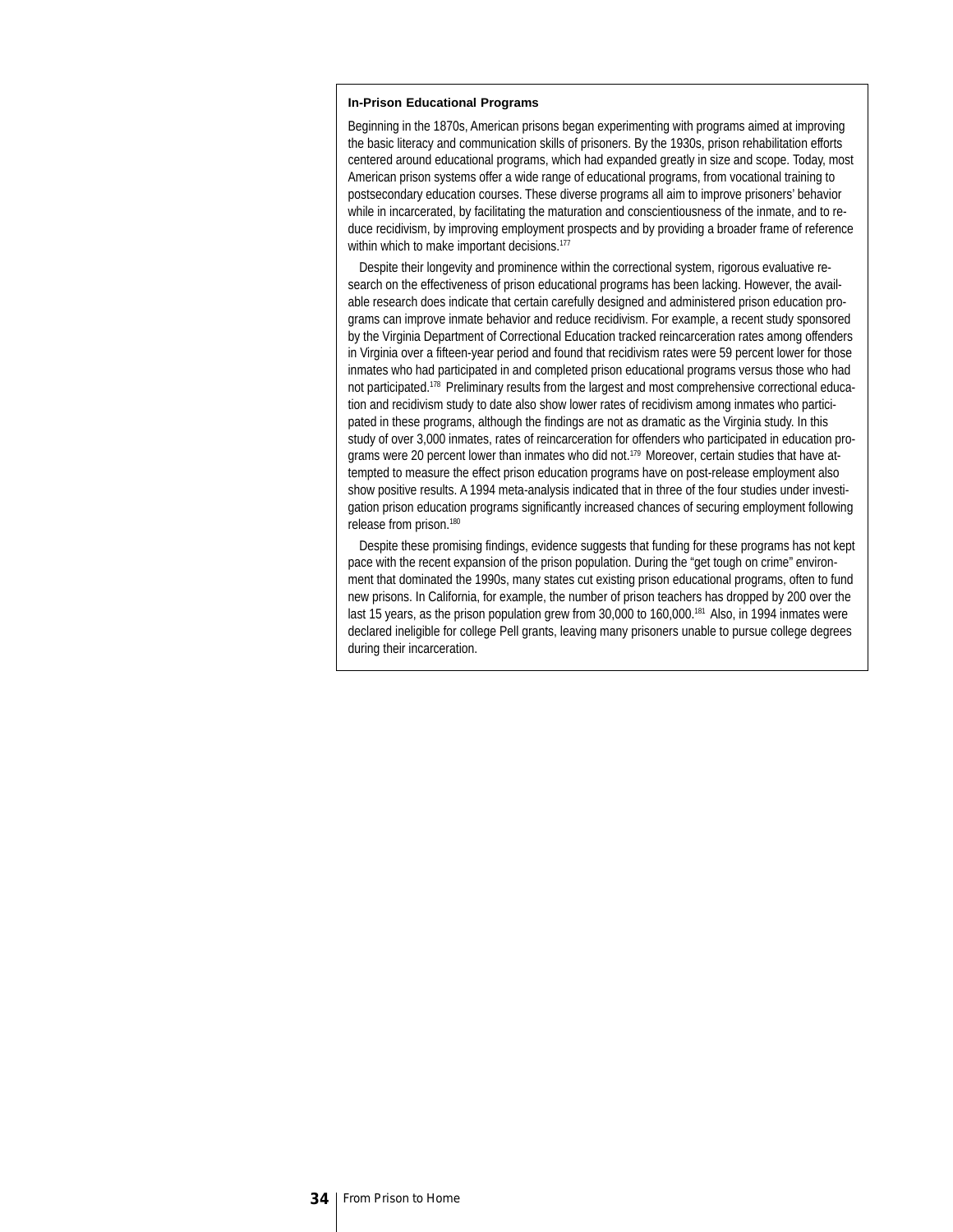### **REENTRY AND HOUSING**

**An often overlooked challenge facing the returning prisoner is the issue of housing. One of the first things a prisoner must do upon release is find a place to stay. Housing presents problems, for several reasons. First, returning prisoners rarely have the financial resources or personal references necessary to compete for and secure housing in the private housing market. In addition, federal laws bar many ex-prisoners from public housing and federally assisted housing programs. And, some number of prisoners are not welcome back in their family home. For a combination of these and other reasons, some returning prisoners end up homeless, with all the attendant risks.**

All returning prisoners must find a place to live when they leave prison. The initial barriers to finding affordable and stable housing are similar to those for finding employment. Most individuals leave prison without enough money for a security deposit on an apartment. Landlords typically require potential tenants to list employment and housing references and to disclose financial and criminal history information. For these reasons, offenders are often excluded from the private housing market. Importantly, public housing also may not be an option for returning prisoners. Federal housing policies permit—and in some cases require—public housing authorities, Section 8 providers, and other federally assisted housing programs to deny housing to individuals who have engaged in certain criminal activities.187 The guidelines for denying housing are fairly broad and may encompass those who have, at any point in the past, engaged in drugrelated activity, violent criminal activity, or other criminal activity that would negatively affect the health and safety of other residents. (Housing authorities have the right to obtain criminal records on tenants and applicants.)

Individuals who have been evicted from public housing because of drugrelated criminal activity cannot reapply to live there for three years. However, housing providers do have discretion to shorten the three-year restriction for individuals who can show that they are getting help for their drug problem through participation in a treatment or rehabilitation program. Likewise, anyone who is found to be abusing alcohol or illegal drugs is ineligible for public housing benefits, although here too providers can make exceptions for individuals who are participating in treatment programs. Convicted sex offenders who are subject to a lifetime registration requirement, on the other hand, are ineligible for all public, Section 8, and other federally supported housing programs.

One option for ex-prisoners is to stay with family members following release. There is some evidence to suggest, however, that among the many who do,, these arrangements are often short-lived solutions. One reason is that family members living in public housing may not welcome a returning prisoner home when doing so may put their own housing situation at risk. These familial relationships may also be so severely strained and tenuous that staying with family members or friends is not a viable option.

Given the restrictions of the private housing market, the policies of public housing, and the host of other issues returning prisoners face, it is perhaps not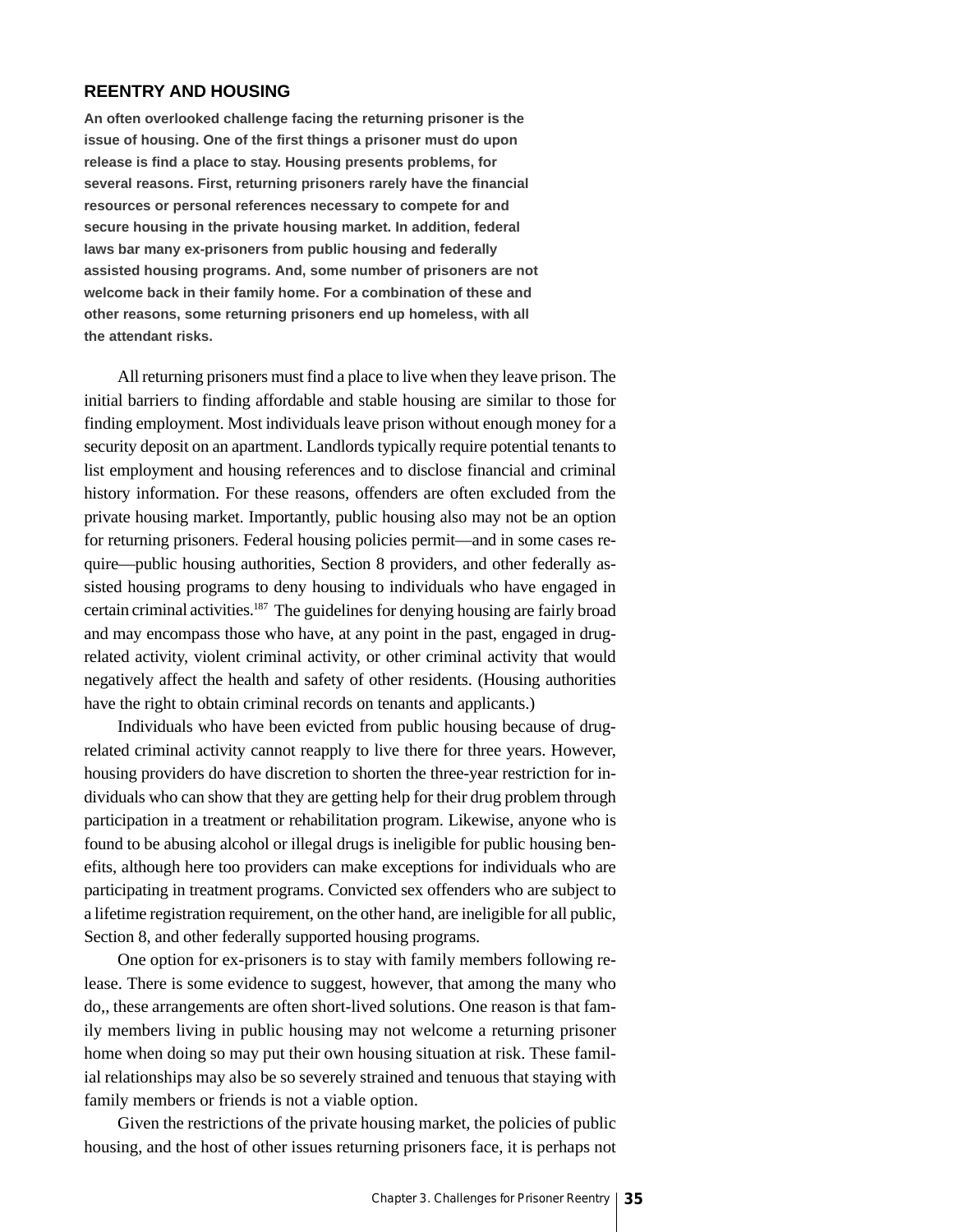surprising that many of them end up living on the streets. One study from the late 1980s estimated that as many as one quarter of all homeless individuals had served time in prison.<sup>188</sup> In California, the Department of Corrections reports that at any given time 10 percent of the state's parolees are homeless.<sup>189</sup> This rate is significantly higher in major urban areas such as San Francisco and Los Angeles, where as many as 30 to 50 percent of parolees are estimated to be homeless.190

Although homeless shelters may be a last resort for many former prisoners in need of housing, it is not always available. All federally funded shelters require that individuals be homeless for at least 24 hours before they are eligible for a bed. Also, shelters with limited bed space may be reluctant to house offenders. The period immediately following release, when a returning prisoner may be most tempted to fall back into old habits, is critical. Providing access to affordable housing options that will aid the transition back to the community may be an important factor in relapse prevention.

### **Loss of Civil Liberties**

In addition to the substance abuse, health, housing, and employment issues facing returning prisoners, released inmates as a group experience a series of collateral consequences, most often as a result of a felony conviction. For example, in many states, convicted felons are precluded from voting, holding political office, serving on jury duty, owning a firearm, or holding certain jobs. In addition, they may temporarily or permanently lose eligibility for certain public benefit programs.<sup>191</sup>

**Voting Rights.** Denial of the right to vote has significant implications for individual offenders and, increasingly, for certain communities in the United States. Nearly all states restrict the voting rights of convicted felons in some way.<sup>192</sup> The laws of 46 states and the District of Columbia stipulate that convicted offenders cannot vote while in prison, and 32 states prohibit offenders on probation or parole from voting. In more than a dozen states, a convicted felon loses the right to vote for life.193 According to one estimate, nearly 4 million Americans—one in fifty adults—are either currently or permanently prohibited from voting because of a felony conviction. Of these, 1.4 million are African American, accounting for 13 percent of the adult black male population. In states that impose lifetime voting bans on convicted felons, the aggregate consequences in African-American communities are profound. One in every four African-American men have lost the right to vote for life in Alabama, Florida, Iowa, Mississippi, New Mexico, Virginia, and Wyoming.194 Viewed at the community level, these restrictions have far-reaching consequences for democratic participation and political influence.

**Criminal Registration Requirements.** Over the last 15 years the trend has been to extend the period of punishment beyond an individual's probation, prison, and parole sentence, particularly for sex offenders. In 1986, only eight states required released offenders to register with a police department in their area. A series of high-profile, violent crimes committed by released offenders resulted in legislative initiatives requiring offenders to register with law enforcement agencies upon their release. By 1998, convicted sex offenders in every state were subject to a registration requirement following release from prison. These registration requirements vary widely. While most states mandate sex offender registration for those convicted after the effective date of the legislation, several states made the requirement retroactive. Eight states require registration of all eligible offenders convicted before 1980. The durations of offender registration requirements range from 10 years to life; 12 states mandate lifetime registration of everyone in the registry. As of 1998, there were nearly 280,000 sex offenders listed in state sex offender registries across the country.<sup>195</sup>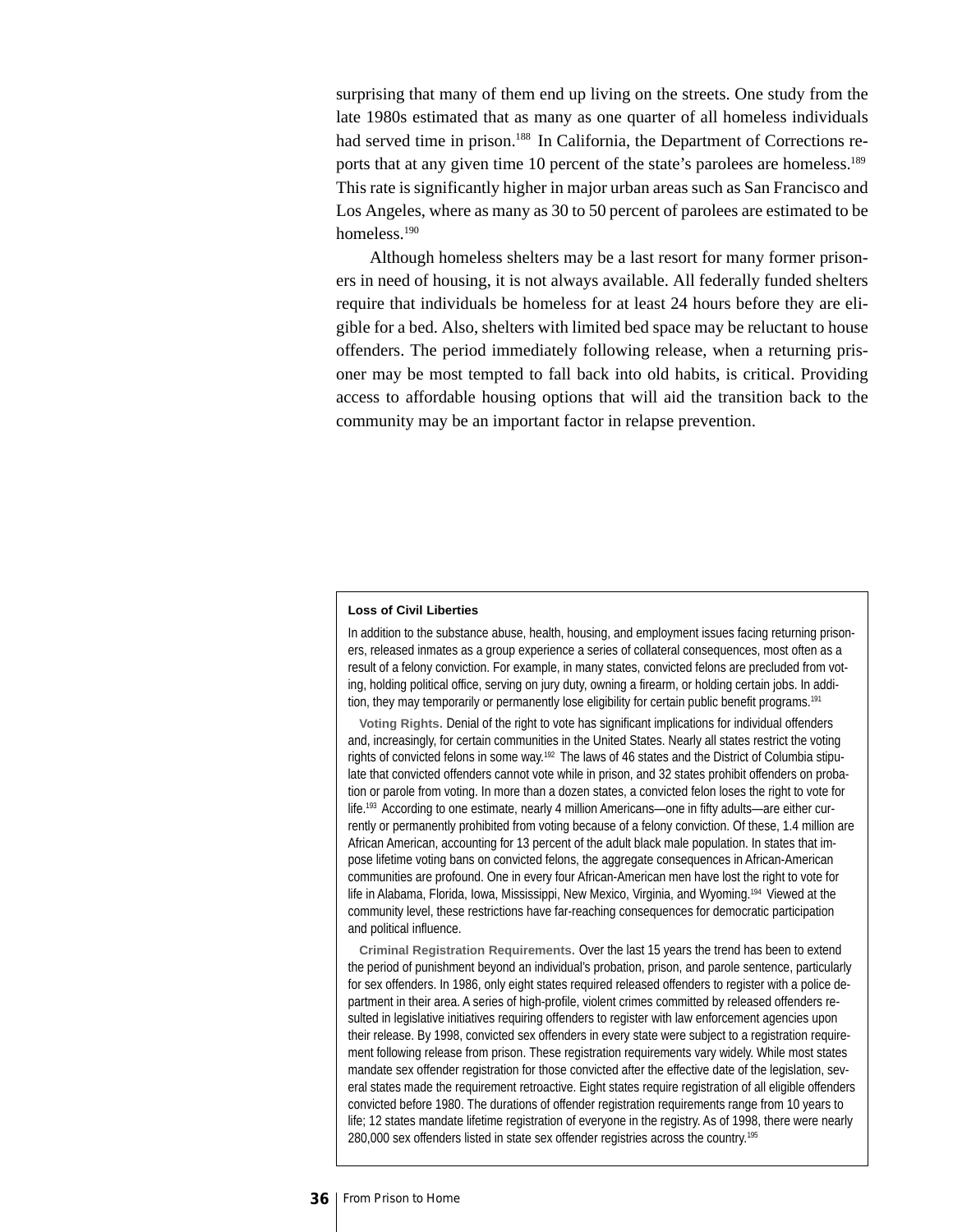

# **Implications of Prisoner Reentry for Families and Communities**

One clear consequence of imprisonment is that relationships with families and the broader community are strained. Most prisoners are parents—about half of male inmates and two-thirds of female inmates leave at least one child behind when they enter the prison gates. In 1999, more than 1.5 million minor children had a parent who was incarcerated, an increase of more than a half-million since 1991. In some cases, the removal of a family member may be beneficial for those left behind—particularly someone who has been violent at home or draining needed financial resources to support a drug habit. But in many cases it is a traumatic event for families with consequences that reverberate well beyond an individual's release from prison. Further, for communities with high rates of removal and return of offenders, these consequences have far-reaching implications. This section outlines the consequences and implications of reentry from the perspective of the families and communities to which prisoners return.

### **THE IMPACT OF REENTRY ON FAMILIES AND CHILDREN OF FORMER PRISONERS**

**The growth in incarceration over the past two decades has significant implications for families and children of former prisoners. In 1999, more than half of all state inmates were parents of children below the age of 18—a total of more than 1.5 million children.196 The substantial increase in the number of female offenders sentenced to prison in recent years—the female prisoner population has** more than doubled since 1990<sup>197</sup>—contributes significantly to the **number of inmates who have children. This is an important distinction, because incarcerated mothers and fathers typically have a different level of involvement with their children before incarceration, which affects the subsequent caregiving arrangement, ongoing contact during imprisonment, and reunification upon release.**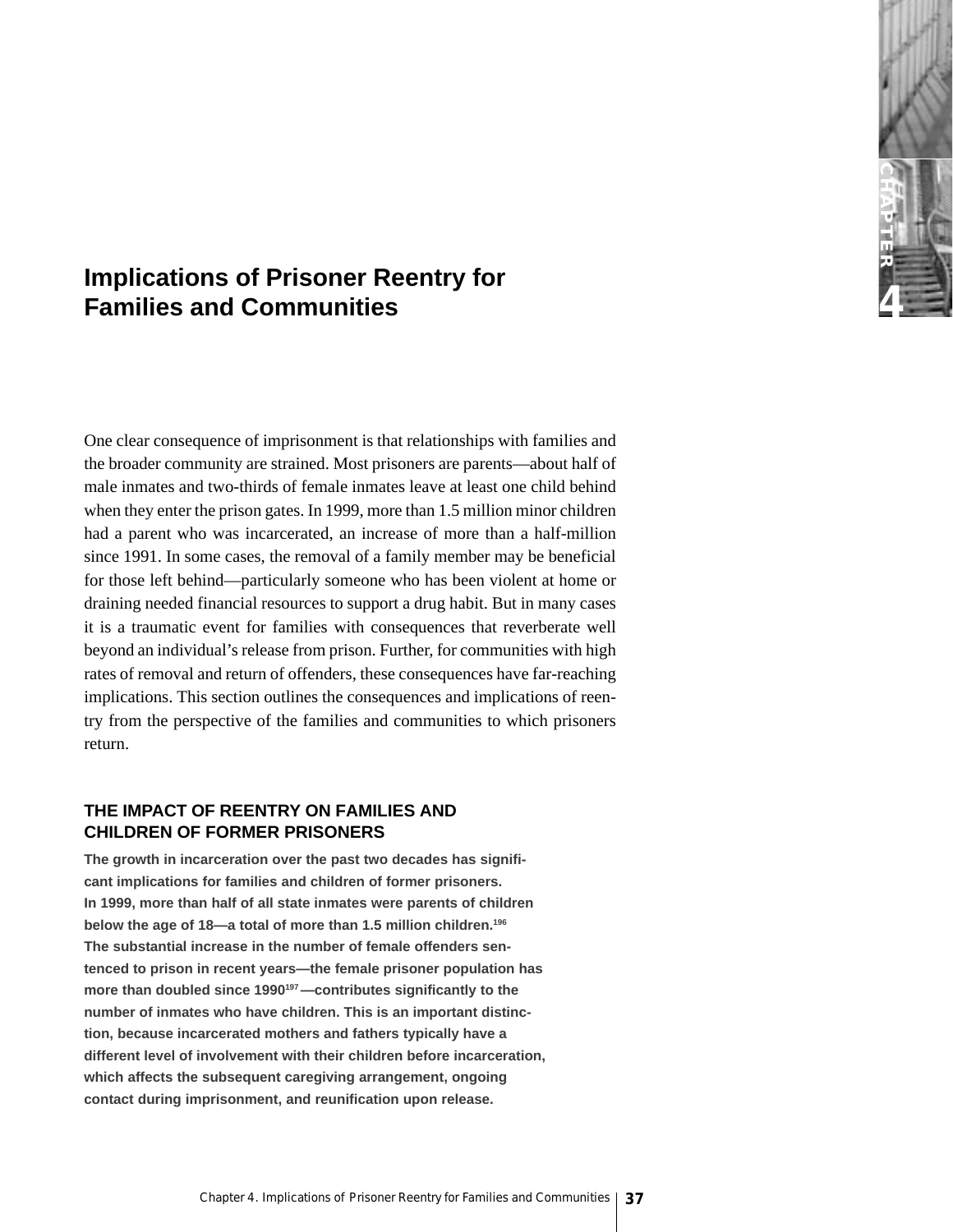#### **Of the soon-to-be-released prisoner** population in 1997:206

- ! About two-thirds had children
- ! Nearly 60 percent had never married and another one quarter were divorced.

**According to research** conducted by Denise Johnston at the Center for Children of Incarcerated Parents, the family configurations of incarcerated parents and their children can be very complicated.207 It is not uncommon for both incarcerated fathers and mothers to have children by more than one partner. This means that while 44 percent of fathers and 64 percent of mothers report living with their children prior to admission, they may have only lived with some of their children rather than all of their children.<sup>208</sup> Further, although a parent may have been living with their children before being sent to prison, that does not necessarily mean that the parent was the primary caregiver. These families may include extended family members who have taken on the role of primary caregiver. In Johnston's current study of female prisoners living in mother-child correctional facilities, less than one-third of the women had been living with all of their children prior to incarceration and even fewer were their children's primary caregiver.

### **One of every 14 African-American**

children has a parent in state or federal prison.209

**Although removing particular individuals can clearly be beneficial for some families—resulting in more attention to children, more resources available, fewer distractions from home life, and less fear or actual violence in the home—there is considerable evidence that many children and families suffer when a parent is removed from the home. This section explores the consequences of the removal and release of offenders for child care, custody and parental rights, child welfare, and the future criminality of children.**

Incarcerated males are fathers to 1.2 million children. Although only 44 percent of these fathers lived with their children prior to incarceration, most contributed income, child care, and social support.<sup>198</sup> Several studies have documented the desire of nonresident fathers to remain involved in their children's lives through regular visits and financial support.

At the same time, prison life disrupts these relationships between fathers and their children. Only 40 percent of incarcerated fathers report having weekly contact with their children, mostly by mail or phone.<sup>199</sup> And the frequency of contact decreases as the length of time served in prison increases.200 Given that the majority of state prisoners (60 percent) are held in facilities more than 100 miles from their homes, it is not surprising that most fathers (57 percent) report never having a personal visit with their children after admission to prison.<sup>201</sup>

Although women represent a much smaller proportion of the prison population, the female prison population is growing faster than the male population. From the child's perspective, the incarceration of a mother has quite different consequences from incarceration of a father. First, because mothers are more likely to be the primary caregivers, a child's placement after a mother is incarcerated is more uncertain than when the father is imprisoned. Fewer than onethird of all children with an incarcerated mother remain with their fathers. Most are cared for by extended family—53 percent of children with an incarcerated mother live with a grandparent and 26 percent live with other relatives. Some children, however, become part of the foster care system. Ten percent of incarcerated mothers and 2 percent of incarcerated fathers report they have a child placed in foster care.<sup>202</sup>

Mothers also tend to stay in closer contact with their children while in prison. Nearly 80 percent reported monthly contact and 60 percent reported at least weekly contact. However, as with fathers, more than half of all mothers report never receiving a personal visit from their children. Visits are even more difficult for incarcerated mothers who, because of the scarcity of prisons for women, tend to be an average of 160 miles farther from their children than are incarcerated fathers.<sup>203</sup> Despite this separation, most mothers expect to be reunited with their children upon release.<sup>204</sup>

Incarceration of a parent is increasingly a factor in many children's lives. Two percent of all minor children in the United States and about 7 percent of all African-American children had a parent in state or federal prison in 1999.205 How is the experience of having a parent incarcerated felt by these children and what are the long-term consequences? Unfortunately, such questions have received little empirical attention, and the studies that exist do little to parse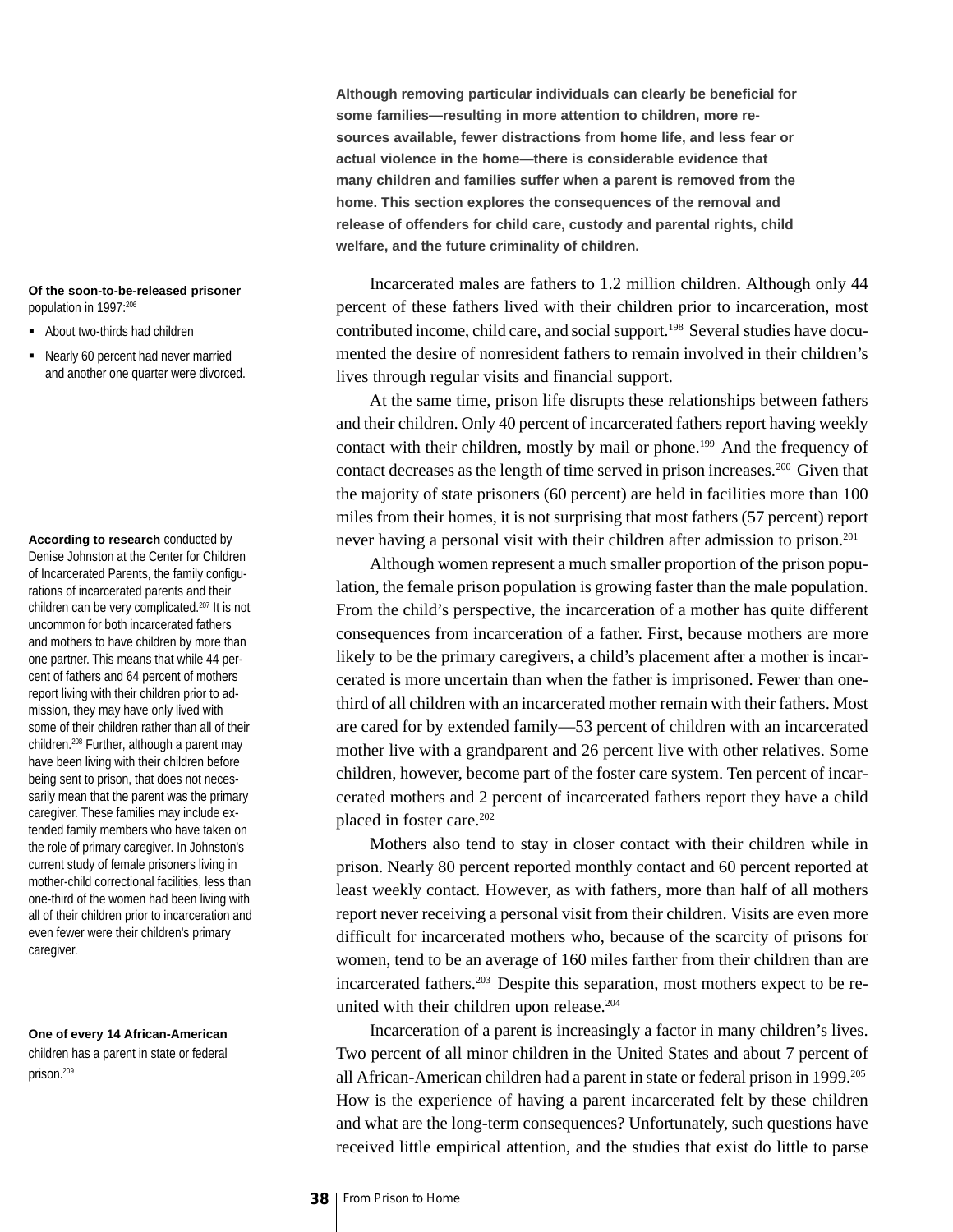out the causal connection between incarceration of parent and child outcomes.<sup>210</sup> What we do know is that children whose parents have been incarcerated experience a range of negative consequences, but we cannot say the extent to which these consequences are a direct result of a parent being incarcerated or the nature of family life in that household.<sup>211</sup> For instance, several studies have found that children of incarcerated parents are more likely to exhibit low selfesteem, depression, emotional withdrawal from friends and family, and inappropriate or disruptive behavior at home and in school. There is also some evidence to suggest that children of incarcerated parents are at high risk of future delinquency and/or criminal behavior.<sup>212</sup> Two studies have found that children of offenders are significantly more likely than other children to be arrested or incarcerated.<sup>213</sup>

Understanding the impact of parental incarceration on children is complicated because these consequences may be related to any number of conditions the parent-child separation, the crime and arrest that preceded incarceration, or the general instability and inadequate care at home. Further, the degree to which a child is affected by incarceration of a parent rests on a number of variables, including the age at which the child is separated from the parent, the length of the separation, the level of disruption, the number and result of previous separation experiences, and the availability of family or community support.<sup>214</sup>

The role parents play in the development of their children's lives and the potential impact of a parent-child separation as a result of incarceration highlight the need to find ways to help families keep in touch during incarceration and reunite upon release. However, maintaining these relationships—between the parents and between the parent and child—during a period of incarceration can be difficult. Obstacles identified by the Women's Prison Association include inadequate information on visiting procedures, little help from correctional facilities about visiting arrangements, the time involved in traveling great distances to get to the correctional facility, visiting procedures that are uncomfortable or humiliating, and concerns about children's reactions to in-prison visits.215 These circumstances can easily strain relationships between parents and their children.<sup>216</sup>

According to one expert, even struggling families can provide some level of "protective" support that may result in lower recidivism rates among released inmates. For example, one study found that, overall, prisoners with family ties during the period of incarceration do better when released than those without such ties.<sup>217</sup> And, as discussed in a sidebar earlier in this report, a small study by the Vera Institute of Justice reported that supportive families were an indicator of success across the board, correlating with lower drug use, greater likelihood of finding jobs, and reduced criminal activity.<sup>218</sup>

At the same time, there are situations where families are better off without a neglectful or abusive parent or partner in their lives. Some individuals may have been convicted of a crime of violence or abuse in the home, while others were convicted of different crimes but may exhibit a pattern of abuse. Likewise, some individuals are better served by not returning to a family environment still characterized by substance abuse, criminal behavior, and other nega-

### **A Family-Focused Approach to Reentry: La Bodega de la Familia219**

La Bodega de la Familia ("the family grocery"), on New York's Lower East Side, connects substance-abusing individuals and their families to services and supports in the community, including family case management, counseling and relapse prevention, and 24-hour crisis intervention. A project of the Vera Institute of Justice, La Bodega is built on the proposition that strengthening families will improve treatment outcomes, reduce the use of arrest and incarceration in response to relapse, and reduce the intrafamilial harms often associated with substance abuse. The program's primary service, family case management, engages the individual, family members, supervision officers, and treatment providers to develop a plan for tapping the family's strengths and supporting the individual's successful reintegration.

Many families are referred to the program by parole or probation. A La Bodega staff member accompanies parole officers on visits to prepare the family for a prisoner's release. Once the individual is released, the whole family is assessed to identify the strengths they bring to address the challenges of addiction, previous criminal history, and child welfare involvement. La Bodega case managers work with the family to develop a plan for services and set goals for the individuals and their family, broadly defined.

La Bodega also helps facilitate the relationship among families, former prisoners, and supervision officers. The New York State Division of Parole has assigned five parole officers to work exclusively with La Bodega families. During the initial community visit, family members are introduced to both the parole officer and La Bodega, and given the opportunity to have input on the reintegration process from the beginning. Throughout the period of supervision, individuals make regular visits with both their parole officers and La Bodega staff. And to the extent that the ex-prisoner's reintegration goals are related to supervision requirements, the parole officer is involved in all discussions on these issues and given regular progress reports. The program is now being evaluated by the Vera Institute of Justice, which will release its findings in 2001.220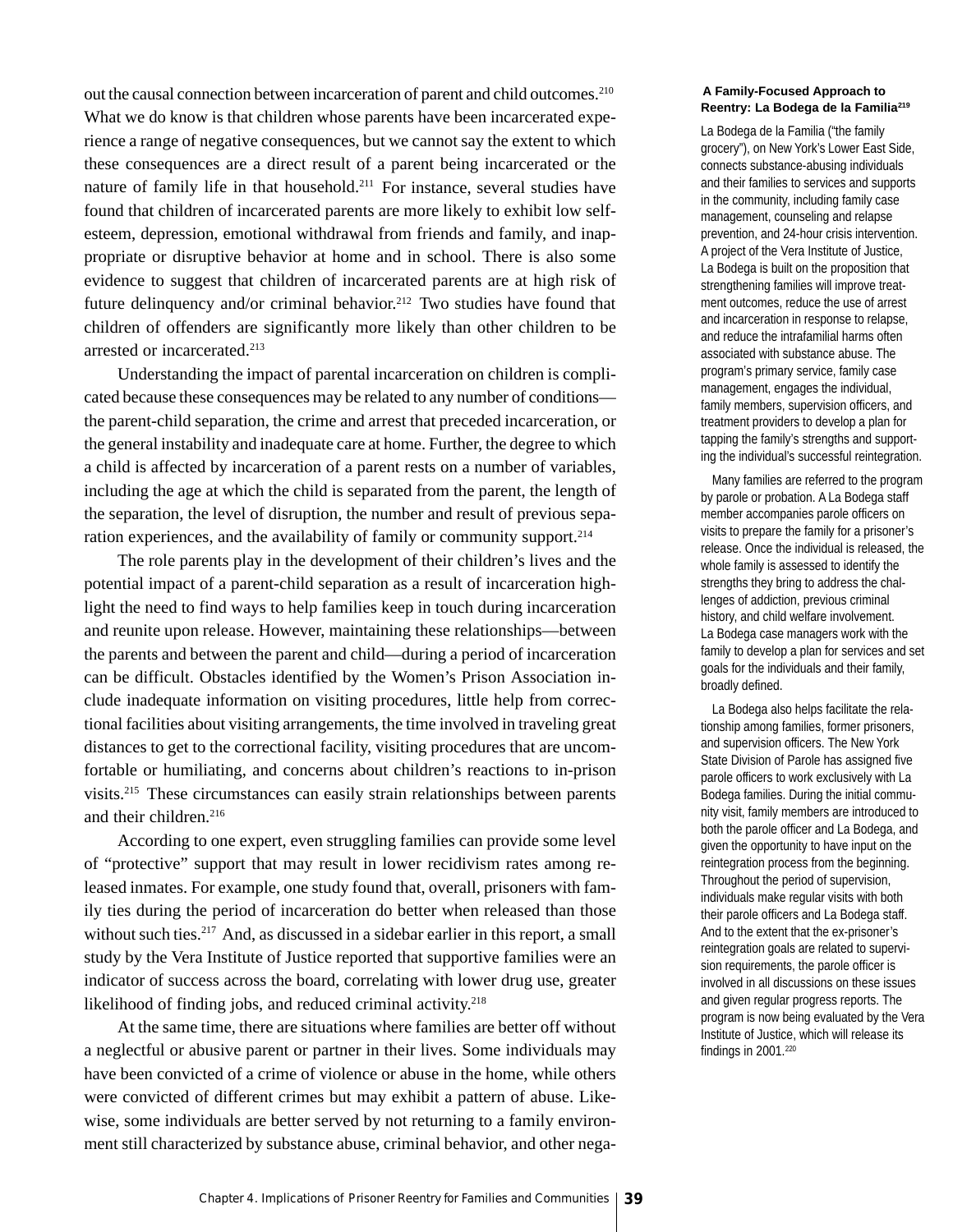tive influences that could act as triggers of past behaviors and habits.

Although children may be better off without a neglectful and abusive parent in their lives, there are many caring and committed incarcerated mothers and fathers who expect to resume their parenting role upon release. Recent legislative initiatives, however, have made it more difficult for incarcerated parents—particularly mothers—to reunite with their children upon release. For example, the 1997 Adoption and Safe Families Act, replacing the 1980 Adoption Assistance and Child Welfare Act, mandates termination of parental rights once a child has been in foster care for 15 or more of the past 22 months. Incarcerated women serve an average of 18 months in prison.<sup>221</sup> The result is that the average woman sentenced to prison whose children are placed in foster care could lose the right to reunite with her children upon release.

Welfare reform legislation could also make it very difficult for parents to rebuild a life with their children. As was discussed in an earlier section, returning prisoners are at a disadvantage for finding a job for various reasons. Access to public benefits that could help families find a stable footing following release has been limited under certain conditions. Individuals in violation of a condition of their parole or probation can be barred from receiving federal welfare benefits (TANF), food stamps, Supplemental Security Income, and access to public housing.<sup>222</sup> Further, individuals convicted of a drug felony are permanently banned from receiving TANF or food stamps. This could have profound implications for incarcerated mothers, because 35 percent are incarcerated for a drug charge.<sup>223</sup>

Incarceration and reentry have substantial impacts on a large and growing number of families—ranging from the loss of financial and emotional support to the social stigma attached to having a family member in prison. These complex relationships, combined with the great distance between many prisons and their home communities, require creative management on the part of the families, government agencies, and community support systems to minimize the harm to children and families.

### **THE IMPACT OF REENTRY ON COMMUNITIES**

**Returning prisoners are concentrated in a few states, a few core urban counties within those states, and a few neighborhoods within those counties. In 1998, for example, five states accounted for half of all releases, and 16 states accounted for 75 percent.224 Within these states and others, prisoners typically return to a relatively few neighborhoods, which are already experiencing significant disadvantage. Some researchers have found that high concentrations of prisoner removal and return can further destabilize these communities, and that high incarceration rates can, under certain conditions, lead to even higher crime rates. A number of efforts are under way that leverage these concentrations—where community, corrections, service providers, and the private sector are creating partnerships to anticipate and address the population of prisoners returning home.**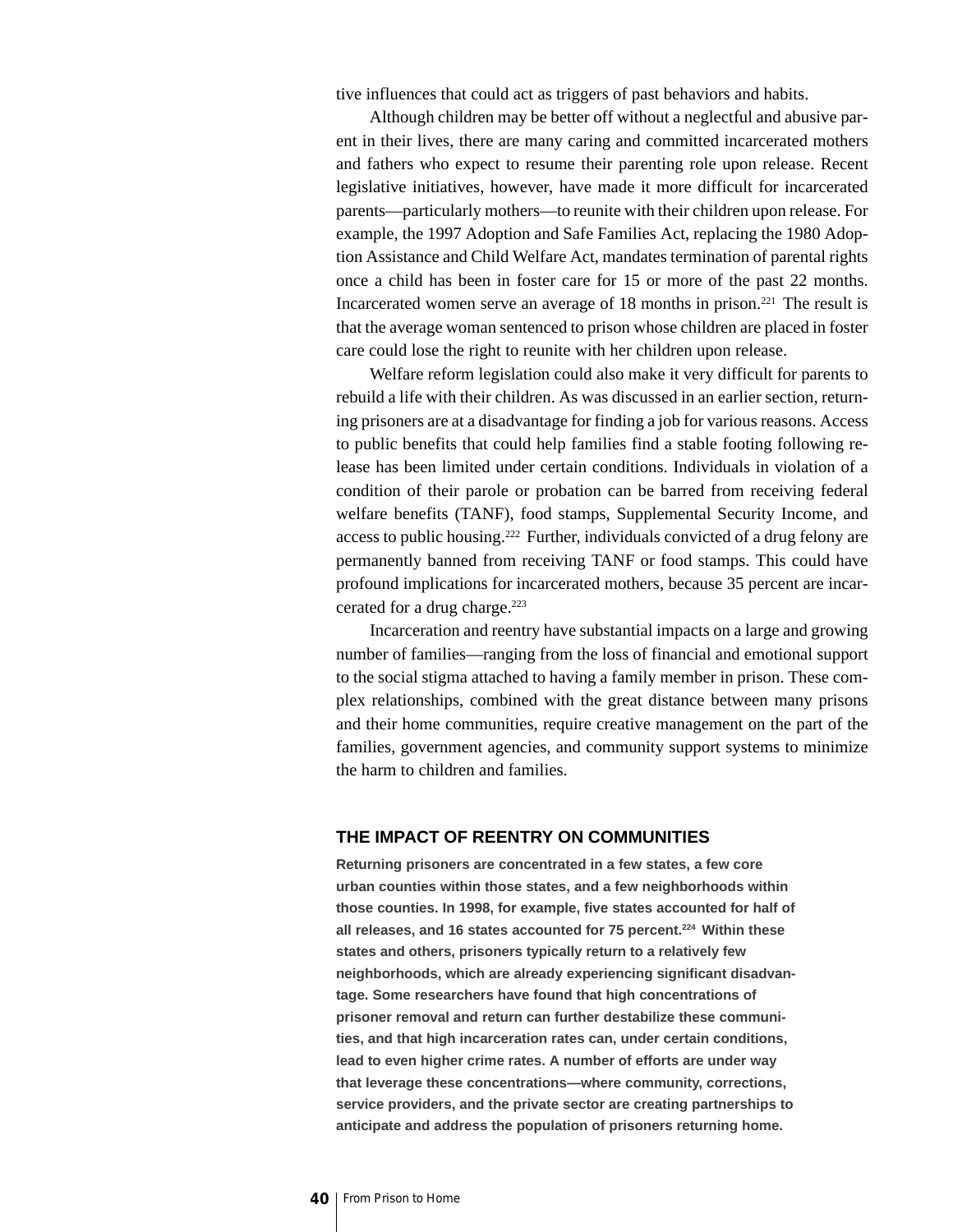The majority of prisoners are released into counties that contain the central cities of metropolitan areas. In 1996, approximately two-thirds of state prisoners were released into these "core counties"—up from 50 percent in 1984.225 This means that a higher percentage of a larger volume of prisoners are returning to a relatively small number of metropolitan areas. The central cities typically are poorer than neighboring areas, and they face other challenges, such as loss of labor market share to suburban regions.<sup>226</sup>

New research also suggests that large numbers of prisoners come from a relatively small number of neighborhoods within the central cities of the core counties. For example, in some Brooklyn neighborhoods, one out of eight parenting-age males is admitted to jail or prison in a single year.<sup>227</sup> Moreover, as figure 10 shows, the six police precincts with the highest number of residents on parole account for only 25 percent of the total population of Brooklyn, but the same six precincts are home to 55 percent of all the parolees in Brooklyn.228 Looking at the block-group level (small areas within census tracts), one finds that 11 percent of the block groups account for 20 percent of the population in Brooklyn, yet are home to 50 percent of the parolees.



Source: NYS Division of Parole Snapshot File, Nov. 2000. Map produced by Charles Swartz & Eric Cadora. Community Justice Project, CASES. Copyright © 2001 CASES.

#### **Community Concentrations**

As can be seen in figure 10, returning prisoners may be concentrated in a relatively few neighborhoods. For example, in Brooklyn, 3 percent of the block groups account for 9 percent of the population, yet they house 26 percent of the parolees. Looked at differently, 11 percent of the block groups account for 20 percent of the population and 50 percent of all the parolees in Brooklyn.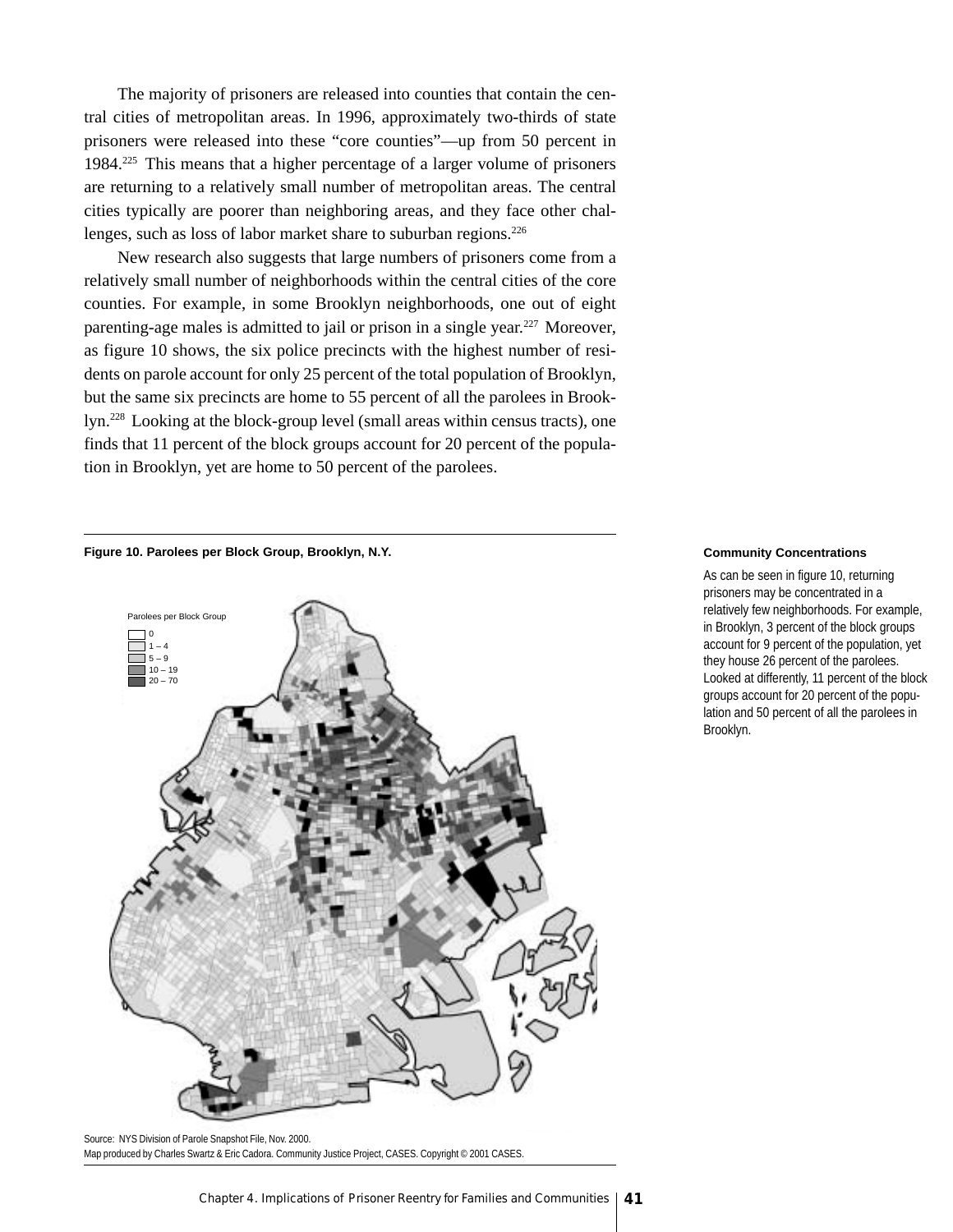**The question of whether incarceration policies** of the past 15 years have had a beneficial or a detrimental effect on the social capital of communities is far from settled.<sup>229</sup> Alternative theories suggest that this tipping point may differ across communities and that, in some cases—particularly in very high-poverty, high-crime areas incarceration may be an effective tool for controlling crime. We do not yet know the relative benefits of removal and returns in various types of communities—there are clearly incapacitation benefits to crime control in many communities, but those may erode without a focus on reentry and reintegration.

### **Reentry Partnerships and Reentry Courts Initiatives**

The Department of Justice has two initiatives under way to address prisoner reentry—the Reentry Partnerships and Reentry Courts Initiatives. The Reentry Partnerships Initiative involves institutional and community corrections, law enforcement, faithbased organizations, social services, victim support groups, and neighborhood organizations to build the monitoring, coordinating services, and community links that are essential to support the individual's successful reentry and to enhance public safety. Participating states are Florida, Maryland, Massachusetts, Missouri, Nevada, South Carolina, Vermont, and Washington.

The Reentry Courts concept draws on the authority of the court to promote positive behavior of returning prisoners—similar to the approach of drug courts but applied at the back end of a term of imprisonment. Graduated sanctions and incentives are integral to this model. Reentry Court sites are in California, Colorado, Delaware, Florida, Iowa, Kentucky, New York, Ohio, and West Virginia.

Congress has appropriated nearly \$100 million in federal funds (FY 2001) to support a broad-based reentry initiative that spans three cabinet agencies—the Departments of Justice, Labor, and Health and Human Services. Under this initiative, state corrections and parole agencies, local workforce development agencies and treatment providers, community groups, and police organizations will be encouraged to devise collaborative reentry initiatives.

For more information on the Department of Justice pilot sites or the federal funding, see http://www.ojp.usdoj.gov/reentry/ whats\_new.htm.

Similarly, analysis conducted using data on Ohio state prisoners from Cuyahoga County (which includes the city of Cleveland) shows that two-thirds of the county's prisoners and most of the block groups with high rates of incarceration come from Cleveland. Concentrations are such that well under 1 percent of the block groups in the county account for approximately 20 percent of the county's prisoners. In such "high-rate" block groups, somewhere between 8 and 15 percent of the young black males are incarcerated on a given day.230 Similar conclusions can be drawn from a study in Baltimore, where 15 percent of the neighborhoods accounted for 56 percent of prison releases.231

High rates of removal and return of offenders may further destabilize disadvantaged neighborhoods. Recent research by Todd Clear and Dina Rose indicates that high incarceration rates may disrupt a community's social network, affecting family formation, reducing informal control of children and income to families, and weakening ties among residents. The researchers posit that when removal and return rates hit a certain tipping point, they may actually result in *higher* crime rates, as the neighborhood becomes increasingly unstable and less coercive means of social control are undermined.<sup>232</sup>

Community concentrations are also significant because the economic, social, and emotional impact of reentry on individuals and families become compounded. These communities may have little capacity to address the needs of their residents, offenders and nonoffenders alike, such as substance abuse treatment, employment opportunities, health care, housing, and counseling. In California, for example, a study found significant gaps between the needs of parolees and available services: There are only 200 shelter beds for more than 10,000 homeless parolees, 4 mental health clinics for 18,000 psychiatric cases, and 750 treatment beds for 85,000 released substance abusers.233 Physical proximity to services in the high-rate neighborhoods may be an issue as well. Clear and Rose looked at where ex-offenders (in Tallahassee, Fla.) lived, in relation to where the social services and supervision offices were located. They found that services and supervision offices were often very distant from the high-concentration neighborhoods that housed their clients and caseloads.

This mismatch between expenditures and community needs can be seen from a third perspective. Analysis by the Wisconsin Sentencing Commission found that approximately \$2 million in criminal justice funds were spent in one year on arrest, prosecution, and incarceration of drug offenders in one Milwaukee neighborhood—the corner of a local park on  $9<sup>th</sup>$  and Concordia streets that suffered a high crime rate. Police had reportedly made 94 drug arrests at that particular corner within a three-month period. Despite the high conviction rate for these cases and the relatively severe sentences being handed out, the crime conditions at  $9<sup>th</sup>$  and Concordia did not change. The Sentencing Commission asked the strategic question: Could those state resources have been invested differently to improve safety outcomes?234

This community-level analysis of the impact of removal and return has prompted new questions about effective ways to address reentry and reintegration. For example, would place-based strategies that involve a small team of parole officers working with local services be a more effective way to manage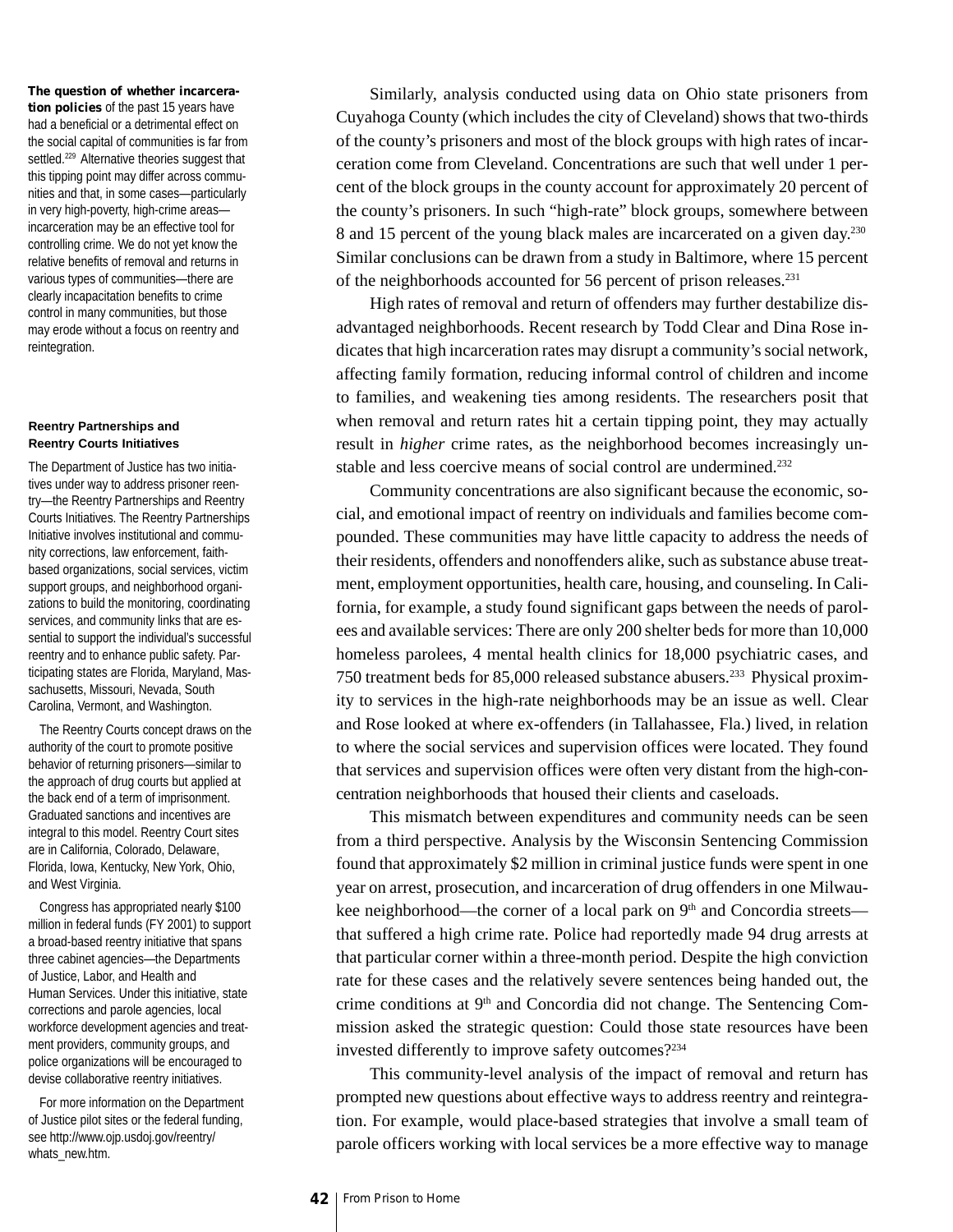this population? Or could community-based social service providers, employers, neighborhood associations, faith institutions, and families work with the corrections and paroling authorities to prepare for prisoner returns, deter bad behavior, and enhance opportunities for reintegration?

New efforts are under way that center on community partnerships, problemsolving, and public safety. Building on the community policing model, this community supervision approach involves place-based supervision strategies and partnerships between law enforcement agencies and community residents. Such efforts may involve diverse entities—from prospective employers to social service agencies to family members to community corrections components to faith-based organizations. Each one has a unique role to play in anticipating and preparing for prisoner release. A number of small-scale reentry experiments are under way to test some of these coordinated, proactive strategies. The goal of these pilot efforts is to improve risk management of released prisoners by strengthening individual and community support systems, enhancing surveillance and monitoring, and repairing the harm done to victims. (See "Reentry Partnerships and Reentry Courts Initiatives" sidebar.)

A community-based perspective on prisoner reentry raises important questions about the role of the public in the justice system. In the mid-1990s, the Vermont Department of Corrections commissioned market research to find out what the public expects from the criminal justice system and from offenders.<sup>235</sup> They found that citizens want safety from violent offenders, accountability for the offense, treatment for the individual, and involvement in decision-making. They want offenders to accept responsibility for their behavior, to acknowledge their wrongdoing (perhaps even with an apology), and to repair the harm done to victims and the community. Citizens signaled a willingness to be involved in justice strategies, feeling they could contribute valuably in helping corrections create a safe and just community. This approach to the justice process, sometimes called "community justice," opens up new possibilities for the individual, the system, and the community.

### **What Can Communities Do about Reentry?**

- Begin working with prisoners and the department of corrections before prisoners are released to arrange for jobs, housing, treatment, and health care upon release.
- Meet prisoners upon release, helping navigate the first hours or days in the community.
- ! Create or build on neighborhood-based networks of workforce development partners and local businesses who will target the preparation and employment of parolees.
- ! Engage local community-based organizations that can learn how to help family members support the parolee to overcome substance abuse problems, stay employed, and meet the overall requirements of his or her supervision and reintegration plan.
- ! Involve local faith institutions that can facilitate mentoring support in the neighborhood to parolees and their family members.
- ! Provide parolees opportunities to participate in community service and demonstrate that they can be community assets rather than simply neighborhood liabilities.
- **Develop coalitions of resident leaders** who will oversee the reentry efforts and provide accountability for community and offender obligations.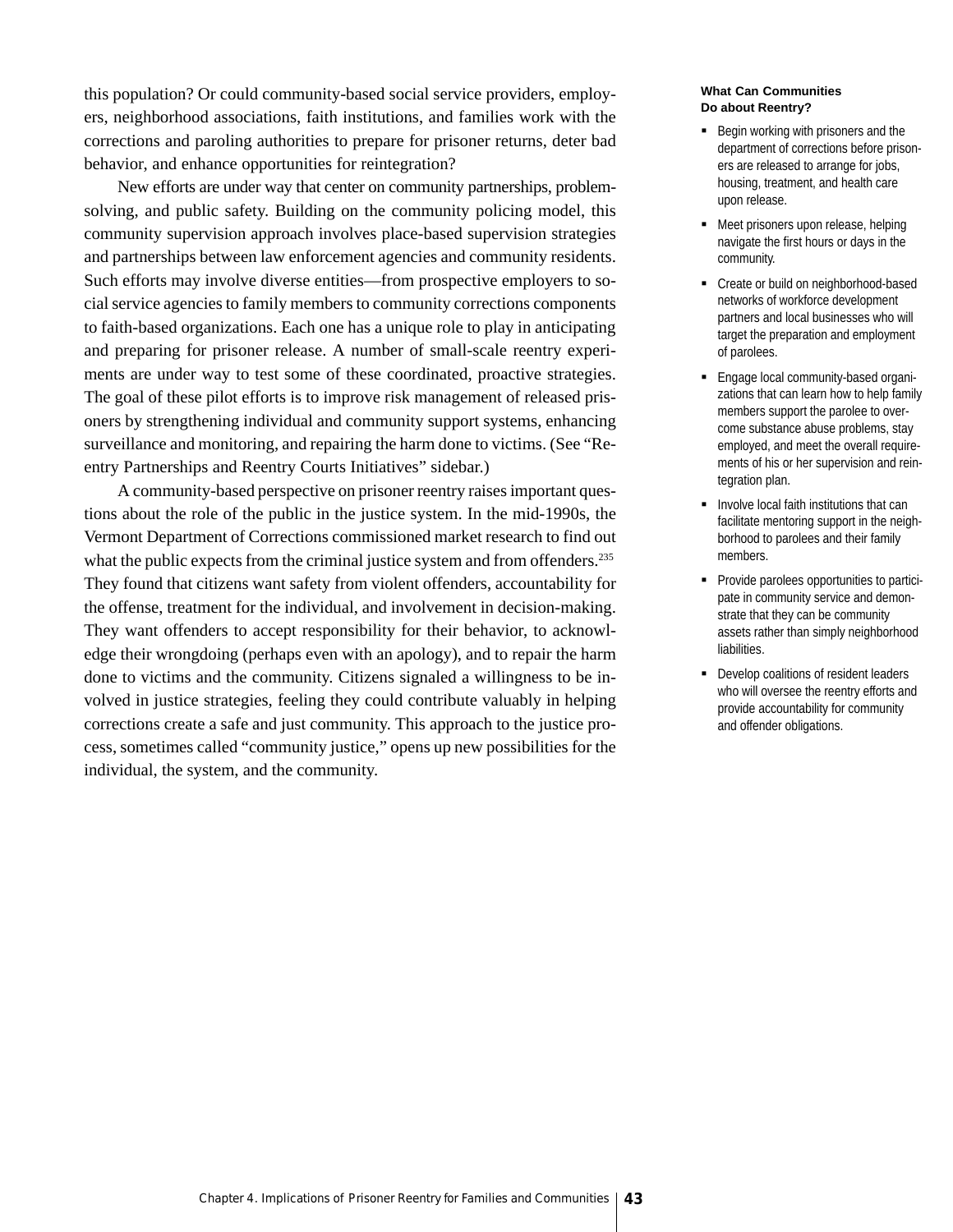### *From Prison to Home*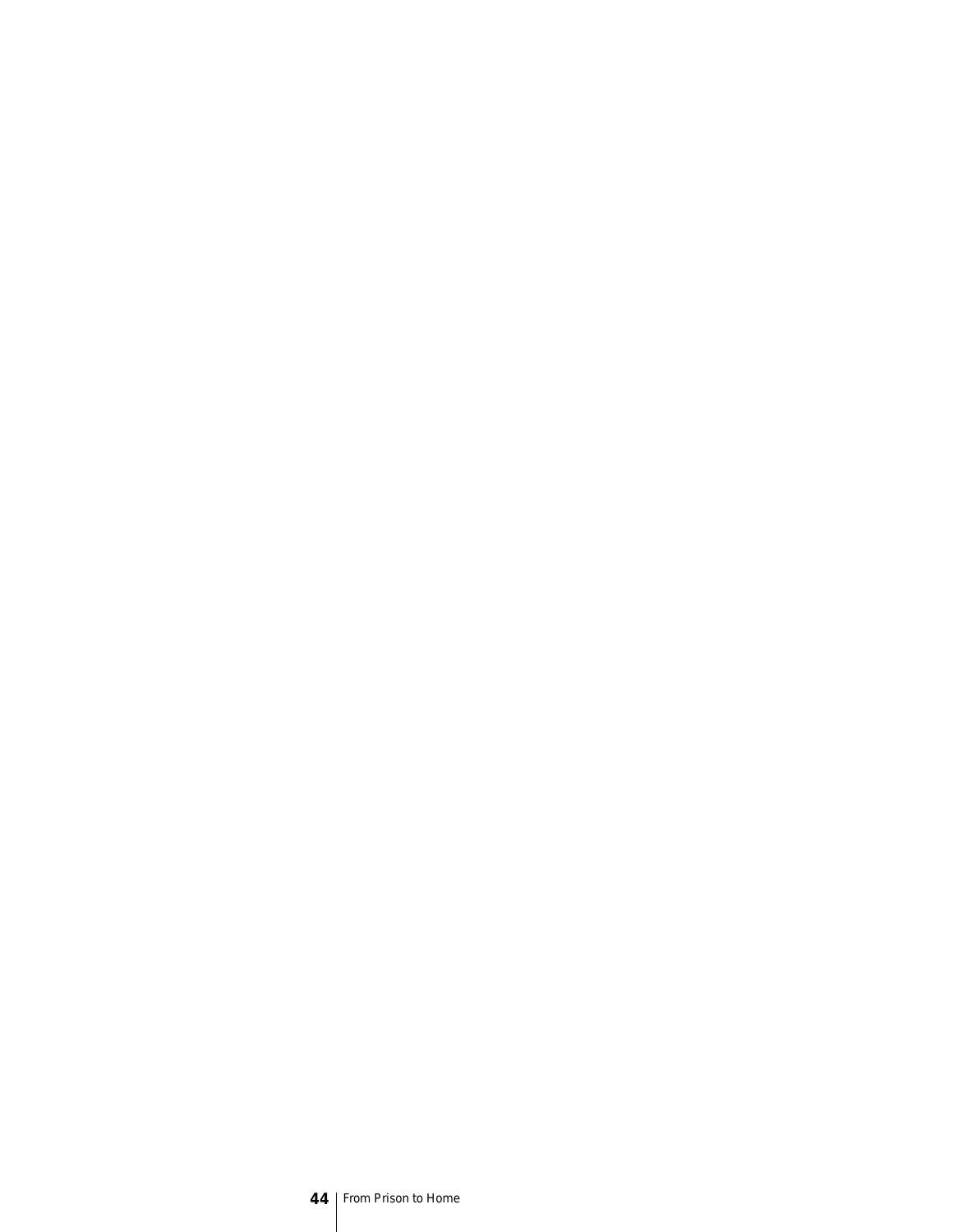

# **Conclusion**

This monograph on the dimensions and consequences of prisoner reentry has sought to accomplish two different goals: first, to shed light on some old issues that lie at the core of our philosophy of criminal justice and second, to highlight new opportunities for improving the outcomes of the process of prisoner reintegration.

The phenomenon of prisoner reentry is not new, of course, nor are the questions it raises. Ever since prisons were built, society has been confronted with the implications of that moment when a prison sentence is completed and the prisoner returns home. What are the mutual obligations of the ex-offender, his or her family, the victim, the community, and the state? What are the terms on which reintegration can be achieved? What social goals are to be pursued following the prisoner's return home, and who is responsible for them? How is failure defined, and how does society respond to the inevitable failures?

Generations of philosophers, legal scholars, practitioners, and members of the general public have wrestled with these fundamental questions. The contemporary portrait of prisoner reentry contained in these pages leads to the conclusion that the goal of prisoner reintegration has not yet received sufficient attention. One cannot escape the conclusion that the attention focused on prison expansion and the frenetic pace of sentencing reform over the past generation have been at the expense of systematic thinking about the goals and processes of prisoner reentry. The reductions in per capita funding for parole supervision, at a time of substantial increases in funding for prison construction, present a clear example of the policy tradeoff. Increasing the size of the prison population, as we have seen, does not reduce the problems associated with prisoner reentry—those problems are compounded and redefined as more people leave prison.

Similarly, the movement from indeterminate sentencing to determinate sentencing—and the related shift from discretionary prison terms to mandatory prison terms—has far-reaching consequences for the process of reintegration. Even if prison populations had not expanded, this shift in sentencing philosophy alone would require a fresh look at our expectations for prisoner reentry. If release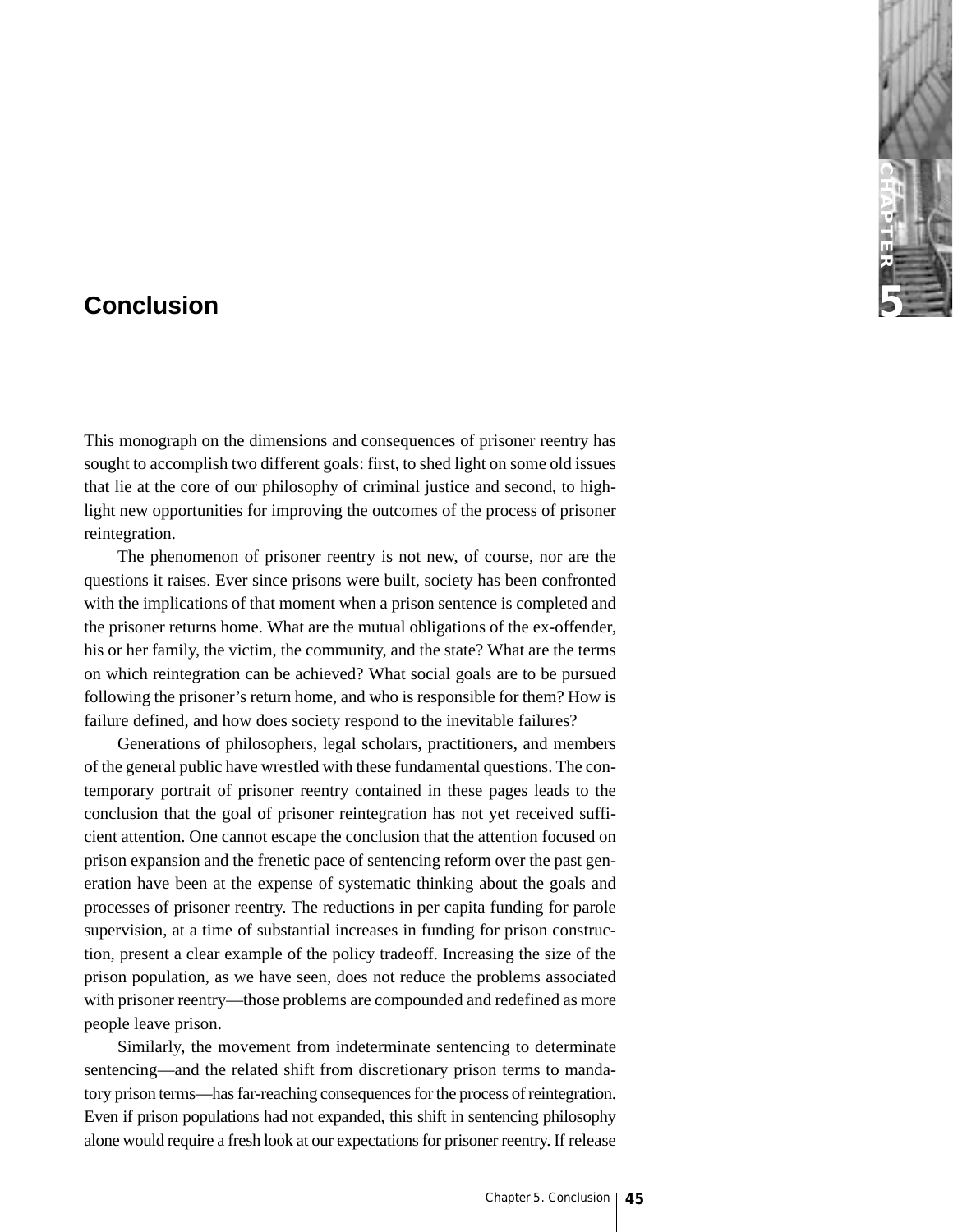from prison is automatic, does that change the incentives of the prisoner and the obligations of the correctional agency to prepare for the prisoner's release? If the prisoner walks out the prison door having completed his sentence, is there no societal interest in his reintegration?

The dimensions of prisoner reentry described here argue for a reexamination of the nexus among the jurisprudence of sentencing, the mission of corrections agencies, the availability and quality of services for prisoners and their families, and the social goal of prisoner reintegration.

At the same time, a focus on reentry illuminates new ways to approach these questions, some of them quite simple, some more complex. For example, a focus on the moment of release, with its attendant risks and opportunities, suggests that correctional agencies and community groups could create new links to smooth the transition from prison to liberty. Something as simple as ensuring that the prisoner has proper identification, a roof over his or her head, and a community agency to report to the next day may avert some failures of the immediate transitional phase. Even more substantial linkages come to mind when the health and substance abuse needs of returning prisoners are being considered—such as links to health care providers, drug treatment, transitional work environments, family counseling, and faith institutions. This strategy suggests moving the reentry planning process into the prison itself so that these linkages are created well before the moment of release.

While prisoner reentry is ultimately felt at the community level, state agencies play a large role in the management of the reentry process. Using the "levers" of conditional supervision and the tools of graduated sanctions, criminal justice agencies could play an enhanced role in deterring criminal behavior and reducing drug use.236 But government neither could nor should manage reentry alone. There are various opportunities for supervision agencies to work in concert with treatment providers, law enforcement, and the community to employ problem-solving methodologies that address the situational risks of reoffending, such as high-risk places, drug relapse, and reunification with criminal peers. These innovations do not require a shift in jurisprudence so much as the articulation of a new goal—shared among state corrections and parole agencies, and local organizations—to improve the likelihood of a successful return to the community.

Finally, prisoner reentry raises important questions about the ultimate objectives of the reentry process. Public safety remains an essential yardstick. This monograph has identified the safety risks posed by returning prisoners as well as a number of interventions that have been proven successful at reducing those risks. Renewed attention to prisoner reentry, if carefully implemented, has the potential to improve the safety of the communities and families most affected by the return of prisoners. Yet this portrait of reentry's impact underscores the wide variety of related objectives. Could improvements in prisoner reentry produce gains in public health? Reductions in levels of drug use in a community? Improved worker productivity? Measurable enhancements in child development and father-child relationships? Would a focus on prisoner reentry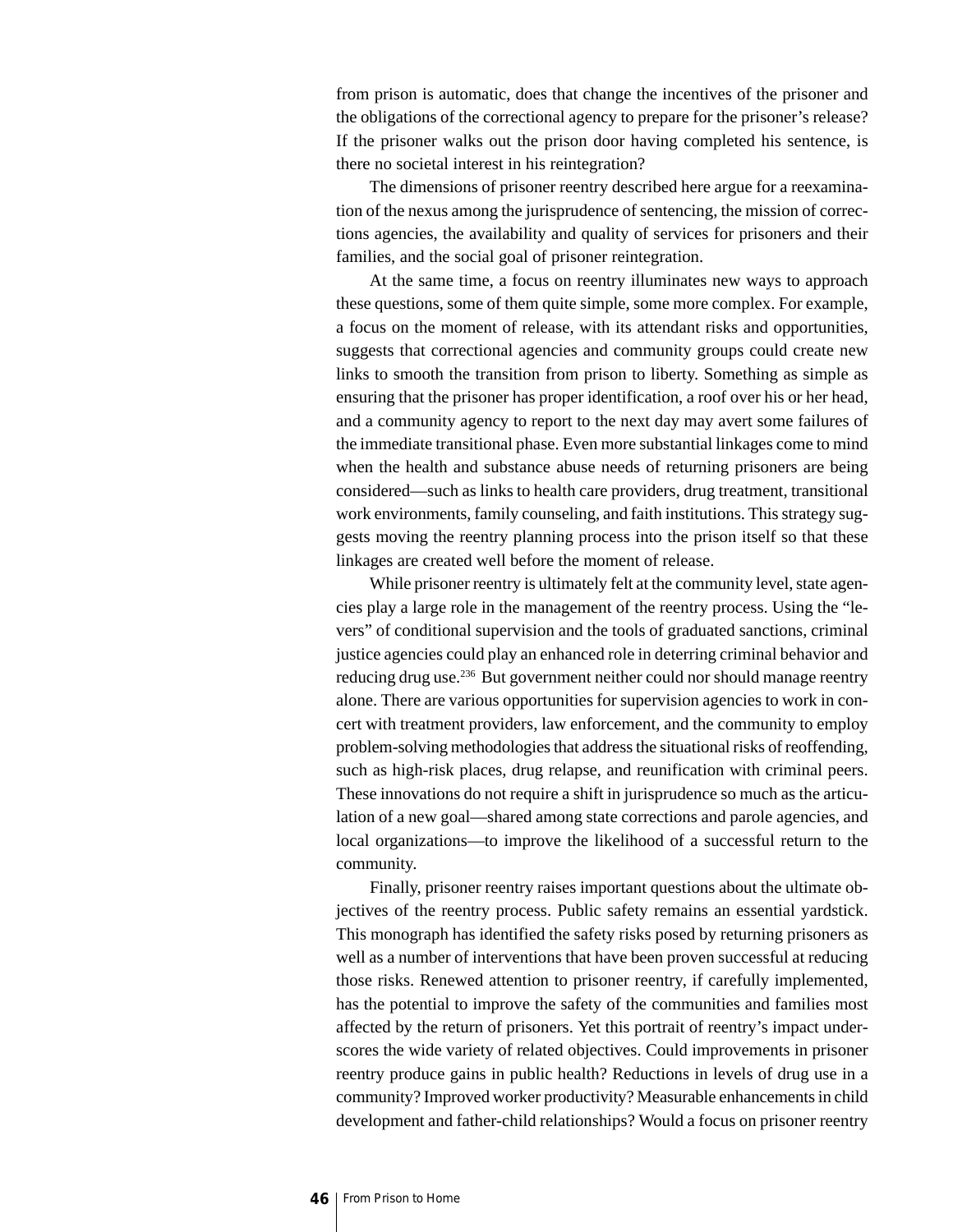create a new sense of civic attachment on the part of both the returning prisoners and those involved in their transition to communal life?

This broader view of prisoner reentry suggests that the ultimate goal is perhaps best conceptualized as social reintegration, not just as reductions in recidivism. This view also envisions a new partnership of public and private entities that have an interest in improving those outcomes, not only out of concern for the former prisoners, but out of concern for those whose well-being is affected by the dynamics of their transition from prison to community. This broader focus, in turn, should lend new richness to the contemporary debates over those age-old questions of the purposes of the criminal law and the goals of sentencing.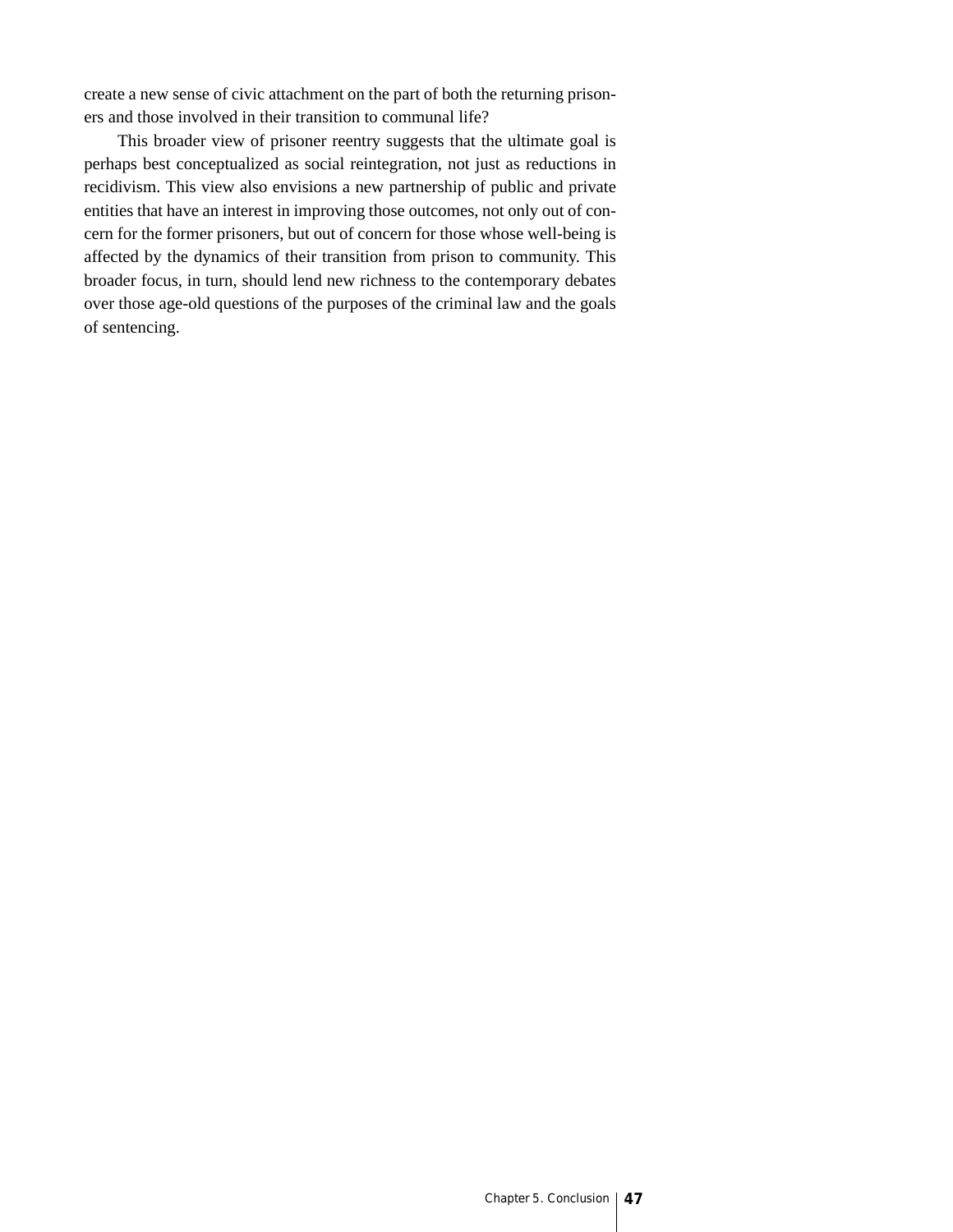### *From Prison to Home*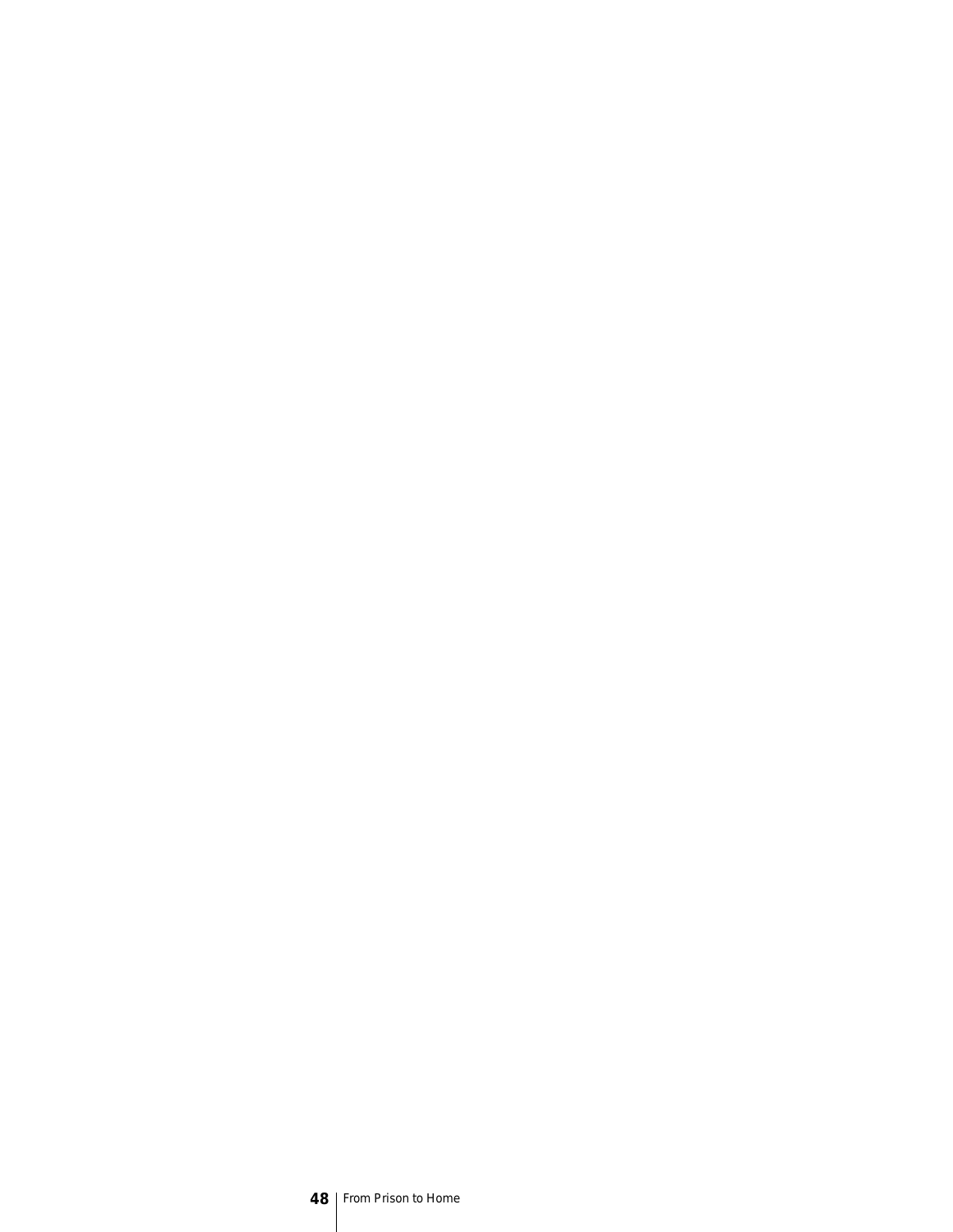# **References**

- **<sup>1</sup>** The Bureau of Justice Statistics estimates that 585,400 prisoners were released in 2000. A.J. Beck, "State and Federal Prisoners Returning to the Community: Findings from the Bureau of Justice Statistics." Paper presented at the First Reentry Courts Initiative Cluster Meeting, Washington, D.C., April 13, 2000. For more information, see http://www.ojp.usdoj.gov/bjs/ pub/pdf/sfprc.pdf.
- **<sup>2</sup>** Bureau of Justice Statistics, U.S. Department of Justice, "Direct expenditure on criminal justice, by level of government, 1982-97." http:// www.ojp.usdoj.gov/bjs/glance/expgov.txt. (Accessed March 20, 2001.)
- **<sup>3</sup>** A.J. Beck, "Prisoners in 1999." *Bureau of Justice Statistics, Bulletin.* Washington, D.C.: U.S. Department of Justice, Bureau of Justice Statistics, NCJ 183476, August 2000.
- **<sup>4</sup>** A. Blumstein and A.J. Beck, "Population Growth in U.S. Prisons, 1980-1996." In M. Tonry and J. Petersilia (Eds.), *Prisons*. Chicago: University of Chicago Press, 1999.
- **<sup>5</sup>** Of note, aside from drug offenses, the adult arrest rate per crime remained remarkably stable from 1980 to 1996. The increasing prison population results from a rise in the use of incarceration in the sanctioning phase, coupled with a significant growth in the time served by prisoners. According to Blumstein and Beck, "Time served is the single factor influencing prison population that has been increasing steadily during the 1990s." See Blumstein and Beck, 1999, "Population Growth in U.S. Prisons, 1980-1996," p. 56.
- **<sup>6</sup>** See Beck, 2000, "Prisoners in 1999."
- **<sup>7</sup>** J. Travis, "But They All Come Back: Rethinking Prisoner Reentry." *Sentencing & Corrections, Issues for the 21st Century*, 7: Washington, D.C.: National Institute of Justice, NCJ 181413, 2000.
- **<sup>8</sup>** The 1977 figure comes from Bureau of Justice Statistics, U.S. Department of Justice, "Sentenced Prisoners Released from State or Federal Jurisdiction." http://www.ojp.usdoj.gov/ bjs/dtdata.htm#justice. (Posted June 9, 2000. Accessed February 28, 2001.)

The 2000 estimate comes from Beck, 2000, "State and Federal Prisoners Returning to the Community: Findings from the Bureau of Justice Statistics."

**<sup>9</sup>** See Beck, 2000, "Prisoners in 1999."

- **<sup>10</sup>** M. Tonry, "The Fragmentation of Sentencing and Corrections in America." *Sentencing & Corrections, Issues for the 21st Century*, 1. Washington, D.C.: National Institute of Justice, NCJ 175721, September 1999.
- **<sup>11</sup>** M. Tonry, *Sentencing Matters*. New York, New York: Oxford University Press, 1996.
- **<sup>12</sup>** As of 1998, 17 states had created sentencing commissions, quasi-independent administrative bodies that have designed sentencing grids that significantly constrain judicial sentencing discretion. See D.B. Rottman, C.R. Flango, M.T. Cantrell, R. Hansen, and N. LaFountain, "State Court Organization 1998." Washington, D.C.: U.S. Department of Justice, Bureau of Justice Statistics, NCJ 178932, 2000. Legislation creating mandatory minimum sentences has been enacted in all 50 states. See J. Austin, C. Jones, J. Kramer, and P. Renninger, "National Assessment of Structured Sentencing, Final Report." Washington, D.C.: U.S. Department of Justice, Bureau of Justice Assistance, NCJ 167557, 1995. Three-strikes laws have lengthened prison terms for persistent offenders in 24 states. See J. Austin, J. Clark, P. Hardyman, and D.A. Henry, "Impact of 'Three Strikes and You're Out.'" *Punishment & Society*, 1, 131-162, 1999. Forty states have enacted truth-in-sentencing laws requiring that violent offenders serve at least 50 percent of their sentences in prison; of these 40 states, 27 and the District of Columbia require violent offenders to serve at least 85 percent of their sentences in prison. See P.M. Ditton and D.J. Wilson, "Truth in Sentencing in State Prisons." Bureau of Justice Statistics, Special Report. Washington, D.C.: U.S. Department of Justice, Bureau of Justice Statistics, NCJ 170032, January 1999.
- **<sup>13</sup>** M. Lynch, "Waste Managers? New Penology, Crime Fighting, and the Parole Agent Identity." *Law and Society Review*, 32, 839-869, 1998.
- **<sup>14</sup>** J.P. Lynch and W.J. Sabol. Forthcoming. "Prisoner Reentry in Perspective." Urban Institute *Crime Policy Report.* Washington, D.C.: Urban Institute.
- **<sup>15</sup>** J. Petersilia, "Parole and Prisoner Reentry in the United States." In M. Tonry and J. Petersilia (Eds.)*, Prisons*. Chicago: University of Chicago Press, 1999.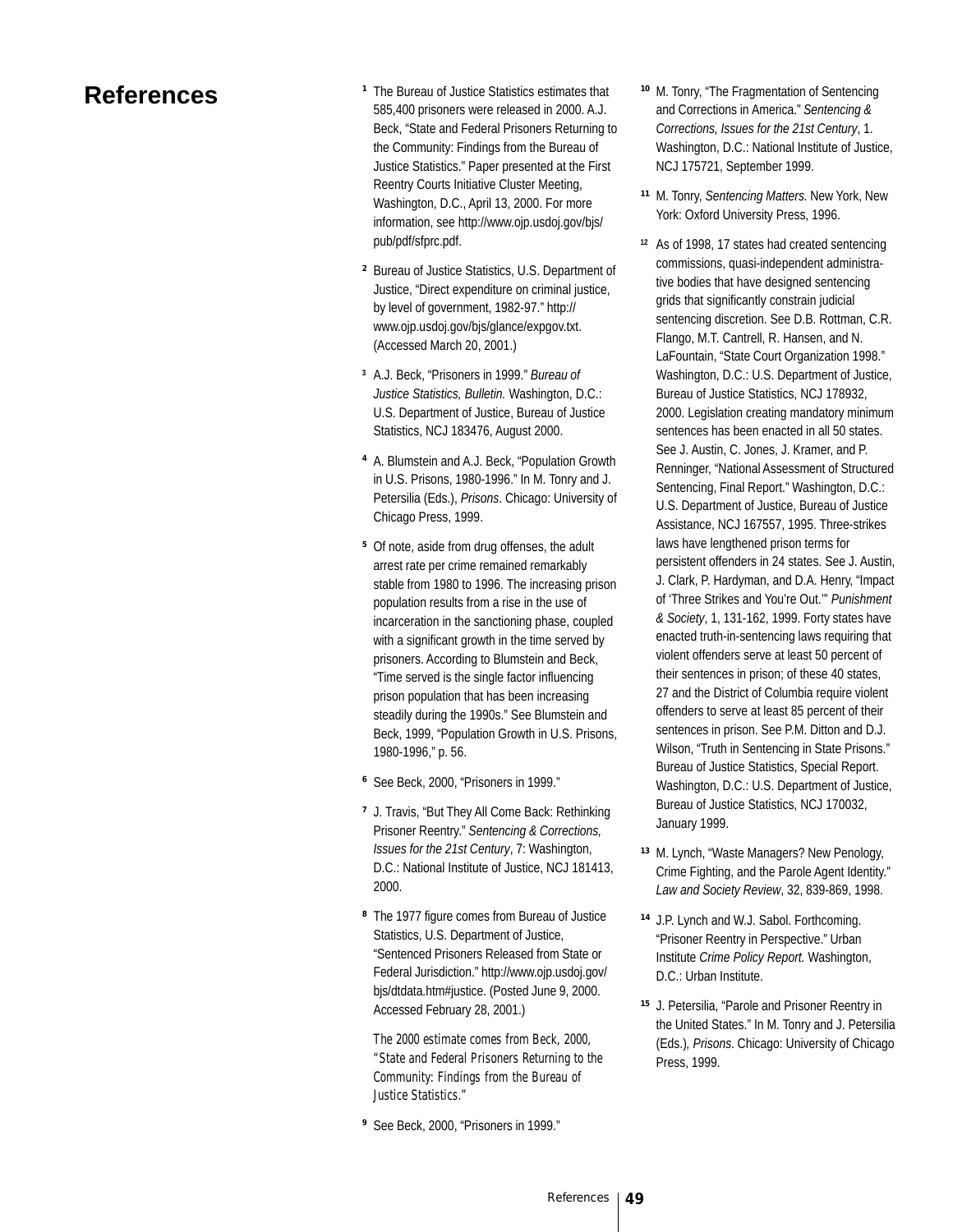- **<sup>16</sup>** M. Kleiman, "Getting Deterrence Right: Applying Tipping Models and Behavioral Economics to the Problems of Crime Control." *Perspectives on Crime and Justice: 1998-1999 Lecture Series, 3*. Washington, D.C.: National Institute of Justice, NCJ 178244, 1999.
- **<sup>17</sup>** See Blumstein and Beck, 1999, "Population Growth in U.S. Prisons, 1980-1996."
- **<sup>18</sup>** At the same time, because length of stay for parole violators is, on average, significantly less than a sentence for a new commitment, parole violators do not account for a large share of the growth in the prison population. See Blumstein and Beck, 1999, "Population Growth in U.S. Prisons, 1980-1996."
- **<sup>19</sup>** A.J. Beck and B.E. Shipley, "Recidivism of Prisoners Released in 1983." Bureau of Justice Statistics, Special Report. Washington, D.C.: U.S. Department of Justice, Bureau of Justice Statistics, NCJ 116261, April 1989.
- **<sup>20</sup>** Note that each arrest could involve up to six charges, so there were fewer than 326,746 *incidents* for which the releasees were arrested.
- **<sup>21</sup>** A small fraction of offenders are responsible for a disproportionate share of crime. For example, 5 percent of the 1983 release cohort in the Bureau of Justice Statistics study accounted for 19 percent of the 1,700,000 arrests this group was charged with (either prior to their imprisonment or following release). See Beck and Shipley, 1989, "Recidivism of Prisoners Released in 1983." Generally, characteristics of "high-rate" offenders include a criminal record for violent and drug offenses, very frequent use of multiple types of illegal drugs, early involvement in criminal activity, and use of serious illegal drugs as a juvenile. They are also typically "occupationally unstable," younger than other offenders, and often have a history of violence as a juvenile. See J.R. Chaiken and M.R. Chaiken, "Varieties of Criminal Behavior." Washington, D.C.: U.S. Department of Justice, National Institute of Justice, R-2814-NIJ, 1982. For a discussion on the relationship of certain risk factors and rearrest rates for the 1983 cohort, see Beck and Shipley, 1989, "Recidivism of Prisoners Released in 1983."
- **<sup>22</sup>** M. Rennison, "Criminal Victimization 1999: Changes 1998-1999 with Trends 1993-1999." *Bureau of Justice Statistics, National Crime Victimization Survey.* Washington, D.C.: U.S. Department of Justice, Bureau of Justice Statistics, NCJ 182734, August 2000.
- **<sup>23</sup>** D.J. Levin, P.A. Langan, and J.M. Brown, "State Court Sentencing of Convicted Felons, 1996." Washington, D.C.: U.S. Department of Justice, Bureau of Justice Statistics, NCJ 175708, February 2000.
- **<sup>24</sup>** D.M. Kennedy, "Pulling Levers: Chronic Offenders, High-Crime Settings, and a Theory of Prevention." *Valparaiso University Law Review,* 31, 2, 449-484, Spring 1997. Of course, where an individual lives and where he or she commits the crime are often different places. Nonetheless, the Boston experience and others illustrate the nexus between neighborhoods, criminal activity, and supervision strategies.
- **<sup>25</sup>** W. Spelman, "The Limited Importance of Prison Expansion." In A. Blumstein and J. Wallman (Eds.), *The Crime Drop in America*. Cambridge, United Kingdom: Cambridge University Press, 2000; and R. Rosenfeld, "Patterns in Adult Homicide: 1980-1995." In A. Blumstein and J. Wallman (Eds.), *The Crime Drop in America*. Cambridge, United Kingdom: Cambridge University Press, 2000.
- **<sup>26</sup>** See W. Spelman's discussion in "The Crime Decline: Why and What's Next." Forthcoming. Washington, D.C.: Urban Institute.
- **<sup>27</sup>** T.R. Clear, D.R. Rose, and J.A. Ryder, "Coercive Mobility and the Community: The Impact of Removing and Returning Offenders." Paper prepared for the Reentry Roundtable, Washington, D.C., October 12 and 13, 2000.
- **<sup>28</sup>** T.J. Ambrosio and V. Schiraldi, "From Classrooms to Cell Blocks: A National Perspective." Washington, D.C.: Justice Policy Institute, 1997.
- **<sup>29</sup>** See Beck, 2000, "State and Federal Prisoners Returning to the Community: Findings from the Bureau of Justice Statistics."
- **<sup>30</sup>** For a more detailed discussion on the characteristics of returning prisoners, see forthcoming Lynch and Sabol, "Prisoner Reentry in Perspective*.*"
- **<sup>31</sup>** Violent offenses include murder, negligent and nonnegligent manslaughter, rape, sexual assault, robbery, assault, extortion, intimidation, criminal endangerment, and other violent offenses. Drug offenses include possession, manufacturing, trafficking, and other drug offenses.
- **<sup>32</sup>** T.P. Bonczar and L.E. Glaze, "Probation and Parole in the United States, 1998." *Bureau of Justice Statistics, Bulletin*. Washington, D.C.: U.S. Department of Justice, Bureau of Justice Statistics, NCJ 160092, August 1999.
- **<sup>33</sup>** Thirteen percent of parolees have an education level below eighth grade, and 45 percent have an educational level between ninth and eleventh grades. Bureau of Justice Statistics, U.S. Department of Justice, *National Corrections Reporting Program.* Washington, D.C.: U.S. Department of Justice, Bureau of Justice Statistics, 1997.
- **<sup>34</sup>** See Bonczar and Glaze, 1999, "Probation and Parole in the United States, 1998."
- **<sup>35</sup>** The fact that the share of prisoners convicted of violent offenses has increased faster than the proportion of reentry cohorts consisting of violent offenders indicates that future reentry cohorts are likely to include more violent offenders. See Lynch and Sabol, forthcoming, "Prisoner Reentry in Perspective*.*"
- **<sup>36</sup>** See forthcoming Lynch and Sabol, "Prisoner Reentry in Perspective*.*" (Analysis based on Bureau of Justice Statistics NPS-1 data.)
- **<sup>37</sup>** Bureau of Justice Statistics, U.S. Department of Justice, *Correctional Populations in the United States, 1997*. Washington, D.C.: U.S. Department of Justice, Bureau of Justice Statistics, NCJ 177613, November 2000.
- **<sup>38</sup>** See Beck, 2000, "Prisoners in 1999."
- **<sup>39</sup>** See forthcoming Lynch and Sabol, "Prisoner Reentry in Perspective*.*"
- **<sup>40</sup>** See Beck, 2000, "State and Federal Prisoners Returning to the Community: Findings from the Bureau of Justice Statistics."
- **<sup>41</sup>** T.M. Hammett, "Health-Related Issues in Prisoner Reentry to the Community." Paper prepared for the Reentry Roundtable, Washington, D.C., October 12 and 13, 2000.
- **<sup>42</sup>** California Department of Corrections, *Preventing Parolee Failure Program: An Evaluation.* Sacramento: California Department of Corrections, 1997.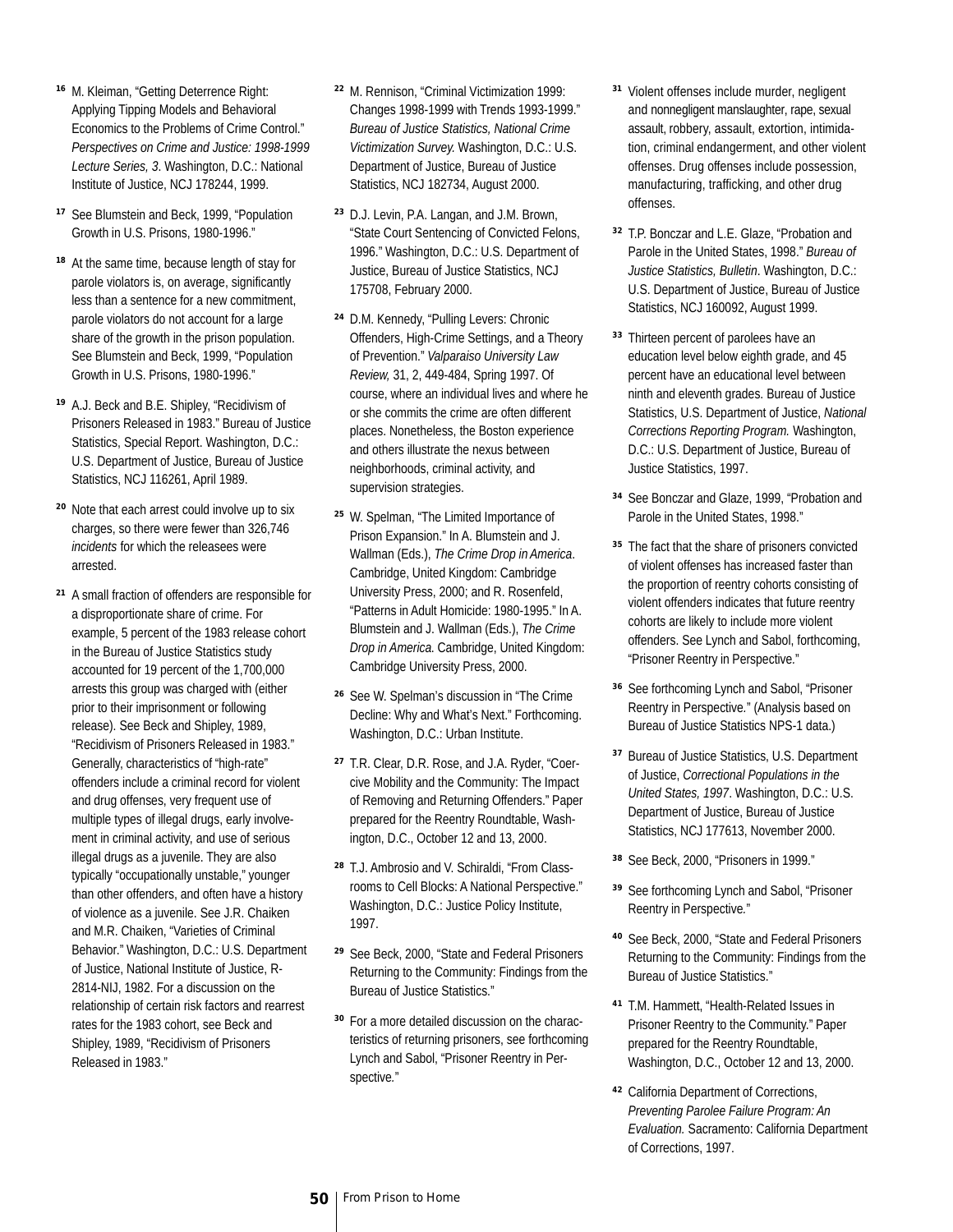- **<sup>43</sup>** See Hammett, 2000, "Health-Related Issues in Prisoner Reentry to the Community."
- **<sup>44</sup>** T.P. Bonczar, and A.J. Beck, "Lifetime Likelihood of Going to State or Federal Prison." Bureau of Justice Statistics, Special Report. Washington, D.C.: U.S. Department of Justice, Bureau of Justice Statistics, NCJ 160092, March 1997.
- **<sup>45</sup>** *Ibid.*
- **<sup>46</sup>** See Beck, 2000, "Prisoners in 1999."
- **<sup>47</sup>** B. Western and R. Pettit, "Incarceration and Racial Inequality in Men's Employment." *Industrial and Labor Relations Review*, 54, 3-16, 2000.
- **<sup>48</sup>** S. Klein, J. Petersilia, and S. Turner, "Race and Imprisonment Decisions in California." *Science*, 247, 812-816, Feb. 16, 1990.
- **<sup>49</sup>** C. Mumola and A. Beck, "Prisoners in 1996." Washington, D.C.: U.S. Department of Justice, Bureau of Justice Statistics, 1997.
- **<sup>50</sup>** *Ibid.*
- **<sup>51</sup>** Bureau of Justice Statistics, U.S. Department of Justice, *Correctional Populations in the United States, 1996*. Washington, D.C.: U.S. Department of Justice, Bureau of Justice Statistics, NCJ 170013, April 1999.
- **<sup>52</sup>** D. Johnston and K. Gabel, "Incarcerated Parents." In K. Gabel and D. Johnston (Eds.), *Children of Incarcerated Parents*. New York: Lexington Books, 1995.
- **<sup>53</sup>** D.T. Courtwright, "The Drug War's Hidden Toll*.*" *Issues in Science and Technology*, 13.2, 73, Winter 1996.

See also W.A. Darity Jr. and S. Myers Jr., 1995, "Family Structure and the Marginalization of Black Men: Policy Implications." In M.B. Tucker and C. Mitchel-Kernan (Eds.), The Decline in Marriage Among African-Americans: Causes, Consequences, and Policy Implications. New York: Russell Sage Foundation, 1995.

- **<sup>54</sup>** M. Dallao, "Coping with Incarceration from the Other Side of the Bars." *Corrections Today*, 59, 96-98, 1997.
- **<sup>55</sup>** L.A. Greenfeld and T.L. Snell, "Women Offenders." Bureau of Justice Statistics, Special Report. Washington, D.C.: U.S. Department of Justice, Bureau of Justice Statistics, NCJ 175688, December 1999.

**<sup>56</sup>** *Ibid.*

- **<sup>58</sup>** B.E. Richie, "Issues Incarcerated Women Face When They Return to Their Communities." Paper prepared for the Reentry Roundtable, Washington, D.C., October 12 and 13, 2000.
- **<sup>59</sup>** *Ibid.*
- **<sup>60</sup>** U.S. Bureau of the Census. 1998. "Unpublished Tables—Marital Status and Living Arrangements: March 1998 (Update)." http:// www.census.gov/population/www/socdemo/ ms-la.html. (Accessed on April 12, 2001.)
- **<sup>61</sup>** See Richie, 2000, "Issues Incarcerated Women Face When They Return to Their Communities."
- **<sup>62</sup>** *Ibid.*
- **<sup>63</sup>** *Ibid.*
- **<sup>64</sup>** J. Hagan and J. Petty, "Returning Captives of the American War on Drugs: Issues of Community and Family Reentry." Paper prepared for the Reentry Roundtable, Washington, D.C., October 12 and 13, 2000.
- **<sup>65</sup>** See Petersilia, 1999, "Parole and Prisoner Reentry in the United States."
- **<sup>66</sup>** See Ditton and Wilson, 1999, "Truth in Sentencing in State Prisons."
- **<sup>67</sup>** Bureau of Justice Statistics, U.S. Department of Justice, "Prisoners Released Unconditionally from State or Federal Jurisdiction, 1977-98." http://www.ojp.usdoj.gov/bjs/dtdata.htm#time. (Accessed March 20, 2001.)
- **<sup>68</sup>** See Bureau of Justice Statistics, U.S. Department of Justice, 2000, *Correctional Populations in the United States, 1997*. Also see Ditton and Wilson, 1999, "Truth in Sentencing in State Prisons."
- **<sup>69</sup>** J.C. Runda, E.E. Rhine, and R.E. Wetter, *The Practice of Parole Boards.* Lexington, KY: Association of Paroling Authorities, International, 1994.
- **<sup>70</sup>** Nearly one-third of the unconditional releases from state prison (as proxied by first releases in the National Corrections Reporting Program states) were individuals who had been sentenced for a violent offense. *National Corrections Reporting Program*, Unpublished table, Washington, D.C.: Bureau of Justice Statistics, 1998.
- **<sup>71</sup>** There are exceptions, of course. In Ohio, for example, some lower-risk prisoners are released at the end of their term because it was determined at the time of sentencing that they did not require post-prison supervision. Additionally, some prisoners waive their right to early release under community supervision in favor of serving out their full term and are thereby free of any criminal justice supervision once released.
- **<sup>72</sup>** G.G. Gaes, T.J. Flanagan, L.L Motuik, and L. Stewart, "Adult Correctional Treatment." In M. Tonry and J. Petersilia (Eds.), *Prisons*. Chicago: University of Chicago Press, 1999.

### **<sup>73</sup>** *Ibid.*

- **<sup>74</sup>** C. Riveland, "Prison Management Trends, 1975-2025." In M. Tonry and J. Petersilia (Eds.), *Prisons*. Chicago: University of Chicago Press, 1999.
- **<sup>75</sup>** See forthcoming Lynch and Sabol, "Prisoner Reentry in Perspective."
- **<sup>76</sup>** See Beck, 2000, "State and Federal Prisoners Returning to the Community: Findings from the Bureau of Justice Statistics."
- **<sup>77</sup>** J. Austin, M.A. Bruce, L. Carroll, P.L. McCall, and S.C. Richards, "The Use of Incarceration in the United States." Paper prepared for the annual meeting of the American Society of Criminology, San Francisco, November 2000.
- **<sup>78</sup>** See forthcoming Lynch and Sabol, "Prisoner Reentry in Perspective."
- **<sup>79</sup>** I. Waller, *Men Released From Prison*. Toronto: University of Toronto Press, 1974.
- **<sup>80</sup>** K. Adams, "Adjusting to Prison Life." In *Crime and Justice: A Review of Research, Volume 16.* Chicago: University of Chicago Press, 1992.
- **<sup>81</sup>** J. J. Stephan, "State Prison Expenditures, 1996." Washington, D.C.: U.S. Department of Justice, Bureau of Justice Statistics, NCJ 172211, August 1999.
- **<sup>82</sup>** See Austin et al., 2000, "The Use of Incarceration in the United States."
- **<sup>83</sup>** E. Zamble and F.J. Porporino, *Coping, Behavior, and Adaptation in Prison Inmates.* New York: Springer, 1988; E. Zamble and V.L. Quinsey, *The Criminal Recidivism Process.* Cambridge, U.K.: Cambridge University Press, 1997.

**<sup>57</sup>** *Ibid.*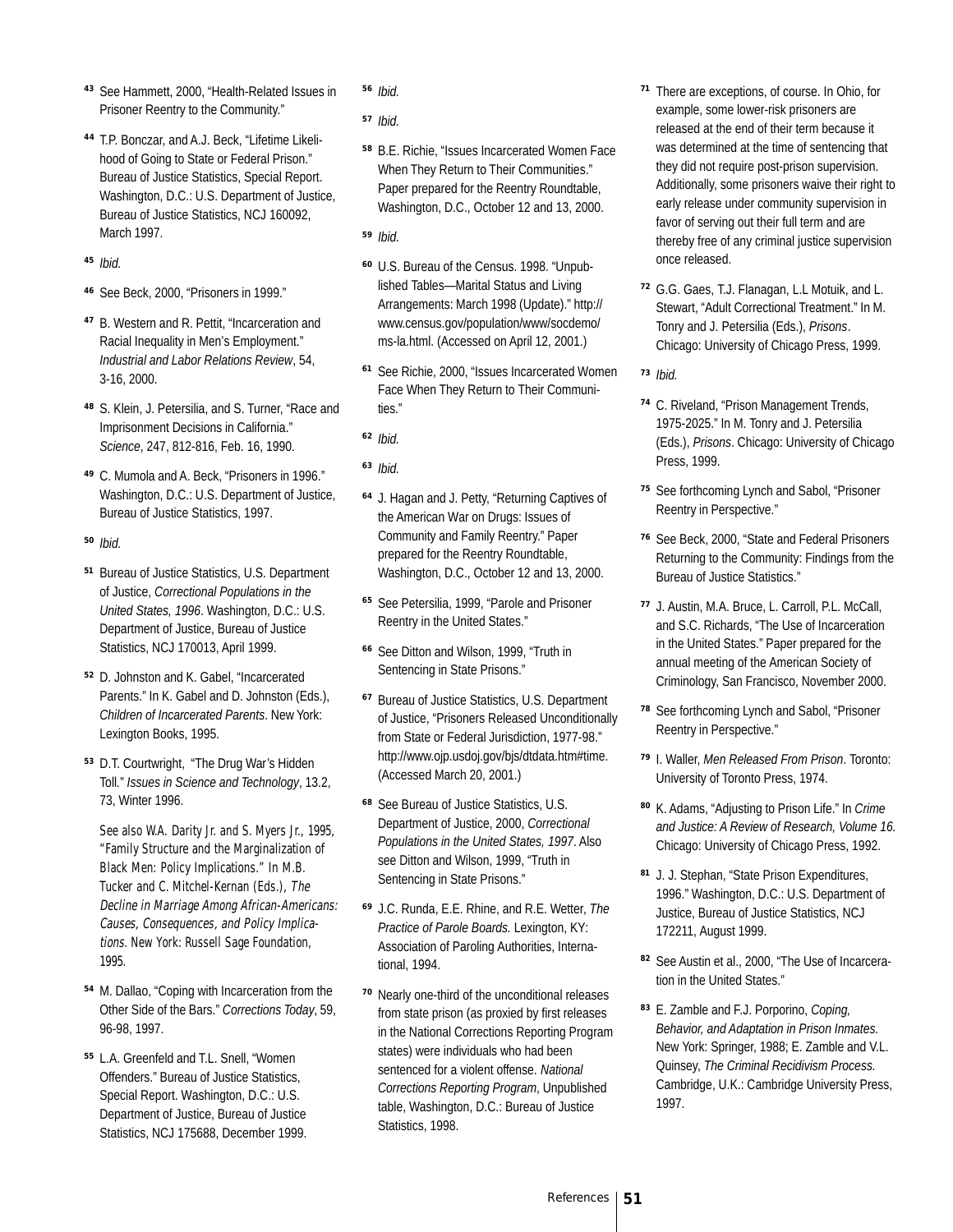- **<sup>84</sup>** Research Council of the American Correctional Association, "A Survey of Correctional Agencies' Research Topics and Interests." *Corrections Compendium,* 25, 8, 2-25, August 2000.
- **<sup>85</sup>** M. Nelson, P. Deess, and C. Allen, *The First Month Out: Post-Incarceration Experiences in New York City.* New York: Vera Institute of Justice, September 1999.
- **<sup>86</sup>** See American Correctional Association, 2000, "A Survey of Correctional Agencies' Research Topics and Interests."
- **<sup>87</sup>** S. Turner and J. Petersilia, "Work Release: Recidivism and Corrections Costs in Washington State." *NIJ Research In Brief.* Washington, D.C.: National Institute of Justice, December 1996.
- **<sup>88</sup>** See Nelson, Deess, and Allen, 1999, *The First Month Out: Post-Incarceration Experiences in New York City.*
- **<sup>89</sup>** See Beck, 2000, "State and Federal Prisoners Returning to the Community: Findings from the Bureau of Justice Statistics."
- **<sup>90</sup>** Bureau of Justice Statistics, U.S. Department of Justice, *National Corrections Reporting Program.* Washington, D.C.: U.S. Department of Justice, Bureau of Justice Statistics, various years.
- **<sup>91</sup>** In many jurisdictions the parole supervision function is called something else (community supervision, supervised released, etc.), but it is functionally parole.
- **<sup>92</sup>** 713,000 is a 1999 figure. See Bureau of Justice Statistics, U.S. Department of Justice, "Correctional Populations in the United States, 1980-1999." http://www.ojp.usdoj.gov/bjs/ glance/corr2.txt. (Accessed February 28, 2001.)
- **<sup>93</sup>** J. Petersilia, "Prisoners Returning to Communities: Political, Economic, and Social Consequences." Paper prepared for the Reentry Roundtable, Washington, D.C., October 12 and 13, 2000.
- **<sup>94</sup>** See forthcoming Lynch and Sabol, "Prisoner Reentry in Perspective*.*"
- **<sup>95</sup>** See Petersilia, 2000, "Prisoners Returning to Communities: Political, Economic, and Social Consequences."
- **<sup>96</sup>** See Bonczar and Glaze, 1999, "Probation and Parole in the United States, 1998."
- **<sup>97</sup>** See Petersilia, 1999, "Parole and Prisoner Reentry in the United States."
- **<sup>98</sup>** J. Petersilia, "A Decade of Experimenting with Intermediate Sanctions: What Have We Learned?" In *Perspectives on Crime and Justice*. Washington, D.C.: National Institute of Justice, 1998.
- **<sup>99</sup>** J. Petersilia and S. Turner, "Intensive Probation and Parole." In M. Tonry (Ed.), *Crime and Justice: A Review of Research, Vol. 17.* Chicago: University of Chicago Press, 1993.
- **<sup>100</sup>** L. Sherman, D. Gottfredson, D. MacKenzie, J. Eck, P. Reuter, and S. Bushway, *Preventing Crime: What Works, What Doesn't, What's Promising*. College Park: University of Maryland, 1997.
- **<sup>101</sup>** Reinventing Probation Council, *Transforming Probation Through Leadership: The "Broken Windows" Model.* Center for Civic Innovation and the Robert A. Fox Leadership Program.
- **<sup>102</sup>** Another 9 percent of adults leaving parole did not successfully complete parole because they had absconded. See Bonczar and Glaze, 1999, "Probation and Parole in the United States, 1998." The 206,000 figure is from Bureau of Justice Statistics, 2000, "Conditional Release Violators Returned to State or Federal Jurisdiction." Washington, D.C.: U.S. Department of Justice, Bureau of Justice Statistics, National Prisoner Statistics Data Series (NPS 1), August 2000. http:// www.ojp.usdoj.gov/bjs/dtdata.htm#justice. (Accessed February 2001.)
- **<sup>103</sup>** See Beck, 2000, "Prisoners in 1999." Also see A.J. Beck, 1999, "Understanding Growth in U.S. Prison and Parole Populations." Paper presented at the Annual Conference on Criminal Justice Research and Evaluation: Enhancing Policy and Practice, Washington, D.C., July 1999.
- **<sup>104</sup>** Of the 42 percent returned to prison, 13 percent were for a new sentence, 29 percent for a technical violation. See Bonczar and Glaze, 1999, "Probation and Parole in the United States, 1998."
- **<sup>105</sup>** R.L. Cohen, "Probation and Parole Violators in State Prison, 1991." Washington, D.C.: U.S. Department of Justice, Bureau of Justice Statistics, NCJ 149076, August 1995.
- **<sup>106</sup>** See Petersilia, 1999, "Parole and Prisoner Reentry in the United States."
- **<sup>107</sup>** P. B. Burke, "Policy-Driven Responses to Probation and Parole Violations." Washington, D.C., U.S. Department of Justice, National Institute of Corrections, March 1997.
- **<sup>108</sup>** National Institute of Corrections, "Status Report on Parole, 1995: Results of an NIC Survey." Washington, D.C., U.S. Department of Justice, National Institute of Corrections, November 1995.
- **<sup>109</sup>** Bureau of Justice Statistics, "Sentenced Prisoners Admitted to State or Federal Jurisdiction." Washington D.C.: U.S. Department of Justice, Bureau of Justice Statistics, National Prisoner Statistics Data Series (NPS 1), August 2000. http:// www.ojp.usdoj.gov/bjs/dtdata.htm#justice. (Accessed February 2001.)
- **<sup>110</sup>** C.J. Mumola, "Substance Abuse and Treatment, State and Federal Prisoners, 1997." Bureau of Justice Statistics, Special Report. Washington, D.C.: U.S. Department of Justice, Bureau of Justice Statistics, NCJ 172871, January 1999.
- **<sup>111</sup>** See Beck, 2000, "State and Federal Prisoners Returning to the Community: Findings from the Bureau of Justice Statistics."
- **<sup>112</sup>** See Mumola, 1999, "Substance Abuse and Treatment, State and Federal Prisoners, 1997."
- **<sup>113</sup>** H.K. Wexler, D.S. Lipton, and B.D. Johnson, "A Criminal Justice System Strategy for Treating Cocaine-Heroin Abusing Offenders in Custody." Washington, D.C.: National Institute of Justice, NCJ 113915, 1998.
- **<sup>114</sup>** See Gaes et al., 1999, "Adult Correctional Treatment." See also Harrison, 2000, "The Challenge of Reintegrating Drug Offenders in the Community."
- **<sup>115</sup>** The most widely adopted (and evaluated) program is the Cognitive Thinking Skills Program (CTSP) developed by Robert Ross and Elizabeth Fabiano. It has been widely implemented in several correctional systems, including the United States, Canada, Europe, New Zealand, and throughout the British prison system. See Gaes et al., 1999, "Adult Correctional Treatment," p. 374.
- **<sup>116</sup>** See Gaes et al., 1999, "Adult Correctional Treatment."
- **<sup>117</sup>** *Ibid.*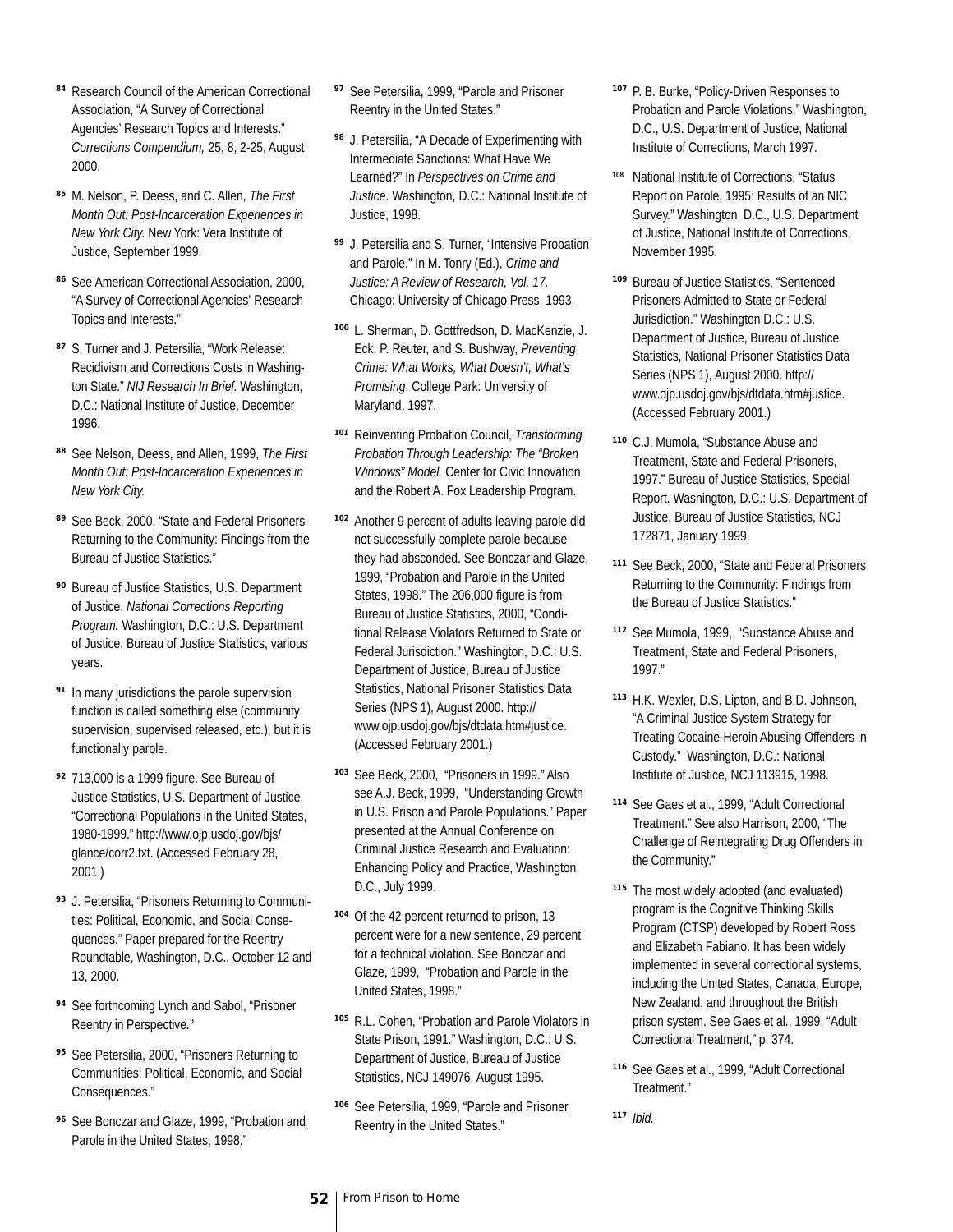- **<sup>118</sup>** B.M.M. Pelissier et al., "TRIAD Drug Treatment Evaluation Project Six-Month Interim Report." Federal Bureau of Prisons, Office of Research and Evaluation, January 31, 1998.
- **<sup>119</sup>** See Gaes et al., 1999, "Adult Correctional Treatment."
- **<sup>120</sup>** See Harrison, 2000, "The Challenge of Reintegrating Drug Offenders in the Community." See also Gaes et al., 1999, "Adult Correctional Treatment."
- **<sup>121</sup>** See Gaes et al., 1999, "Adult Correctional Treatment."
- **<sup>122</sup>** See Harrison. "The Challenge of Reintegrating Drug Offenders in the Community." Paper presented at the Reentry Roundtable, Washington, D.C., October 12-13, 2000. See also Gaes et al., 1999, "Adult Correctional Treatment."
- **<sup>123</sup>** Formal treatment includes professional counseling, detoxification units, residential facilities, and maintenance drug programs. When one includes participation in other drug abuse programs, such as self-help groups and educational programs, the participation rates increase to 24 percent of the 1997 prison population, down from 30 percent in 1991. See Bureau of Justice Statistics, U.S. Department of Justice, 2000, *Correctional Populations in the United States, 1997*.
- **<sup>124</sup>** See Beck, 2000, "State and Federal Prisoners Returning to the Community: Findings from the Bureau of Justice Statistics."
- **<sup>125</sup>** See Bureau of Justice Statistics, U.S. Department of Justice, 2000, *Correctional Populations in the United States, 1997*.
- **<sup>126</sup>** See Beck, 2000, "State and Federal Prisoners Returning to the Community: Findings from the Bureau of Justice Statistics."
- **<sup>127</sup>** See Gaes et al., 1999, "Adult Correctional Treatment."
- **<sup>128</sup>** A.I. Leshner, "Addiction Is a Brain Disease and It Matters." *National Institute of Justice Journal*, 237, 2-6, 1998.
- **<sup>129</sup>** T.M. Hammett, "Health-Related Issues in Prisoner Reentry to the Community." Paper prepared for the Reentry Roundtable, Washington, D.C., October 12 and 13, 2000.
- **<sup>130</sup>** National Center on Addiction and Substance Abuse (CASA) at Columbia University. *Behind Bars: Substance Abuse and America's Prison Population.* New York: CASA, January 1998.
- **<sup>131</sup>** L. M. Maruschak and A.J. Beck, "Medical Problems of Inmates, 1997." Bureau of Justice Statistics, Special Report. Washington, D.C.: U.S. Department of Justice, Bureau of Justice Statistics, NCJ 181644, January 2001.
- **<sup>132</sup>** J.P. Caulkins, C.P. Rydell, W. Schwabe, and J.R. Chiesa, "Mandatory Minimum Sentences: Throwing Away the Key or the Taxpayers' Money?" RAND publication MR-827-DPRC, 1997.
- **<sup>133</sup>** D.R. Gerstein, R.A. Johnson, H.J. Harwood, D. Fountain, N. Suter, and K. Malloy, *Evaluating Recovery Services: The California Drug and Alcohol Treatment Assessment (CALDATA).* Sacramento, CA: California Department of Alcohol and Drug Programs, 1994.
- **<sup>134</sup>** Research Council of the American Correctional Association, Corrections Compendium, "Correctional Budgets." *Corrections Compendium,* 25, 12, 8-17, December 2000.
- **<sup>135</sup>** A.J. Lurigio (forthcoming), "Effective Services for Parolees with Mental Illnesses." *Crime and Delinquency.*
- **<sup>136</sup>** P.M. Ditton, "Mental Health and Treatment of Inmates and Probationers." Bureau of Justice Statistics, Special Report. Washington, D.C.: U.S. Department of Justice, Bureau of Justice Statistics, NCJ 174463, July 1999.
- **<sup>137</sup>** L.M. Maruschak, "HIV in Prisons 1997." Bureau of Justice Statistics, Bulletin. Washington, D.C.: U.S. Department of Justice, Bureau of Justice Statistics, NCJ 178284, November 1999.
- **<sup>138</sup>** See Hammett, 2000, "Health-Related Issues in Prisoner Reentry to the Community."
- **<sup>139</sup>** *Ibid.*
- **<sup>140</sup>** Medical problems were more prevalent among inmates who had been homeless or unemployed prior to incarceration. Of the state inmates who reported that they had been homeless for some period of time in the year before incarceration, nearly half reported a physical impairment or mental condition and one-third said they had a medical problem. See Maruschak and Beck, 2001, "Medical Problems of Inmates, 1997."
- **<sup>141</sup>** D.C. McDonald, "Medical Care in Prisons." In M. Tonry and J. Petersilia (Eds.), *Prisons*. Chicago: University of Chicago Press, 1999. At the same time, some of this may be countered by the possible negative mental health consequences of a period of incarceration.
- **<sup>142</sup>** See Maruschak and Beck, 2001, "Medical Problems of Inmates, 1997."
- **<sup>143</sup>** See Hammett, 2000, "Health-Related Issues in Prisoner Reentry to the Community."
- **<sup>144</sup>** *Ibid.*

**<sup>145</sup>** *Ibid.*

- **<sup>146</sup>** *Ibid.*
- **<sup>147</sup>** See Ditton, 1999, "Mental Health and Treatment of Inmates and Probationers."
- **<sup>148</sup>** See forthcoming Lurigio, "Effective Services for Parolees with Mental Illnesses."
- **<sup>149</sup>** See Ditton, 1999, "Mental Health and Treatment of Inmates and Probationers."
- **<sup>150</sup>** See forthcoming Lurigio, "Effective Services for Parolees with Mental Illnesses."
- **<sup>151</sup>** Mentally ill offenders are more likely than others to be under the influence of alcohol or drugs when they commit an offense.
- **<sup>152</sup>** See Hammett, 2000, "Health-Related Issues in Prisoner Reentry to the Community."
- **<sup>153</sup>** H.J. Steadman, E.P. Mulvey, J. Monahan, P.C. Robbins, P.S. Appelbaum, T. Grisso, L.H Roth, and E. Silver, "Violence by People Discharged from Acute Psychiatric Inpatient Facilities and by Others in the Same Neighborhoods." *Archives of General Psychiatry*, 55, 1-9, 1998.
- **<sup>154</sup>** See Ditton, 1999, "Mental Health and Treatment of Inmates and Probationers."
- **<sup>155</sup>** *Ibid.*
- **<sup>156</sup>** See forthcoming Lurigio, "Effective Services for Parolees with Mental Illnesses."
- **<sup>157</sup>** For a program description, see the Innovations in American Government Web page: http://ksgwww.harvard.edu/innovat/2000/ publicheal00.htm. Also, Ted Hammett indicates that a preliminary program analysis found that program participants had lower rates of recidivism than prisoners who did not participate in the program. See Hammett, 2000, "Health-Related Issues in Prisoner Reentry to the Community."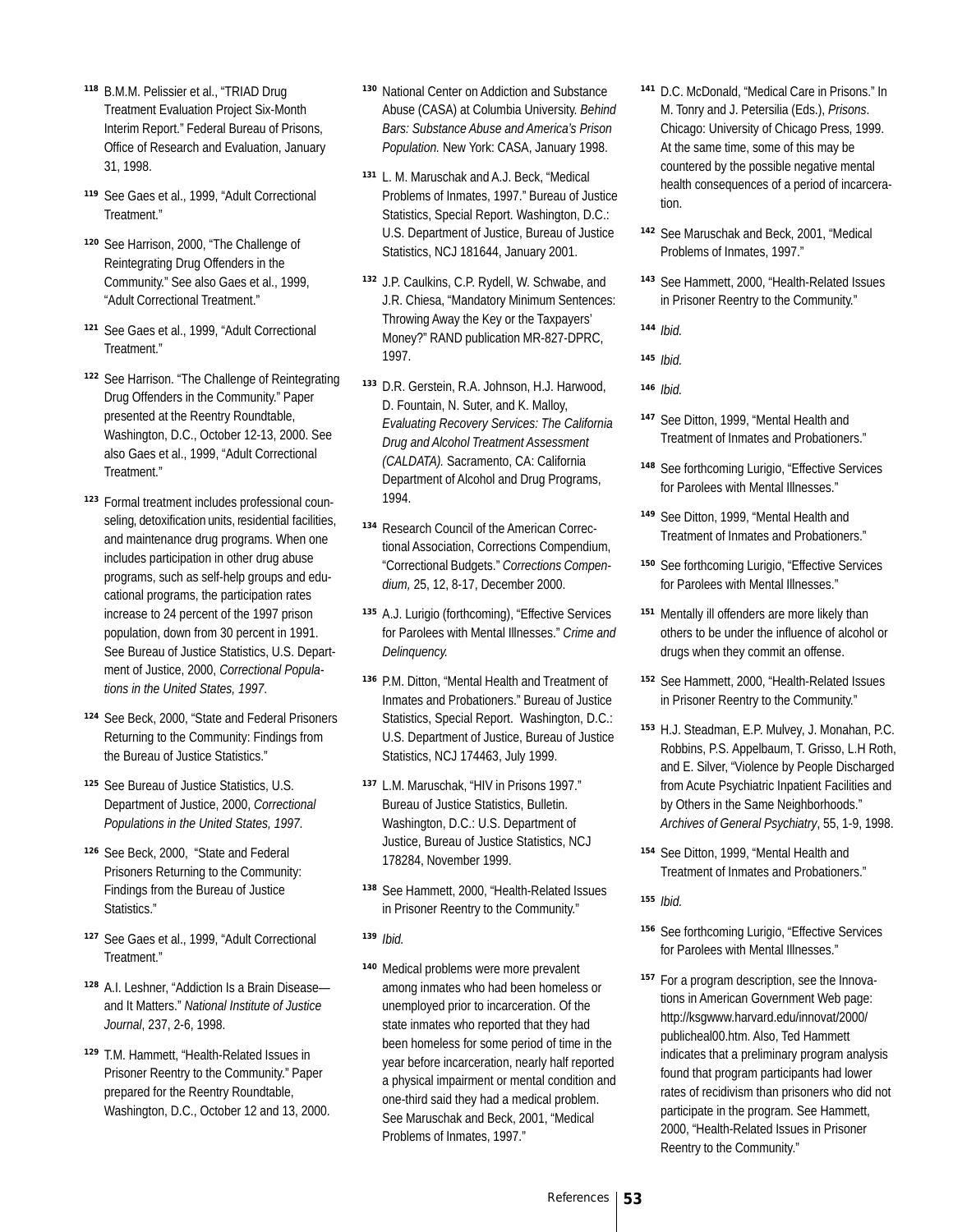- **<sup>158</sup>** J. Kling, D.F. Weiman, and B. Western, "The Labor Market Consequences of 'Mass' Incarceration." Paper prepared for the Reentry Roundtable, Washington, D.C., October 12 and 13, 2000.
- **<sup>159</sup>** *Ibid.*
- **<sup>160</sup>** Bureau of Justice Statistics, *Survey of State Prison Inmates, 1991*. Washington, D.C.: U.S. Department of Justice, Bureau of Justice Statistics, NCJ 136949, March 1993.
- **<sup>161</sup>** S. Bushway, "The Stigma of a Criminal History Record in the Labor Market." In J.P. May (Ed.), *Building Violence: How America's Rush to Incarcerate Creates More Violence.* Thousand Oaks: Sage, 2000.
- **<sup>162</sup>** H. Holzer, *What Employers Want: Job Prospects for Less-Educated Workers.* New York: Russell Sage, 1996.
- **<sup>163</sup>** See Petersilia, 1999, "Parole and Prisoner Reentry in the United States."
- **<sup>164</sup>** See Rottman et al., 2000, "State Court Organization 1998."
- **<sup>165</sup>** J. Hagan and R. Dinovitzer, "Collateral Consequences of Imprisonment for Children, Communities, and Prisoners." In M. Tonry and J. Petersilia (Eds.), *Prisons*. Chicago: University of Chicago Press, 1999.
- **<sup>166</sup>** *Ibid.*
- **<sup>167</sup>** J. Irwin and J. Austin, *It's About Time*. Belmont, CA: Wadsworth, 1994.
- **<sup>168</sup>** B. Western and R. Pettit, "Incarceration and Racial Inequality in Men's Employment." *Industrial and Labor Relations Review*, 54, 3-16, 2000.
- **<sup>169</sup>** *Ibid.*
- **<sup>170</sup>** S. Bushway and P. Reuter, "Labor Markets and Crime." In J.Q. Wilson and J. Petersilia (Eds.), *Crime: Public Policies For Crime Control,* 2nd Edition*.* San Francisco, CA: ICS Press, forthcoming.
- **<sup>171</sup>** See Slambrouck, 2000, "Push to Expand Book-Learning Behind Bars."

**<sup>172</sup>** *Ibid.*

**<sup>173</sup>** Few approaches have proven effective for younger ex-offenders. Ensuring a successful post-prison adjustment for this population remains a challenge. See forthcoming Bushway and Reuter, "Labor Markets and Crime."

- **<sup>174</sup>** See Bureau of Justice Statistics, U.S. Department of Justice, 2000, *Correctional Populations in the United States, 1997*.
- **<sup>175</sup>** C.G. Camp and G.M. Camp, *The Corrections Yearbook: 1999*. Middletown, CT: Criminal Justice Institute, Inc., 1999.
- **<sup>176</sup>** The Welfare to Work Partnership, *Member Survey: Taking the Next Step*. 2000 Series, No. 1.
- **<sup>177</sup>** See Gaes et al., 1999, "Adult Correctional Treatment."
- **<sup>178</sup>** K.A. Hull, S. Forrester, J. Brown, D. Jobe, and C. McCullen, "Analysis of Recidivism Rates for Participants of the Academic/Vocational/ Transition Education Programs Offered by the Virginia Department of Correctional Education." *Journal of Correctional Education*, 51, 2, 256-261, June 2000.
- **<sup>179</sup>** S.J. Steurer, L. Smith, A. Tracy. Preliminary analyses of the *Office of Correctional Education and Correctional Education Association Three-State Recidivism Study*. Partial reports from the study will be available soon. See for more information: http:// www.ceanational.org/.
- **<sup>180</sup>** J. Gerber and E.J. Fritsch, "The Effects of Academic and Vocational Program Participation on Inmate Misconduct and Reincarceration." Ch. 3 in Sam Houston State University, *Prison Education Research Project: Final Report*. Huntsville, TX: Sam Houston State University, 1994.
- **<sup>181</sup>** P. Van Slambrouck, "Push to Expand Book-Learning Behind Bars." *The Christian Science Monitor,* September 15, 2000, p. 3.
- **<sup>182</sup>** S. Rossman, S. Sridharan, and J. Buck, "The Impact of the Opportunity to Succeed Program on Employment Success." *National Institute of Justice Journal,* 236, July 1998.
- **<sup>183</sup>** See program Web site: http:// www.ceoworks.org. See National Institute of Justice Web site for program description and evaluation: http://www.ojp.usdoj.gov/reentry/ publications.htm.
- **<sup>184</sup>** See National Institute of Justice Web site for program description and evaluation: http:// www.ojp.usdoj.gov/reentry/publications.htm.
- **<sup>185</sup>** See program Web site: http://www.saferfnd.org. See National Institute of Justice Web site for program description and evaluation: http://www.ojp.usdoj.gov/reentry/ publications.htm.
- **<sup>186</sup>** See Petersilia, 1999, "Parole and Prisoner Reentry in the United States."
- **<sup>187</sup>** Legal Action Center, "Housing Laws Affecting Individuals with Criminal Convictions." Washington, D.C.: Legal Action Center. For more information, see http://www.lac.org/.
- **<sup>188</sup>** P.H. Rossi, *Down and Out in America: Origins of Homelessness.* Chicago: University of Chicago Press, 1989.
- **<sup>189</sup>** California Department of Corrections, *Preventing Parolee Failure Program: An Evaluation.* Sacramento: California Department of Corrections, 1997.
- **<sup>190</sup>** *Ibid.*
- **<sup>191</sup>** A recent survey of state statutes identified statutory restrictions on the rights and opportunities of released inmates implemented since the mid-1980s. M. Love and S. Kuzma, *Civil Disabilities of Convicted Felons: A State-by-State Survey.* Washington, D.C.: Office of the Pardon Attorney, 1996. Also see Rottman et al., 2000, "State Court Organization 1998."
- **<sup>192</sup>** M. Mauer, *The Race to Incarcerate.* Washington, D.C.: The Prison Project, 2000.
- **<sup>193</sup>** Puerto Rico and the following states permanently prohibit convicted felons from voting: Alabama, Arkansas, Delaware, Iowa, Kentucky, Massachusetts, Mississippi, New Mexico, Tennessee, Utah, Virginia, and Washington. While most states have procedures for petitioning the government for reinstatement of voting rights, they can be complicated and in many cases require gubernatorial pardon. See Rottman et al., 2000, "State Court Organization 1998."
- **<sup>194</sup>** J. Fellner and M. Mauer, "Losing the Vote: The Impact of Felony Disenfranchisement Laws in the United States." The Sentencing Project, 1998. For more information, see http:/ /www.sentencingproject.org/policy/9080.htm. Also see Mauer, 2000, *The Race to Incarcerate.*
- **<sup>195</sup>** See Mauer, 2000, *The Race to Incarcerate.*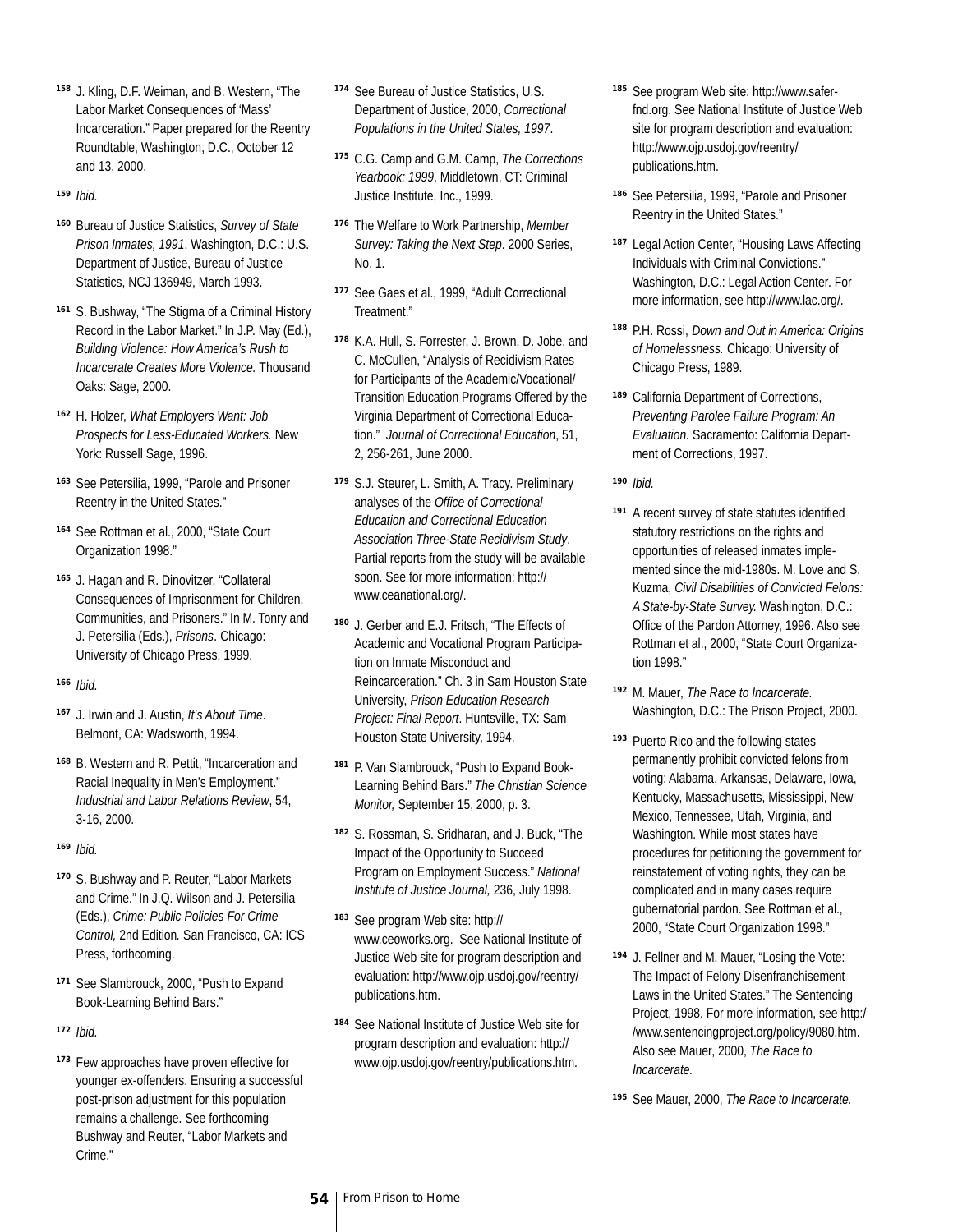- **<sup>196</sup>** C.J. Mumola, "Incarcerated Parents and Their Children." Bureau of Justice Statistics, Special Report. Washington, D.C.: U.S. Department of Justice, Bureau of Justice Statistics, NCJ 182335, August 2000.
- **<sup>197</sup>** See Beck, 2000, "Prisoners in 1999."
- **<sup>198</sup>** See Mumola, 2000, "Incarcerated Parents and Their Children" and C.F. Hairston, "The Forgotten Parent: Understanding the Forces that Influence Incarcerated Fathers' Relationships with Their Children." *Child Welfare* 77, 617-639, 1998.
- **<sup>199</sup>** See Mumola, 2000, "Incarcerated Parents and Their Children."
- **<sup>200</sup>** See forthcoming Lynch and Sabol, "Prisoner Reentry in Perspective*.*"
- **<sup>201</sup>** See Mumola, 2000, "Incarcerated Parents and Their Children."
- **<sup>202</sup>** *Ibid*.
- **<sup>203</sup>** See Hagan and Petty, 2000, "Returning Captives of the American War on Drugs: Issues of Community and Family Reentry."
- **<sup>204</sup>** *Ibid.*
- **<sup>205</sup>** See Mumola, 2000, "Incarcerated Parents and Their Children."
- **<sup>206</sup>** See forthcoming Lynch and Sabol, "Prisoner Reentry in Perspective."
- **<sup>207</sup>** D. Johnston, "Incarceration of Women and Effects on Parenting." Paper presented at a conference on the Effects of Incarceration on Children and Families, Northwestern University, May 5, 2001.
- **<sup>208</sup>** See Mumola, 2000, "Incarcerated Parents and Their Children."
- **<sup>209</sup>** *Ibid*.
- **<sup>210</sup>** See Hagan and Dinovitzer, 1999, "Collateral Consequences of Imprisonment for Children, Communities, and Prisoners."
- **<sup>211</sup>** See Johnston and Gabel, 1995, "Incarcerated Parents."
- **<sup>212</sup>** *Ibid.*
- **<sup>213</sup>** D. Johnston, *Children of Offenders*. Pasadena, CA: Pacific Oaks Center for Children of Incarcerated Parents, 1992. See also D. Johnston, *Intergenerational Incarceration*. Pasadena, CA: Pacific Oaks Center for Children of Incarcerated Parents, 1993; and

D. Johnston, *Jailed Mothers*. Pasadena, CA: Pacific Oaks Center for Children of Incarcerated Parents, 1991.

- **<sup>214</sup>** C. Seymour, "Children with Parents in Prison: Child Welfare Policy, Program, and Practice Issues." *Child Welfare*, 77, 5, 469–493, September/October 1998.
- **<sup>215</sup>** Women's Prison Association, "When a Mother is Arrested: How the Criminal Justice and Child Welfare Systems Can Work Together More Effectively." A needs assessment initiated by the Maryland Department of Human Resources, 1996.
- **<sup>216</sup>** See Dallao, 1997, "Coping with Incarceration from the Other Side of the Bars."
- **<sup>217</sup>** C.F. Hairston, "Family Ties During Imprisonment: Important to Whom and for What?" *Journal of Sociology and Social Welfare,* 18, 87–104, 1991, p. 99.
- **<sup>218</sup>** See Nelson, Deess, and Allen, 1999, *The First Month Out: Post-Incarceration Experiences in New York City.*
- **<sup>219</sup>** C. Shapiro and M. Schwartz, "Coming Home: Building On Family Connections." *Corrections Management Quarterly,* forthcoming.
- **<sup>220</sup>** La Bodega de la Familia is about to spin off from the Vera Institute of Justice to become part of Family Justice, a new national nonprofit organization dedicated to the identification, application, and dissemination of best practices in using family supports with individuals under community-based supervision. For more information, see http://www.familyjusticeinc.org.
- **<sup>221</sup>** See Hagan and Petty, 2000, "Returning Captives of the American War on Drugs: Issues of Community and Family Reentry."
- **<sup>222</sup>** Legal Action Center, "Public Assistance Laws Affecting Individuals with Criminal Convictions." Washington, D.C.: Legal Action Center. For more information, see http://www.lac.org/.
- **<sup>223</sup>** See Mumola, 2000, "Incarcerated Parents and Their Children."
- **<sup>224</sup>** See forthcoming Lynch and Sabol, "Prisoner Reentry in Perspective."
- **<sup>225</sup>** *Ibid.*
- **<sup>226</sup>** *Ibid.*
- **<sup>227</sup>** Analysis by E. Cadora and C. Swartz for the Community Justice Project at the Center for Alternative Sentencing and Employment Services (CASES), 1999. For more information, see http:// www.communityjusticeproject.org/.
- **<sup>228</sup>** Analysis by E. Cadora and C. Swartz for the Community Justice Project at the Center for Alternative Sentencing and Employment Services (CASES), 2001. Based on data from the New York State Division of Parole. For more information, see http:// www.communityjusticeproject.org/.
- **<sup>229</sup>** J.P. Lynch and W.J. Sabol, "Prison Use and Social Control." In *Criminal Justice: Policies, Processes and Decisions of the Criminal Justice System.* Washington, D.C.: U.S. Department of Justice, Office of Justice Programs, National Institute of Justice, 2000.
- **<sup>230</sup>** See forthcoming Lynch and Sabol, "Prisoner Reentry in Perspective."
- **<sup>231</sup>** S. Gottfredson and R. Taylor, "Community Contexts and Criminal Offenders." In T. Hope and M. Shaw (Eds.), *Communities and Crime Reduction.* London: Home Office, 1988.
- **<sup>232</sup>** T.R. Clear, D.R. Rose, and J.A. Ryder, "Coercive Mobility and the Community: The Impact of Removing and Returning Offenders." Paper prepared for the Reentry Roundtable, Washington, D.C., October 12 and 13, 2000.
- **<sup>233</sup>** Little Hoover Commission, *Behind Bars: Correctional Reforms to Lower Prison Costs and Reduce Crime*. Sacramento, CA: Little Hoover Commission, 1998.
- **<sup>234</sup>** M.E. Smith and W.J. Dickey, "Reforming Sentencing and Corrections for Just Punishment and Public Safety." *Sentencing and Corrections: Issues for the 21st Century, NIJ Research In Brief*. Washington, D.C.: National Institute of Justice, September 1999.
- **<sup>235</sup>** J.G. Perry and J.F. Gorczyk, "Restructuring Corrections: Using Market Research in Vermont." *Corrections Management Quarterly,* 1, 26–35, 1997.
- **<sup>236</sup>** D.M. Kennedy, "Pulling Levers: Chronic Offenders, High-Crime Settings, and a Theory of Prevention." *Valparaiso University Law Review*, 31, 449–484, 1997.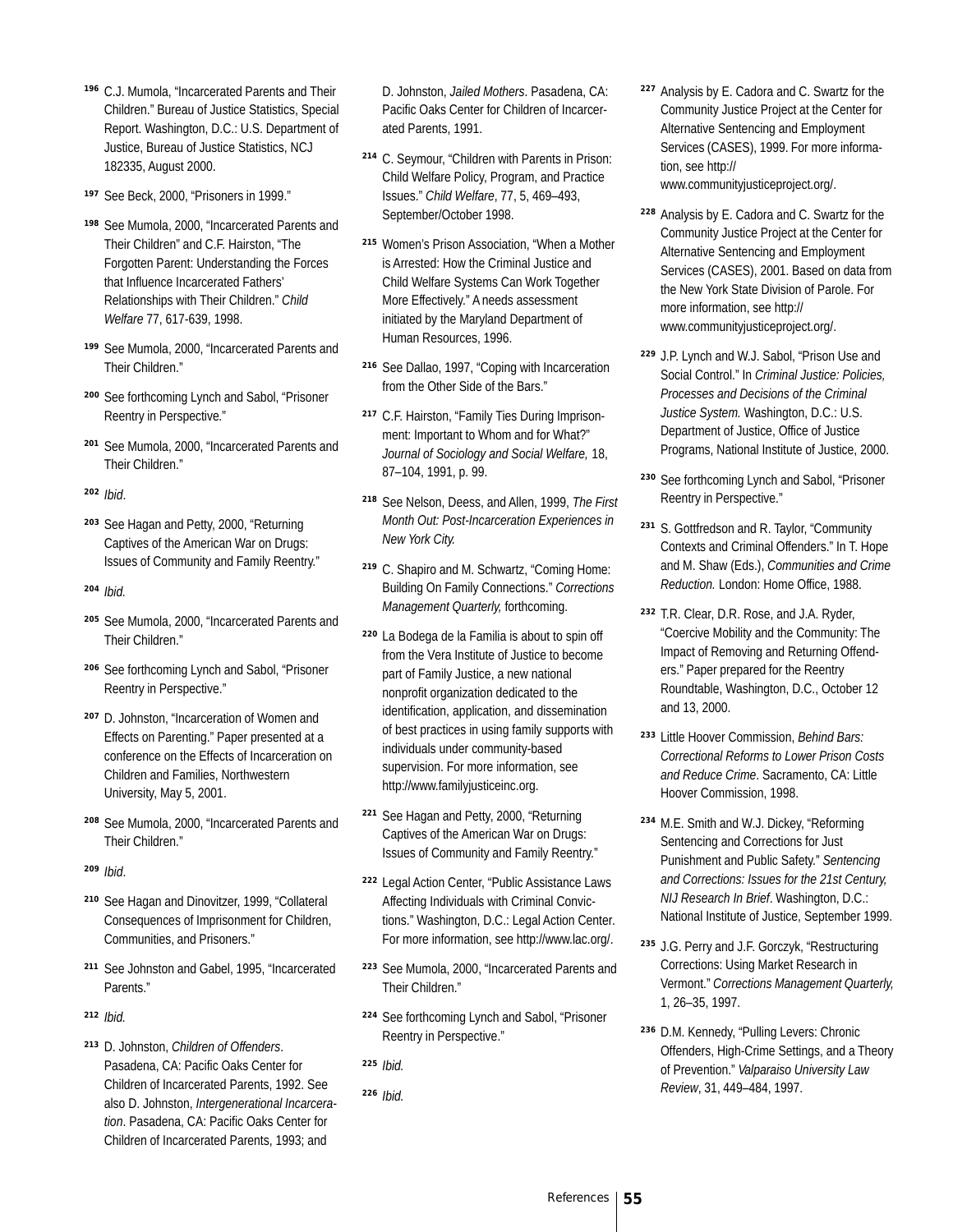## **To receive monthly email updates on Justice Policy Center research,**

join the Center's email distribution list by sending an email to **jpc-requests@ui.urban.org** with the message "subscribe jpc" in the message body.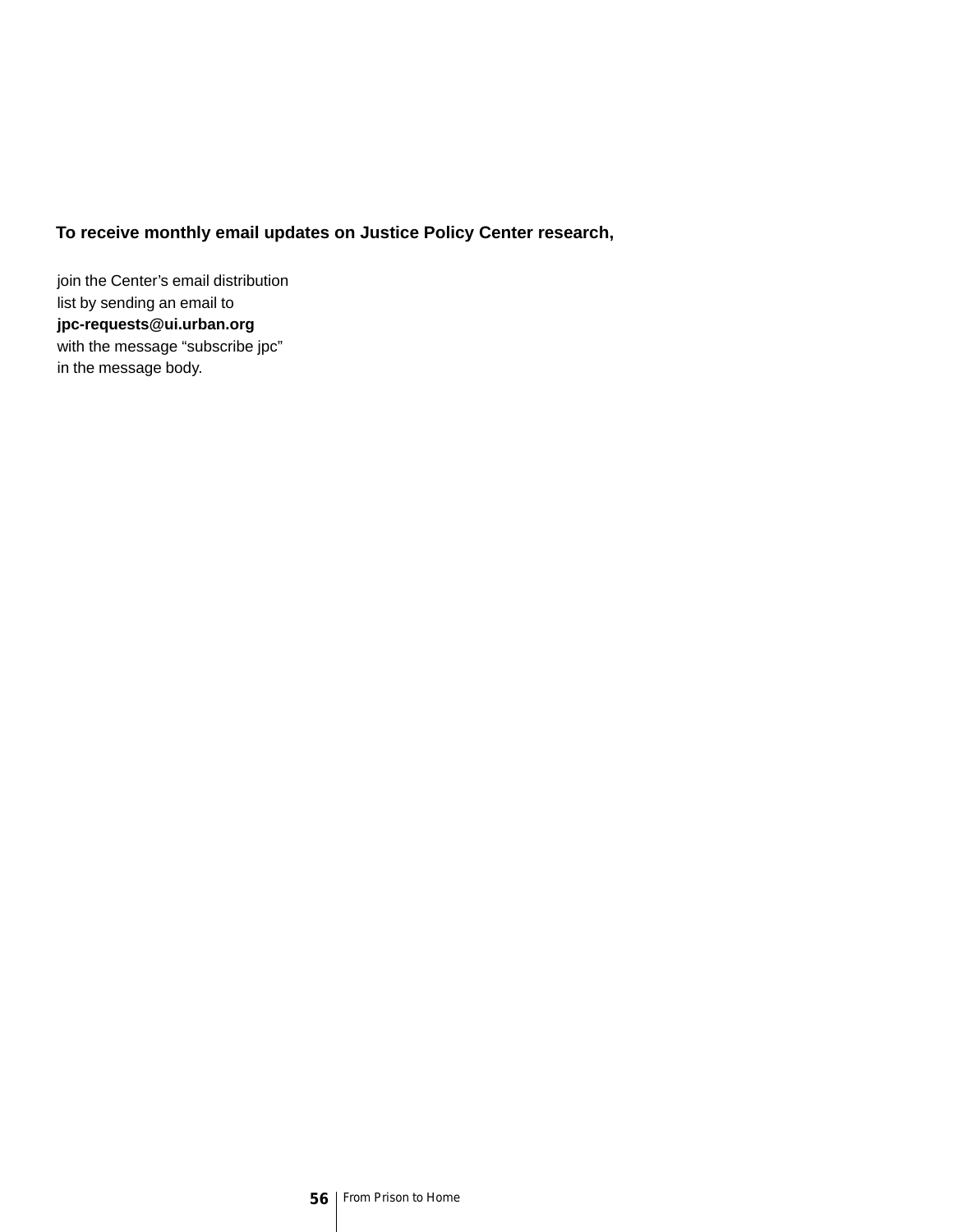### **Reentry Projects**

For more information about any of these Urban Institute projects, send an email to jpc@ui.urban.org.

#### **Reentry Roundtable**

The Urban Institute has inaugurated the Reentry Roundtable, a group of prominent academics, practitioners, service providers, and community leaders, to build our understanding of prisoner reentry and advance policies and innovations that reflect solid research. The Roundtable met for the first time in Washington, D.C., in October 2000 to discuss the state of knowledge about the issues associated with reentry. A second meeting, held in New York City in March 2001, featured presentations on reentry research projects across the country, as well as an in-depth discussion on the Urban Institute's Returning Home research initiative. (See below.) In the future, the Roundtable will oversee a number of research initiatives, serve as a forum for sharing findings from related research, and constitute a national network of individuals and institutions committed to increasing our capacity to develop effective policies.

### **Returning Home: Understanding the Challenges of Prisoner Reentry**

The Urban Institute's cornerstone reentry research initiative is a multistate project called "Returning Home: Understanding the Challenges of Prisoner Reentry." Eleven states have been invited to participate, and the initial 4 to 5 states will be selected by Fall 2001. This study will document the pathways of prisoner reintegration at four levels—individual, family, community, and state. We will look at what factors play a role in the successful reintegration of prisoners and will examine the impact of prisoner reentry, and related criminal justice policies, on the communities that experience the greatest concentrations of returning prisoners. To do so, we will survey approximately 400 prisoners returning to one or more urban areas in each of the participating states prior to release and at several points during the first year of their release from prison. We will also interview family and community members for a subset of prisoners, and policymakers and practitioners in each state, to place the reentry experience in context. An intensive research design phase will begin this summer, and we envision launching the project in early 2002.

### **Impact of Incarceration and Reentry on Children, Families and Communities**

With funding from the U.S. Department of Health and Human Services, the Urban Institute is surveying the state of knowledge on the impact of incarceration and reentry on children, families, and communities, with particular focus on child development, child welfare, family violence, parenting issues, and service integration at the local level. We will commission a number of papers by leading academics to assess the state of knowledge on the dynamics of incarceration and reentry as seen through the prism of individual, family and community perspectives. A conference is planned for January 2002 that will bring together the research, policy, advocacy, and practice communities to share promising strategies, develop a research agenda, and inform policy development. We are also planning to convene a group of state policymakers to assess the intersection of criminal justice and health and human services policies, with particular attention to those states that are experimenting with innovative approaches.

#### **Federal Supervision Study**

In collaboration with Pricewaterhouse-Coopers, the Urban Institute is working with the Administrative Office of the U.S. Courts to develop a comprehensive strategic plan for improving the delivery of pretrial and probation services in the federal system. The study will articulate the system's objectives, consider how to assess program quality, describe the future environment, consider ways to enhance program performance, and identify the resources needed to accomplish work effectively. This work includes documenting the legislative, policy, and practice context of the community supervision component of the federal criminal justice system. The Urban Institute is conducting a review of comparable community supervision systems, examining responses from surveys of judges and field offices, and analyzing historical data on the number of offenders, the characteristics of offenders, staffing levels, and budgets.

### **A Review of Drug Treatment in Prisons**

The Urban Institute is conducting a study of substance abuse treatment in correctional systems. Requested by the National Institute of Drug Abuse (NIDA), this study consists of a review of six dimensions: prevalence of drug treatment demand/ need; screening and assessment; treatment programming; treatment effectiveness; postrelease treatment; and barriers to substance abuse treatment in correctional settings. These reviews will be followed by interviews with practitioners and policymakers. A workshop then will be held to discuss the issues raised by the reviews and interviews. The end goals of the project are (1) to provide NIDA with specific recommendations for research that can enhance knowledge about drug treatment in correctional settings and (2) to identify research, program, and policy strategies for systematically linking effective treatment with correctional operations.

### **Evaluation of the Reentry Partnership Initiative in Maryland**

The Urban Institute is evaluating the Maryland Reentry Partnership Initiative (REP). REP, which includes both pre- and post-release programming, is designed to prepare inmates, through vocational/ occupational, educational, or other training, to successfully return to their communities, and thereby reduce recidivism and enhance public safety. The REP targets offenders in Maryland who are returning to one of three fragile communities in Baltimore, and links integrated social services with systematic oversight by the police, corrections, parole, and the community. The Urban Institute is conducting an action evaluation of this effort and will work with the project partners to define program goals, develop performance indicators and quality controls to facilitate the program's operational and conceptual development.